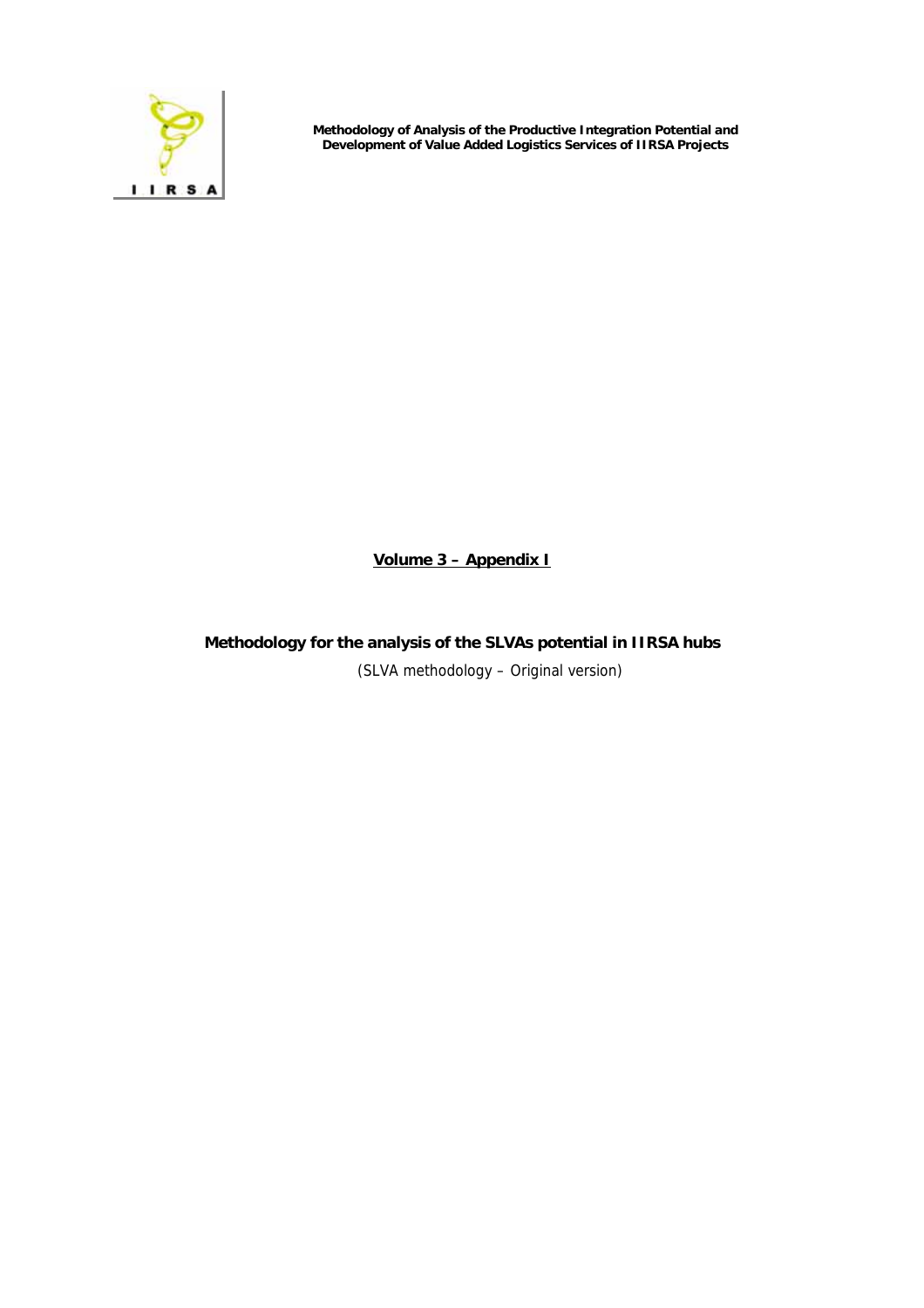



**Methodology for the promotion of the development of Value Added Logistics Services in IIRSA corridors** 

**Agreement PMR.5.277.00-F** 

*Final report* 

December 15th, 2006



A D V A N C E D L O G I S T I C S G R O U P B a r c e l o n a · M a d r i d C ar a c a s · L i m a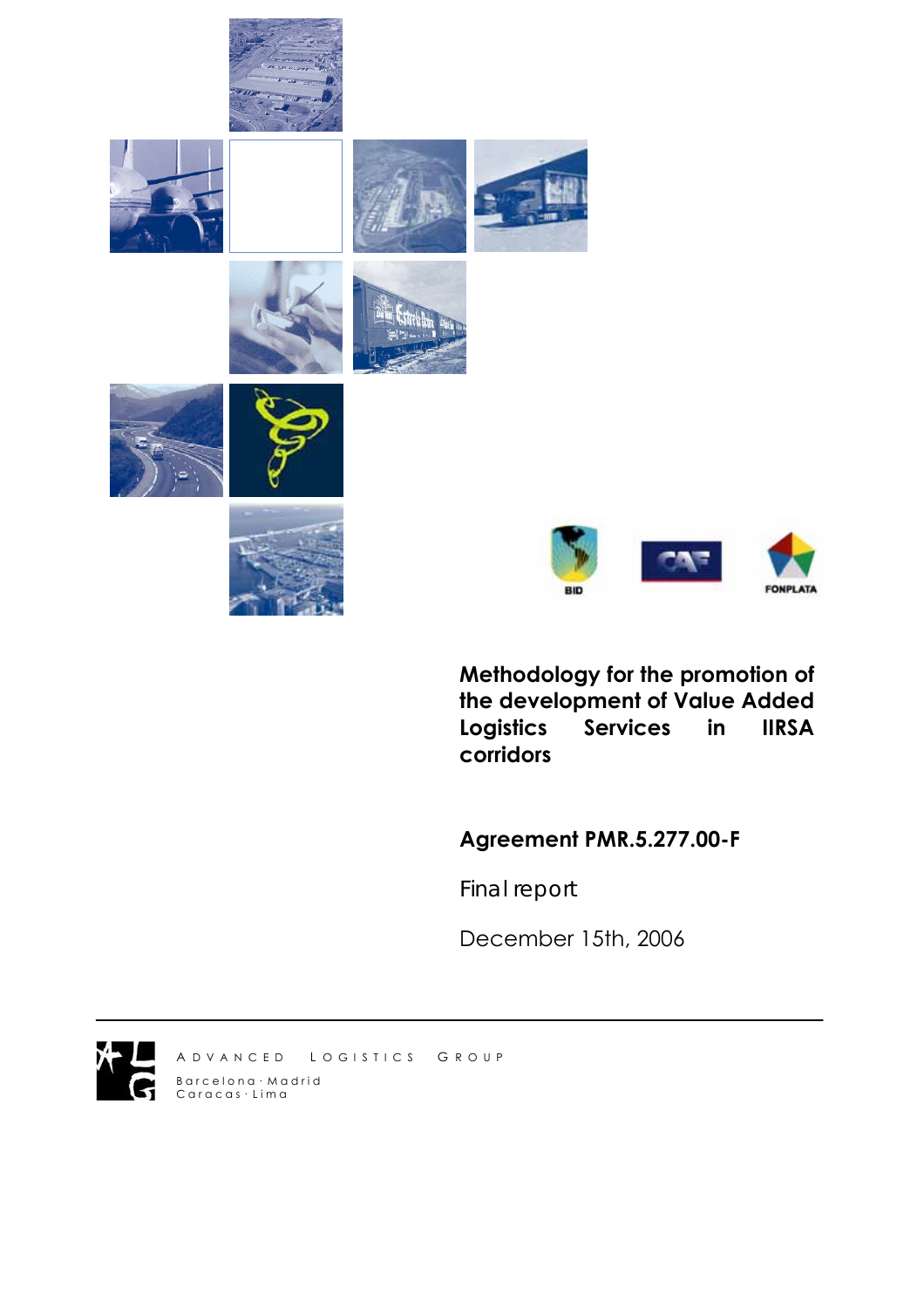

# **GENERAL CONTENT**

## **PART I: INTRODUCTORY ASPECTS**

- I.1 Objectives and scope of the methodology
- I.2 Premises for the methodological development

# **PART II: METHODOLOGY FOR THE MANAGEMENT OF LOGISTICS DEVELOPMENT**

- II.1 Development of the general methodology
- II.2 Synthesis of the objectives and results by module
- II.3 Detailed description of the methodology modules and steps

# **PART III: APPLICATION OF THE METHODOLOGY IN TWO IIRSA GPs**

Application to GP 9, Andean Hub: Lima – La Paz

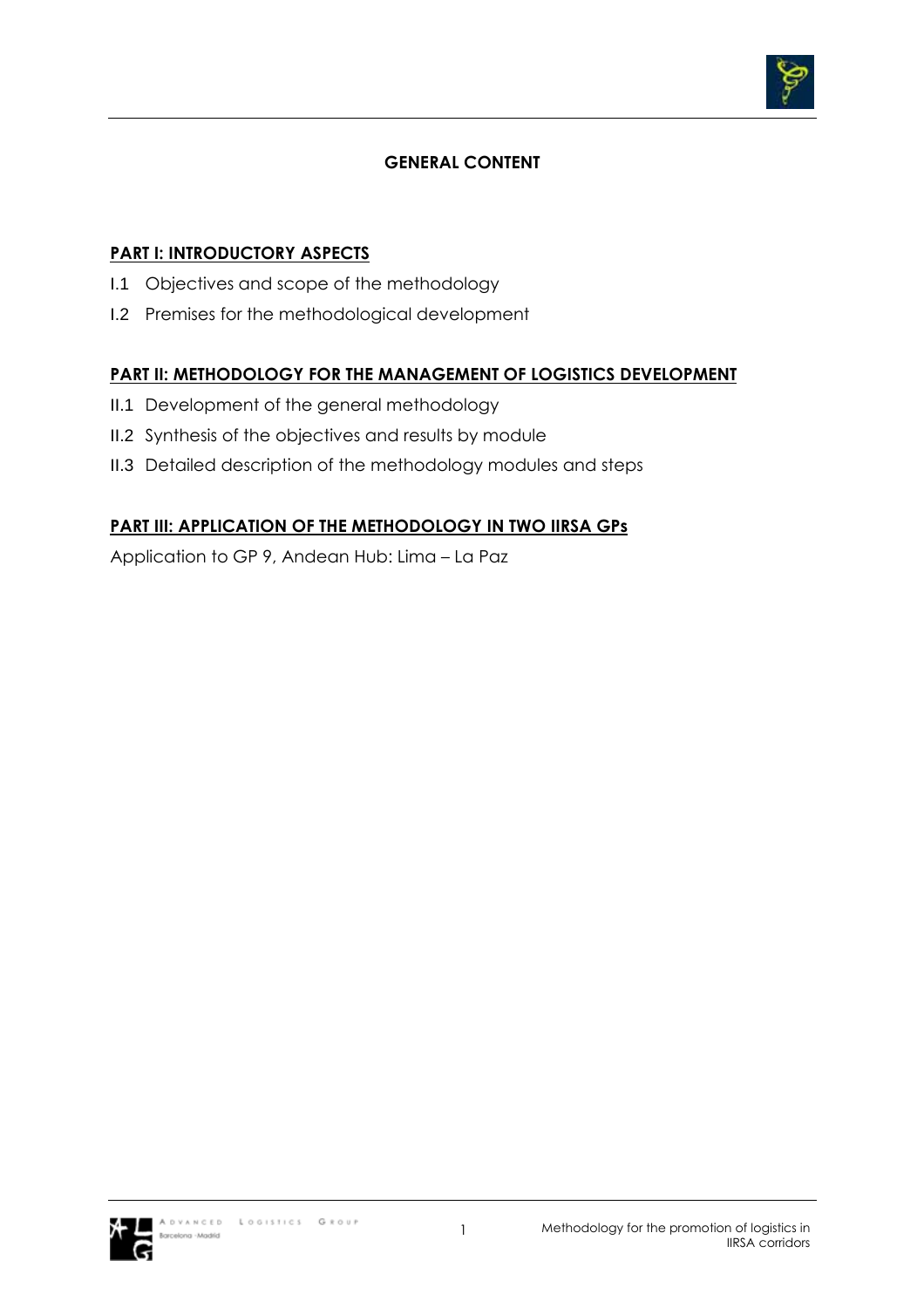

# **PART I: INTRODUCTORY ASPECTS**

As a result of the meeting of the Executive Steering Committee (CDE, in Spanish) carried out within the framework of the Initiative for the Integration of the Regional South American Infrastructure (IIRSA, in Spanish), held in the city of Asunción, Paraguay, on December 02<sup>nd</sup>, 2005; the CDE agreed on the development of a methodology applicable to the IIRSA groups of projects as part of the actions to be taken in order to implement the 2006-2010 IIRSA objectives, aiming at analyzing the performance of the logistics chains (or in an added sense, the logistics families) that are users of a group of projects, as well as identifying actions (some of which are typically rated in the Sectoral Processes corresponding to the transportation sector) aimed at promoting the development and diversification of value added services for said logistics chains within the integration and development hubs (EIDs, in Spanish). It is within this framework that a methodology is hereinafter proposed for supporting the logistics development of the IIRSA.

Therefore, this document develops a methodological proposal prepared on request of the BID and the CAF about the method for directing the second stage of the IIRSA planning within the Logistics area. Within said context, the report submitted is organized in three parts:

- i. The proposal related to scopes and objectives, as well as the general approach of the work in order to deal with the logistics issue within the IIRSA.
- ii. A methodological proposal created specifically for the management of the development of the logistics within the IIRSA groups of projects.
- iii. A preliminary application of the methodology on two IIRSA groups of projects.

### **I.1 Objectives and scope of the methodology**

The general objective that is pursued is to generate an instrument that shall make it possible for the key public or private participants involved in the Initiative for the Regional South American Integration (IIRSA) to analyze, in a structured way, the logistics practices of the different productive sectors that are present in a group of projects or corridor, previous segmentation of the corresponding logistics chains or families, with the ultimate aim of identifying opportunities for the diversification of logistics services that shall promote the efficiency and/or adding of value for the *target* segments identified, as well as defining the proper incentives from the public and/or private sectors for the provision of said offer.

The resulting methodology will have to be applicable to the set of the groups of projects defined within the IIRSA, in such a way that, in each case, the following items must be taken into consideration: the particular conditions of the market, operations, planning, structure of the chains, agents, and territory. The mentioned items affect the performance of the logistics activities and that determine the opportunities of improvement as well as the needs for related investment.

Among the specific objectives considered, the following ones are included:

- a. To design a general framework for the evaluation of the degree of maturity and performance of a specific logistics network, from a structured process for obtaining information based on contrasted data and on the opinion of the involved agents.
- b. To cooperate with BID and CAF in the identification of two IIRSA groups of projects where analyzing the logistics operation is considered pertinent;

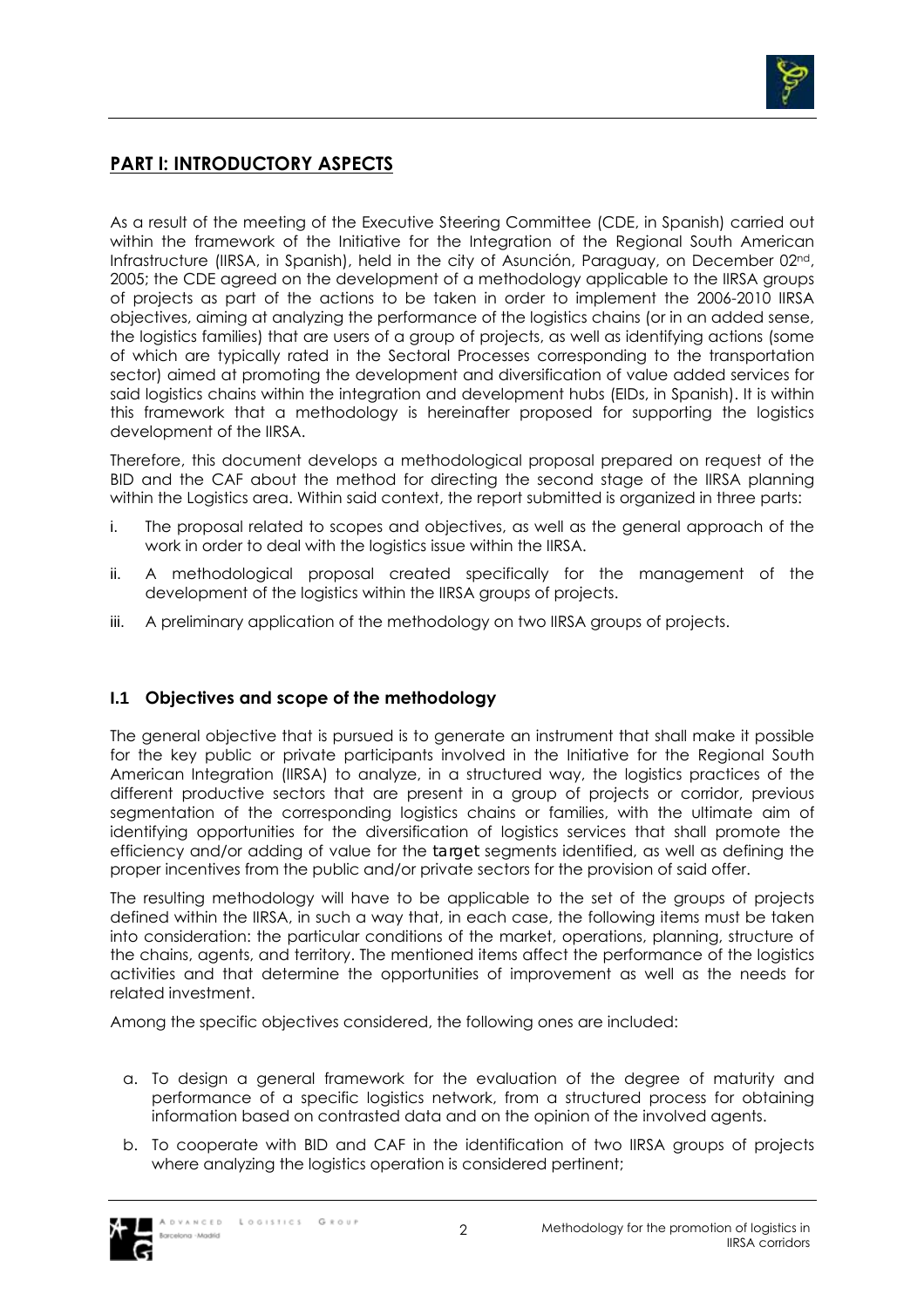

- c. To conceptualize the logistics topics to be included in both groups of projects;
- d. To prepare a working plan that includes site visits, interviews to key agents in each group of project, gathering of secondary information in the corridors and discussion of the results with the BID and CAF team;
- e. To prepare a conceptual analysis in the selected groups of projects, as well as to prepare a set of recommendations that shall make it possible to include the logistics topics in the IIRSA Initiative, with the purpose of extending the benefits to other countries in the region.

According to these objectives, the scopes planned include a first applicability test of the methodology to two groups of projects that shall have objective conditions for being selected as pilot hubs. The selection of these corridors will ultimately depend on the secondary information currently available, and it is expected that they shall work as a model for the validation of the methodology in a second analysis stage, where the gathering of the required data directly from the information sources can be possible.

## **I.2 Premises for the methodological development**

Just as it has been previously mentioned, before the conceptual development of the methodology, it becomes necessary to carry out some basic precisions, which integrate the general framework followed for its definition:

- First, it is convenient to highlight that this document illustrates a methodology, not a method. In such sense, it is flexible in its application, allowing the user to define the degree of depth.
- The methodology has been developed for the IIRSA, which is where the terminology applied comes from (integration and development hubs, anchor projects, group of projects, etc.); however, it has been widely conceptualized in order to be able to be applied in the analysis of a transportation corridor.
- The methodology is applied to the macro analysis of networks and not to the micro logistics focused on an industry, which is the reason for the importance given to the components of strategic, functional, and planning nature.
- The depth and precision in the application of the methodology will vary according to the information available and the level of development of the projects related to the group of projects. It is recommended that the level of precision of the information is consistent with the stage of the Life Cycle where the key projects considered are, within a specific group of projects, i.e., Idea, Profile, Pre-feasibility, Feasibility, Design, Investment, Operation. This aspect will be specifically dealt with in step 1.2 of Module 1, where the scope of an application for a specific corridor is determined.

According to the last premise indicated, the following graph illustrates the opportunities of application of the methodology according to the development stage where the projects that integrate a specific IIRSA group are. Correspondingly, in the figure it can be observed that at the idea and profile level, the expected results of the methodology do not allow to reach an audit of the current situation or to define concrete actions, which will only be able to be properly specified if there is a development level that is higher than the feasibility one.

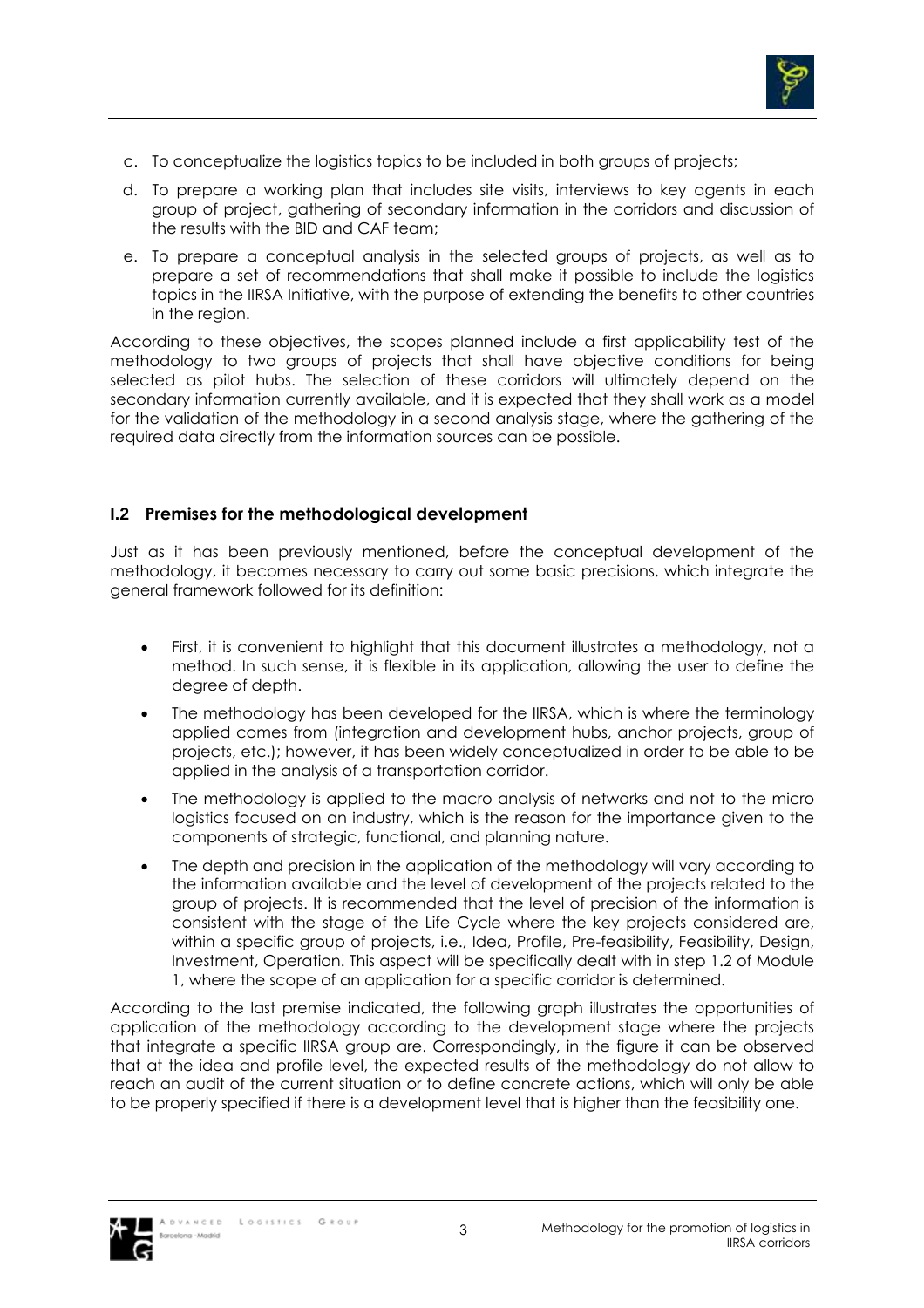



#### **Figure I.1. Relationship between the life cycle of the projects and the scope of the methodology**

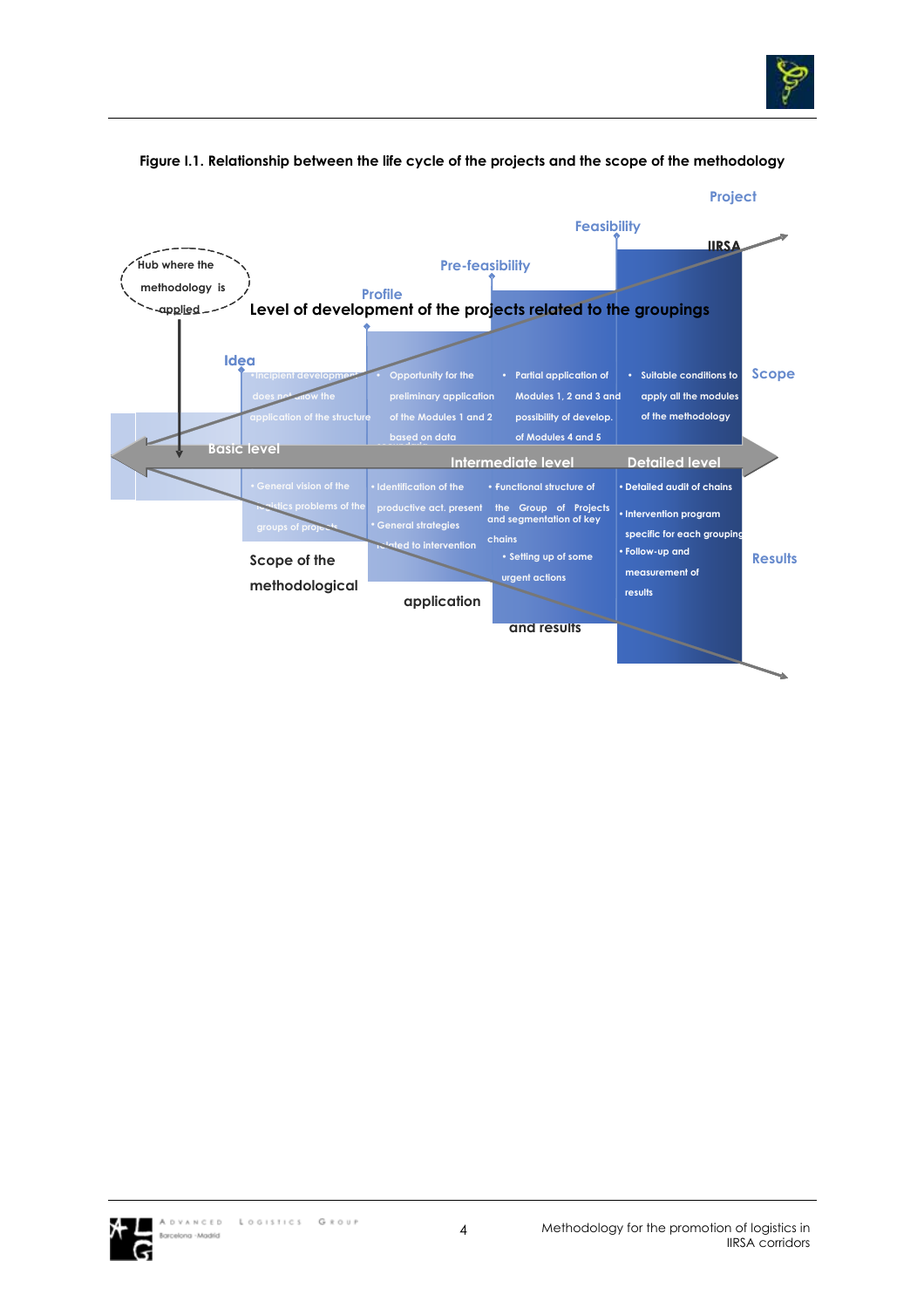

# **PART II: METHODOLOGY FOR THE MANAGEMENT OF LOGISTICS DEVELOPMENT**

### **II.1 Development of the general methodology**

The general methodology is structures in sequences and is composed of six stages created around the Sistema de Planificación y Gestión Logística (SPGL, in Spanish, or System of Logistics Planning and Management) of IIRSA. This SPGL integrates, in a coherent way, the concrete results obtained from each methodological stage.

Figure II.1 shows the methodological cycle and the way in which each stage provides information for the SPGL. This will allow the decision-making process aimed at conducting the logistics development in relation to the different territorial zones of the IIRSA hubs and groups of projects.



**Figure II.1. General methodological cycle for the management of the logistics development** 

SPGL : SISTEMA DE PLANIFICACIÓN Y GESTIÓN LOGÍSTICA (SYSTEM OF LOGISTICS PLANNING AND MANAGEMENT

The methodological cycle started with the definition stage and follows with a continuous process and with relationships linked to precedence among stages. Nevertheless, its modular structure provides enough flexibility to obtain partial results and formulate preliminary recommendations at the end of each stage, according to the progress of the information available in each Group of Projects.

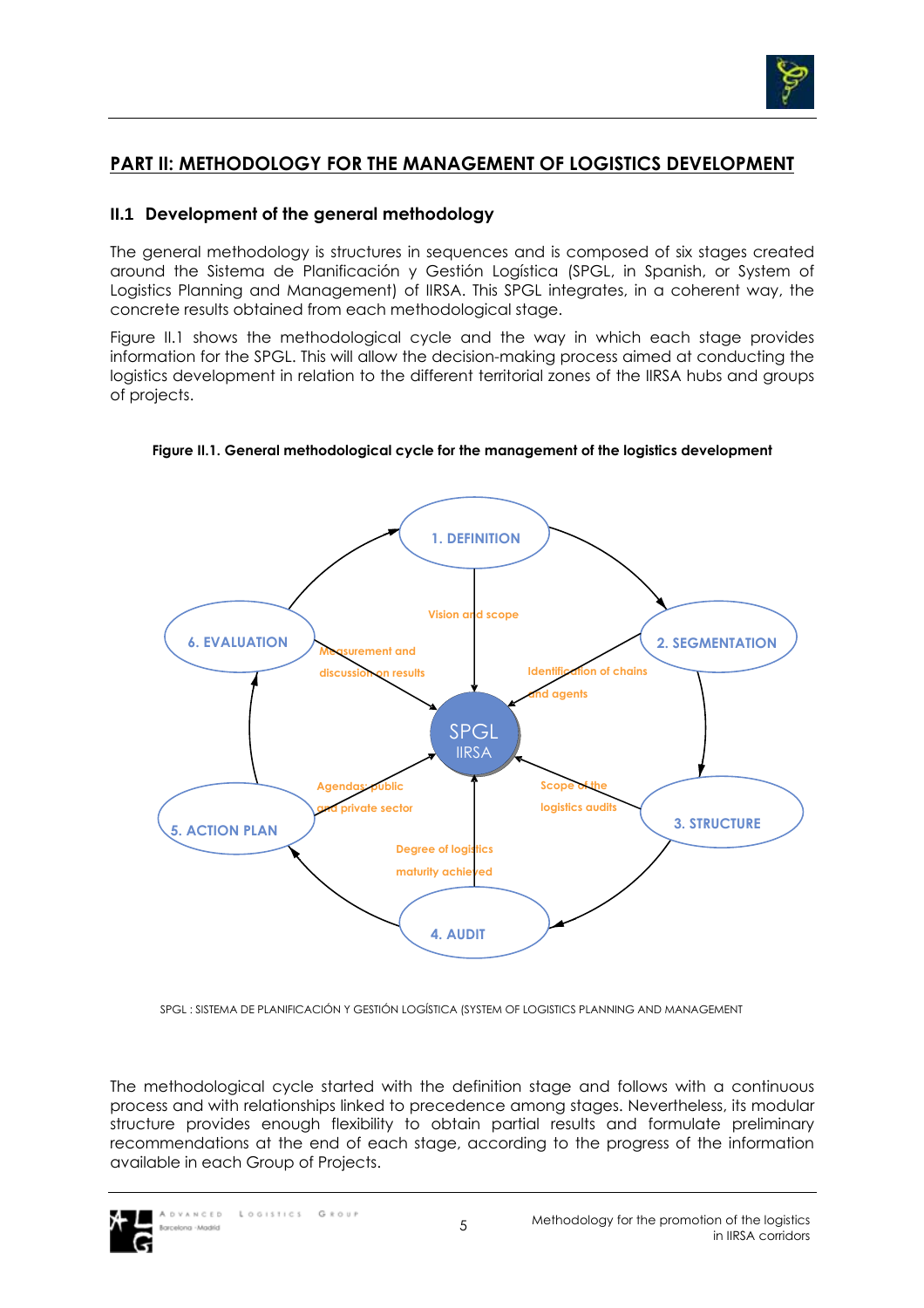

# **II.2 Synthesis of objectives and results by module**

The process of logistics study and analysis of a group of projects starts with Module 1 (logistics vision) and ends with Module 5 (introduction of an Intervention Program with work schedules specific for the public and private sectors). Module 6 is a complement that allows the measurement of results and the generation of a learning process that may be used in the logistics analysis of other groups of projects.



#### **Figure II.2. Methodology modules and content**

SPGL: Sistema de Planificación y Gestión Logística (System of Logistics Planning and Management)

Each module has its own activities or its methodology steps to be carried out. As a consequence, two modular circuits are formed. Here, the ordered study of the logistics aspects related to each selected IIRSA group of projects is developed. In each module, a set of development activities is taken into consideration, which adds up to 17 steps.

The analysis that corresponds to modules 2 and 3 is carried out simultaneously since the structure of the chain is decisive for the segmentation or identification of the respective logistics family.

In order to obtain a global vision of the methodology, below there is a table with the following information: objectives, tasks to be carried out, tools that the methodology offer to support the development of the respective module, products expected for each of the different modules and steps:

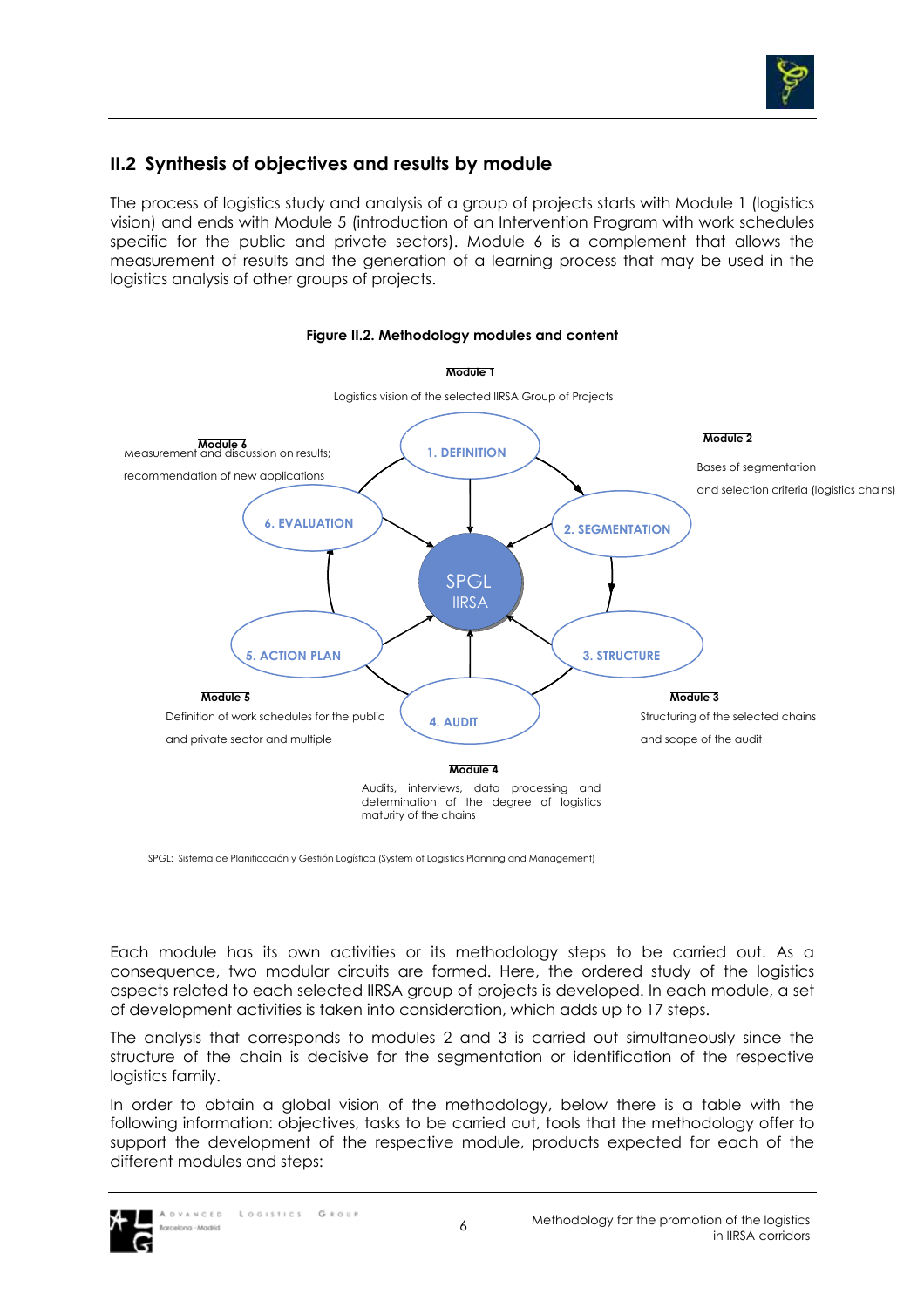

| $N^{\circ}$ | <b>Module</b>                           | <b>Steps</b>                                                                               | <b>Objectives</b>                                                                                                                            | <b>Activities / Tasks</b>                                                                                           | <b>Tools</b>                                                                          | <b>Products</b>                                                                                                                                                    |
|-------------|-----------------------------------------|--------------------------------------------------------------------------------------------|----------------------------------------------------------------------------------------------------------------------------------------------|---------------------------------------------------------------------------------------------------------------------|---------------------------------------------------------------------------------------|--------------------------------------------------------------------------------------------------------------------------------------------------------------------|
| 1           | Functional<br>definition                | Appropriateness<br>of the logistics<br>analysis                                            | To verify logistics<br>interest of the GP                                                                                                    | Gathering of<br>preliminary<br>information<br>available and<br>validation of<br>indicators                          | Eligibility criteria.<br>List of relevant<br>information to be<br>gathered            | Interest of the GP for<br>the evaluation of the<br>logistics potential                                                                                             |
|             |                                         | Evaluation of the<br>functional<br>scheme                                                  | To set functional<br>and territorial<br>limits of the GP<br>and area of<br>influence                                                         | To determine<br>networks and<br>flows between<br>production-<br>consumption<br>spaces                               | Demarcation<br>criteria and<br>structuring of the<br>system of<br>territorial centers | Functional and<br>territorial limits of the<br><b>GP</b>                                                                                                           |
|             |                                         | Scope of the<br>evaluation                                                                 | To focus the level<br>of analysis on the<br>following<br>modules                                                                             | Link between the<br>GP with the life<br>cycle of the<br>projects                                                    | Guide for the<br>determination of<br>the level of<br>analysis depth (*)               | Recommendations<br>related to scope<br>and entities to be<br>contacted                                                                                             |
| 2           |                                         | Identification of<br>the productive<br>activities and the<br>relevant agents<br>associated | To determine the<br>sources of<br>information<br>available                                                                                   | To prepare a list<br>of agents<br>according to<br>typology and<br>contact them                                      | List of typology<br>of agents to be<br>consulted                                      | Work program and<br>list of agents to be<br>interviewed                                                                                                            |
|             | Segmentation                            | Interviews to the<br>agents                                                                | To obtain basic<br>information to<br>carry out<br>segmentation                                                                               | Guide for the<br>preparation of<br>Application of<br>interviews and<br>questionnaires<br>questionnaire<br>model (*) | Answers to the<br>questionnaires                                                      |                                                                                                                                                                    |
|             |                                         | Determination of<br>logistics<br>segments                                                  | To identify<br>homogeneous<br>patterns and<br>similar demands.<br>To identify<br>relevant agents<br>to be deepened<br>in following<br>stages | Application of<br>segmentation<br>criteria                                                                          | Criteria or<br>guidelines for<br>segmentation                                         | Priority list of<br>segments to be<br>analyzed                                                                                                                     |
| 3           |                                         | Identification of<br>the particular<br>and/or local<br>agents                              | To deepen the<br>study of the<br>participation<br>degree in<br>relation to the<br>agents, at a<br>particular and<br>local level              | Second interview<br>to the general-<br>level agents and<br>list of particular<br>and/or local<br>agents             | List of the<br>typology of<br>agents to be<br>consulted (*)                           | Work program and<br>list of agents to be<br>interviewed<br>Answers to the<br>questionnaires<br>Detailed graphing of<br>the logistics chains<br>and agents involved |
|             | Structure of<br>the logistics<br>chains | Interviews to the<br>agents                                                                | To gather<br>detailed<br>information of<br>the structure and<br>dynamics of<br>each logistics<br>chain                                       | Application of<br>questionnaires                                                                                    | Guide for the<br>preparation of<br>interviews and<br>questionnaire<br>model (*)       |                                                                                                                                                                    |
|             |                                         | Determination of<br>the organization<br>and structure of<br>the chains                     | To determine the<br>logistics<br>typologies and<br>structures that<br>are present in<br>the GP                                               | Sequential<br>process to build<br>the logistics<br>chains                                                           | Example for the<br>construction of<br>the structure of<br>the chains                  |                                                                                                                                                                    |

#### **Table II.1. Synthesis of modules and methodological steps**

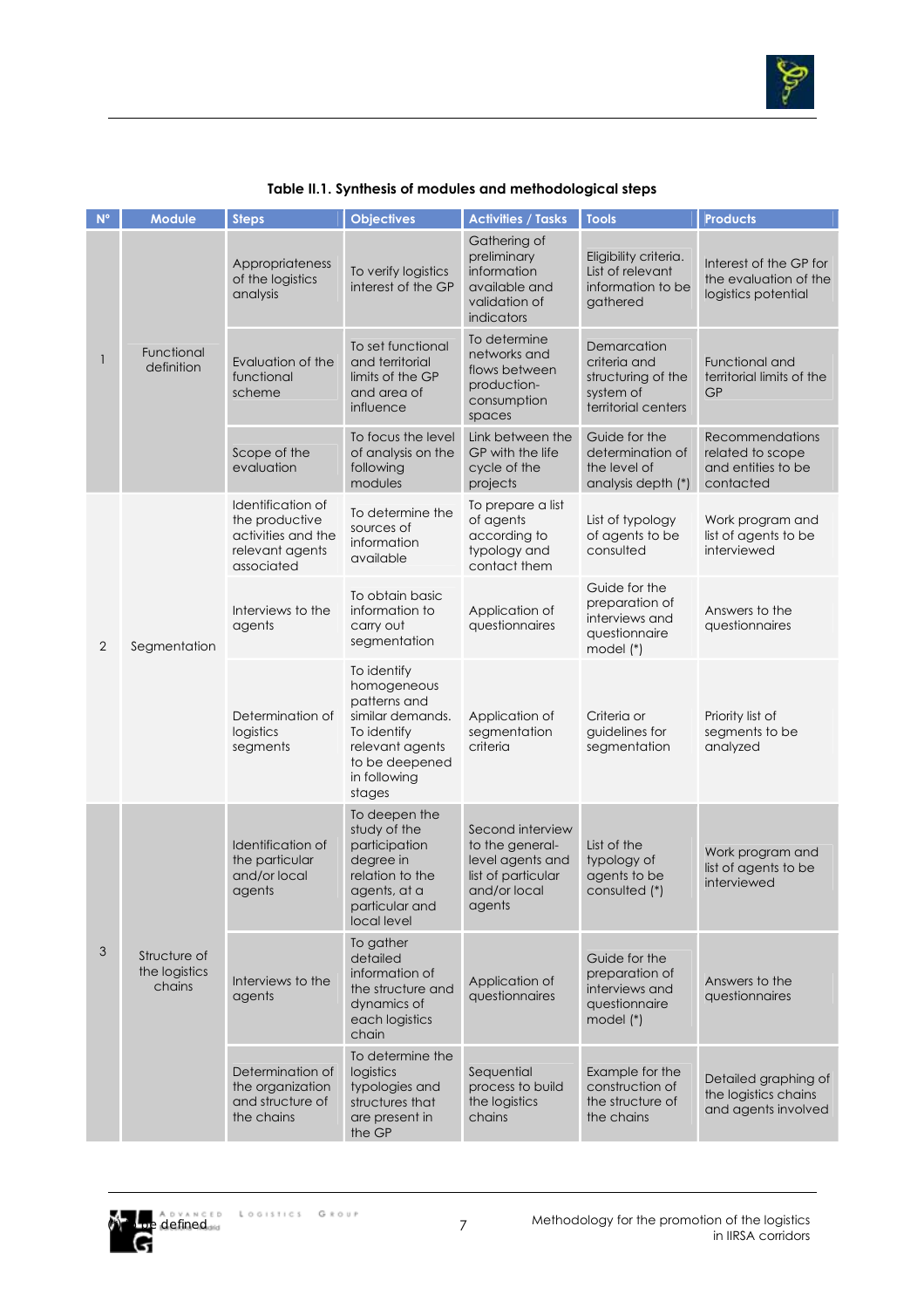

| N <sup>o</sup> | <b>Module</b>               | <b>Steps</b>                                                                                    | <b>Objectives</b>                                                                                                                    | <b>Activities / Tasks</b>                                                                                                                                | <b>Tools</b>                                                                                                              | <b>Products</b>                                                                                     |
|----------------|-----------------------------|-------------------------------------------------------------------------------------------------|--------------------------------------------------------------------------------------------------------------------------------------|----------------------------------------------------------------------------------------------------------------------------------------------------------|---------------------------------------------------------------------------------------------------------------------------|-----------------------------------------------------------------------------------------------------|
| 4              | Logistics audit             | Scope of the<br>application of<br>the audit by<br>chain                                         | To determine the<br>audit.<br>Parameters<br>applicable to<br>each corridor                                                           | To define the<br>particular<br>conditions of the<br>corridor and the<br>suitable<br>parameters for<br>the evaluation                                     | Criteria and<br>indicators of the<br>evaluation of<br>maturity and<br>logistics<br>performance (*)                        | List of parameters to<br>be evaluated in<br>each logistics chain<br>and agents to be<br>interviewed |
|                |                             | Application of<br>questionnaires                                                                | To know the<br>agents'<br>perception<br>regarding the<br>degree of<br>logistics maturity<br>and<br>performance of<br>each chain      | Perception<br>interviews for the<br>agents involved<br>in the different<br>chains                                                                        | Model of<br>perception<br>survey and<br>interviews to the<br>agents (*)                                                   | Opinion of the<br>people consulted<br>and scores obtained<br>in each parameter                      |
|                |                             | Results of the<br>audit by corridor                                                             | To set the<br>degree of<br>logistics maturity<br>of the different<br>chains and their<br>requirements                                | Identification of<br>sectoral<br>problems and<br>operational<br>requirements by<br>chain                                                                 | Average result<br>matrixes and<br>graphs related to<br>positioning<br>according to the<br>areas of each<br>chain          | Result matrixes and<br>requirements for the<br>logistics<br>strengthening of the<br>chains          |
| 5              | Execution<br>program        | Preparation of<br>recommendatio<br>ns related to<br>action                                      | To recommend<br>actions to<br>increase logistics<br>maturity and<br>fulfill infra-<br>structural needs                               | Analysis of the<br>audit results and<br>development of<br>action proposals                                                                               | List of regular<br>actions aimed at<br>the operational<br>and functional<br>improvement of<br>the logistics<br>chains (*) | Proposal of concrete<br>actions for the<br>corridor                                                 |
|                |                             | Work agendas<br>based upon<br>consensus                                                         | To agree on work<br>areas and<br>agents involved                                                                                     | Convergence of<br>results with<br>national and<br>regional<br>investment<br>programs                                                                     | Work meetings in<br>the countries<br>and the CCT                                                                          | Execution program<br>and agents<br>responsible by<br>corridor                                       |
|                |                             | Definition of pilot<br>projects and<br>proposals for<br>technical and<br>operational<br>support | To identify priority<br>projects and<br>financing needs                                                                              | To give priority to<br>pilot projects<br>and the work<br>sequence and<br>schedule within<br>the Action Plan<br>of the Corridor                           | Work meetings in<br>the countries<br>and the CCT                                                                          | Concrete list of<br>projects and action<br>needs                                                    |
| 6              | Follow-up and<br>evaluation | Logistics data<br>base                                                                          | To keep the IIRSA<br>follow-up system<br>for projects<br>updated                                                                     | Supplying to the<br>project base<br>(Central IIRSA<br>and by country)                                                                                    | Integrated IIRSA<br>data base<br>platform                                                                                 | Information of<br>projects by corridor<br>in the data base                                          |
|                |                             | Measurement<br>and monitoring<br>of results                                                     | To evaluate the<br>progress of the<br>execution<br>program<br>designed as a<br>result of the<br>application of<br>the<br>methodology | Inclusion of the<br>project in the<br>project<br>monitoring<br>system of IIRSA.<br>Measurement of<br>the degree of<br>progress of the<br>actions planned | List of the<br>evaluation<br>indicators                                                                                   | Reports on the<br>progress of the<br>action plans by<br>corridor                                    |

## **II.3 Detailed description of the methodological modules and steps**

After having presented the general methodological framework, as well as the expected purposes and results, the sections that follow in this document describe, in detail, each of the

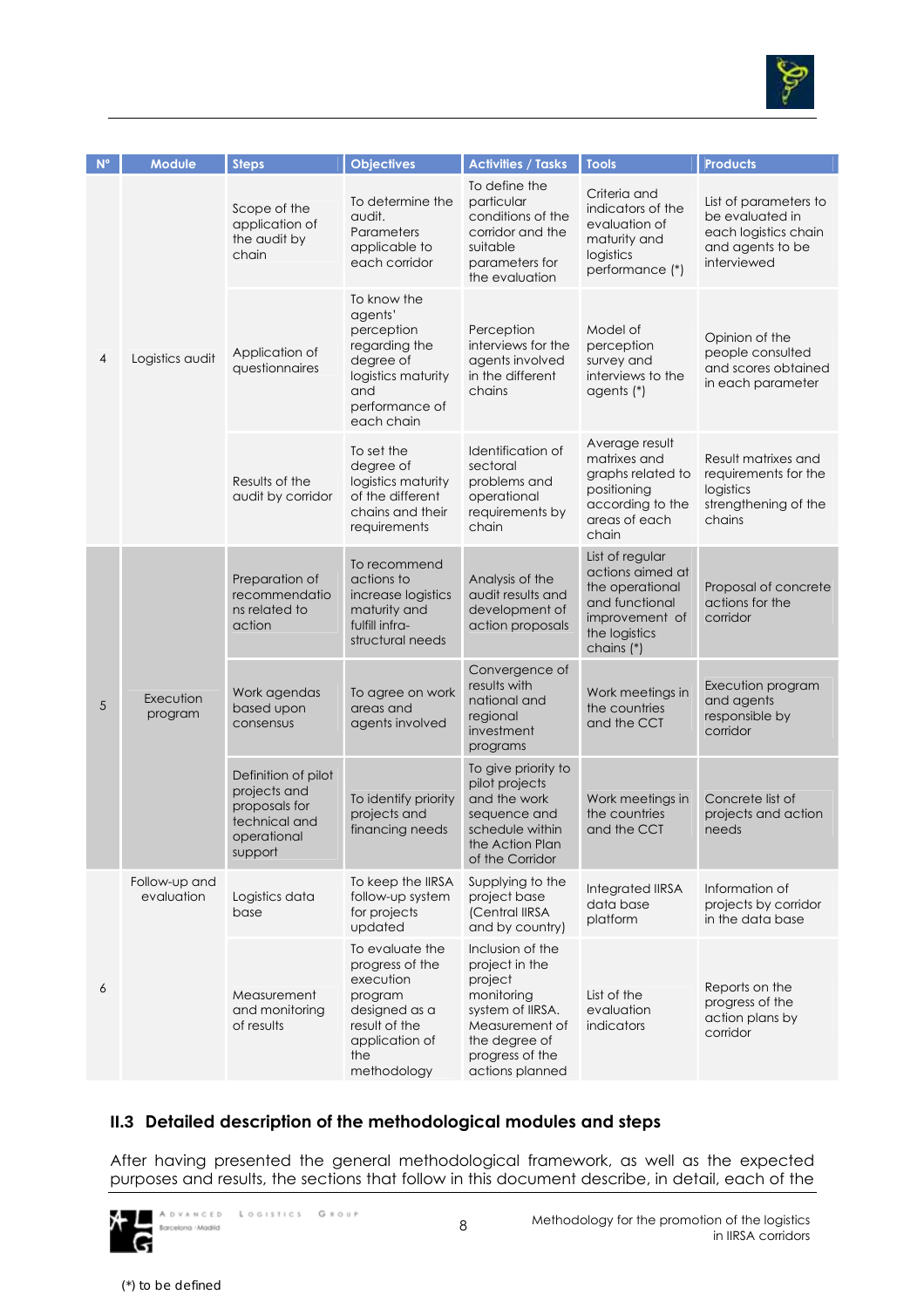

modules and steps that must be orderly undertaken in order to complete the analysis, identification, and programming of actions about the logistics chains that operate in the territorial space related to an IIRSA group of projects (Logistics Corridor).

### **II.3.1 MODULE 1 - Functional definition**

The objectives of this first module are to be able to define the functional and territorial scope of the Group of Projects subject to the analysis, as well as to determine if said evaluation is appropriate and convenient according to the inherent features of the GP and of its potential for the development of value added logistics services. With these two elements, it will be possible to establish the scope of the appropriate evaluation for the particular features of a specific corridor.

Consequently with the aforementioned purposes, there have been considered three essential tasks for carrying them out, which are illustrated in figure II.3 and are hereinafter described:

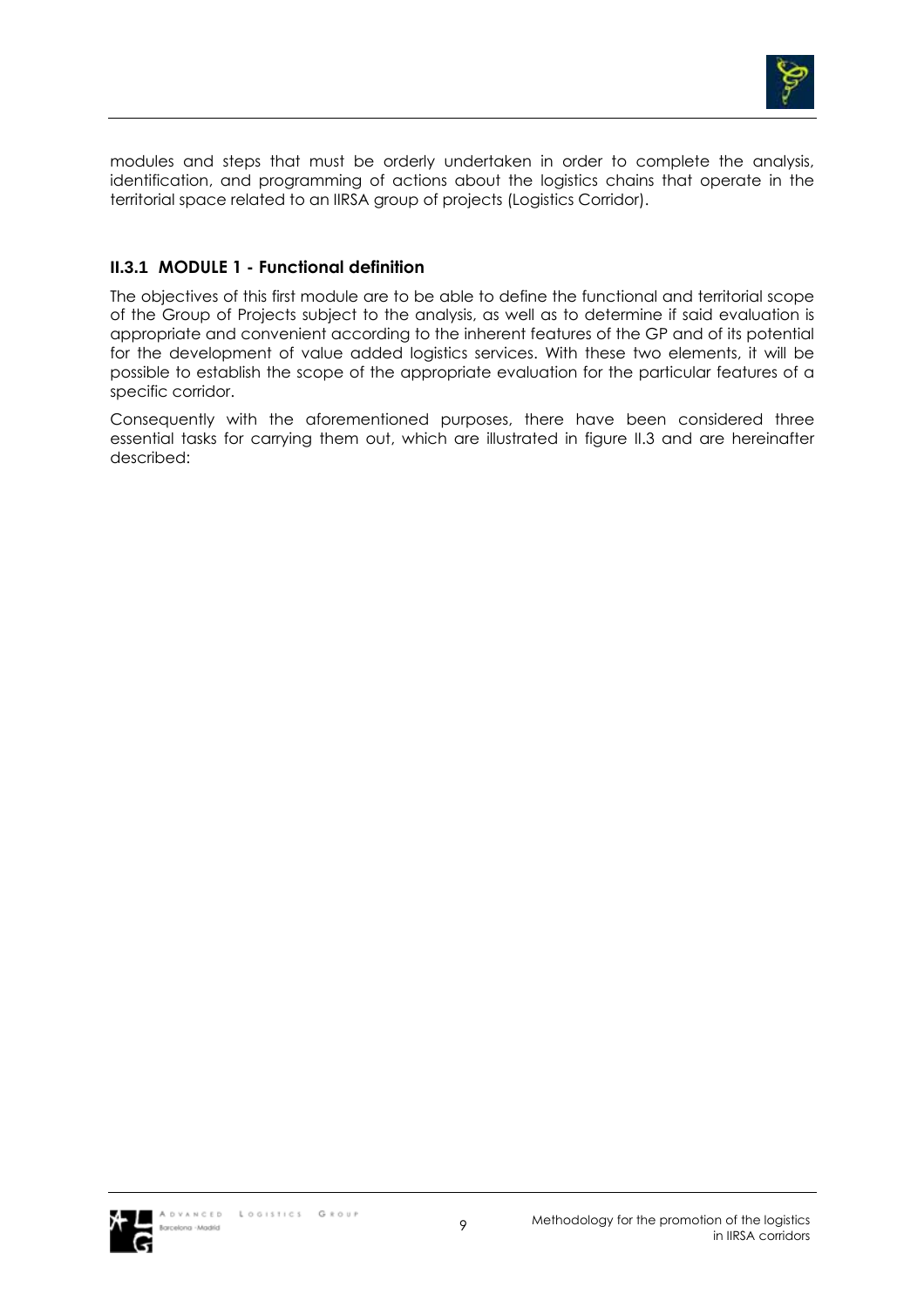



### **M1/Step 1.1. Appropriateness of the logistics analysis of the group of projects**

As starting point, it must be taken into account that not every IIRSA Group of Projects can be rated *a priori* as a corridor where logistics chains or families operate and, consequently, be subject to the methodological application that is hereinafter developed.

Regarding the aforementioned, it is considered essential to verify the logistic interest of the corridor and the convenience of applying the methodology, based on a series of eligibility criteria that can be verified from the general information available in each case.

The justification of this first analysis filter is conceptual, as the logistics applied to networks must be understood as a differential value added contribution to a product or groups of products, and not as an element inherent of the production chain of a certain segment of goods. In this sense, the methodological application differentiates the **individualized** logistics of those raw materials, semi-manufactured products, and even finished products of mineral origin (iron, carbon, aluminum, cement, etc.) or vegetal origin (soy, cereals, wood, etc.) that are

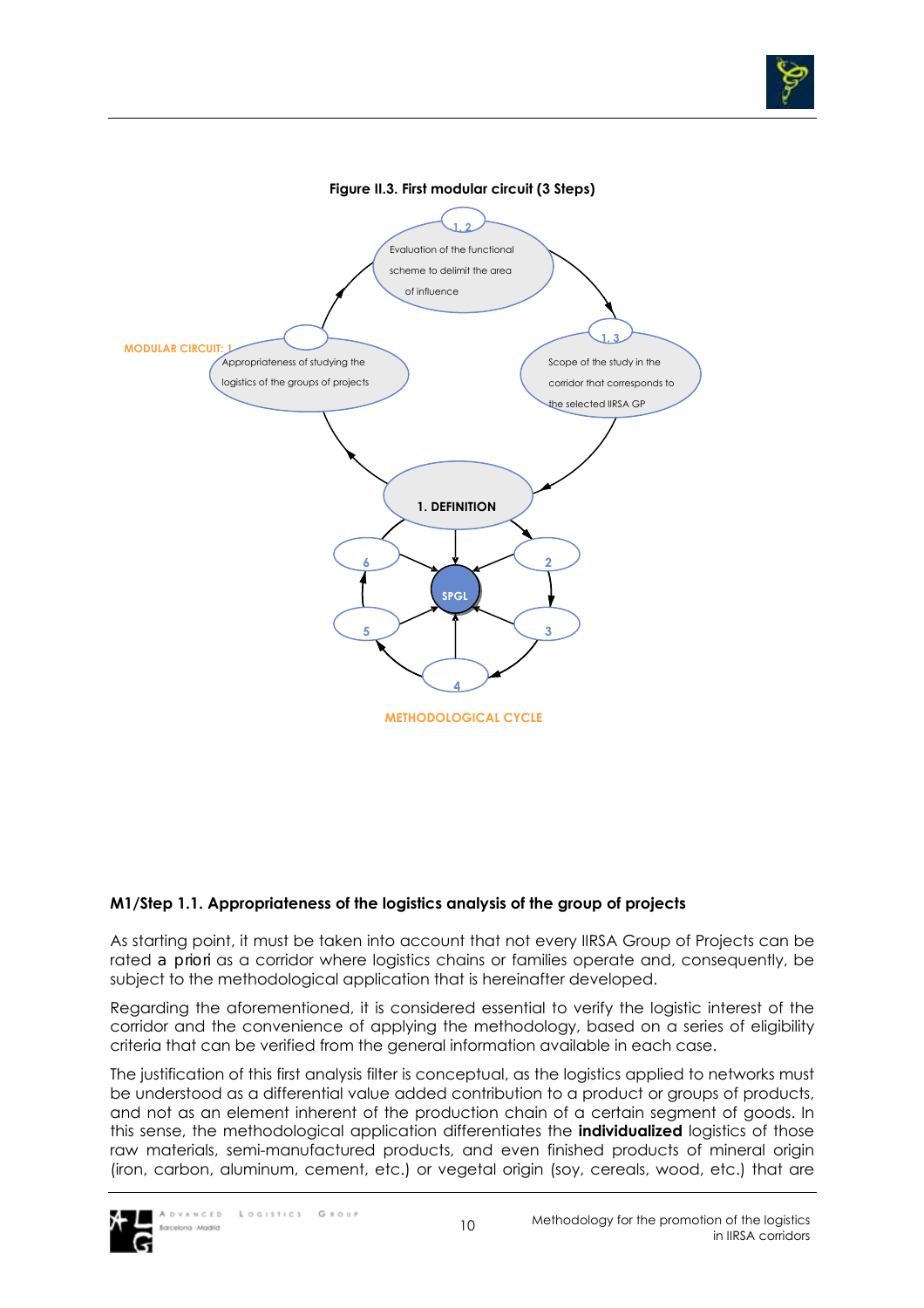

moved in bulk or semi-bulk, from the **diversified** logistics where the operations carried out are those that add commercial value and that go beyond transportation and storage of products.

Thus, in the first group it is considered that it exists a logistics treatment that is dedicated and that has a relatively simple chain structure (see Module 3 for the definition of the structure of a specific chain), with few participants along its development, and scarce integrations with other chains; in which case, the chain entirely coincides with the logistics family. In these cases, the logistics is consubstantial with the production chain, irrespective of the fact that in the same corridor several producing agents or those transforming the product participate. On the contrary, in the case of the diversified logistics, it is possible that within a corridor there is one or there are many producers, but the relevant fact is that the logistics function is independent from the production and that it constitutes an interest business for specialized operators. The examples in this latter case can be extremely varied. Due to their complexity, remarkable cases are the chains related to the textile and footwear segments, as well as the ones related to cars, food, and perishable products in general, chemicals, mass consumption products and home products, and paper, among others.

According to the aforementioned premises, the methodology defines a filter of eligibility criteria, applicable to a concrete group of project, which can be used as measurement of their aptitude for the analysis. The information required for validating these criteria is of general nature and will have to be obtained from publications and official statistics of common use.

Hereinafter there is a list of the criteria considered for valuating the applicability of the methodology to a concrete Group of Projects, as well as the information required and the operational indicators applicable in this case. Correspondingly, it is expected that during the evaluation of a Group of Projects, this shall have the following features:

- a) That it constitutes a consolidated transportation hub where there exists basic infrastructure, being it desirable the presence of top-level nodal elements such as ports, airports, load transference centers, etc.
- b) That it presents a high consumption/production capacity, with an important flow of value added goods capable of supporting investment and operation costs of advanced logistics activities.
- c) That it includes a high potential of development of the IIRSA intra-communitarian commercial component. However, that does not exclude the possibility that the logistics corridors shall be able to canalize importation/exportation flows for certain logistics families with limited reach to one or several countries.
- d) That it offers real opportunities for the financing of some concrete infrastructure projects or projects that strengthen the logistics activity (value added logistics services).
- e) That it presents a functional complexity level that is centered on products or product families that shall fulfill the previous definition of diversified logistics, where the logistics activity shall constitute an interest business for specialized operators.

As from these general criteria, in the following table it is proposed a list of indicators that will have to be verified in order to determine the logistics aptitude of the analysis. Each of these indicators has a valuation range that will make it possible to determine if the Group of Projects fulfills the minimum level required to be considered as a candidate for the methodological application:

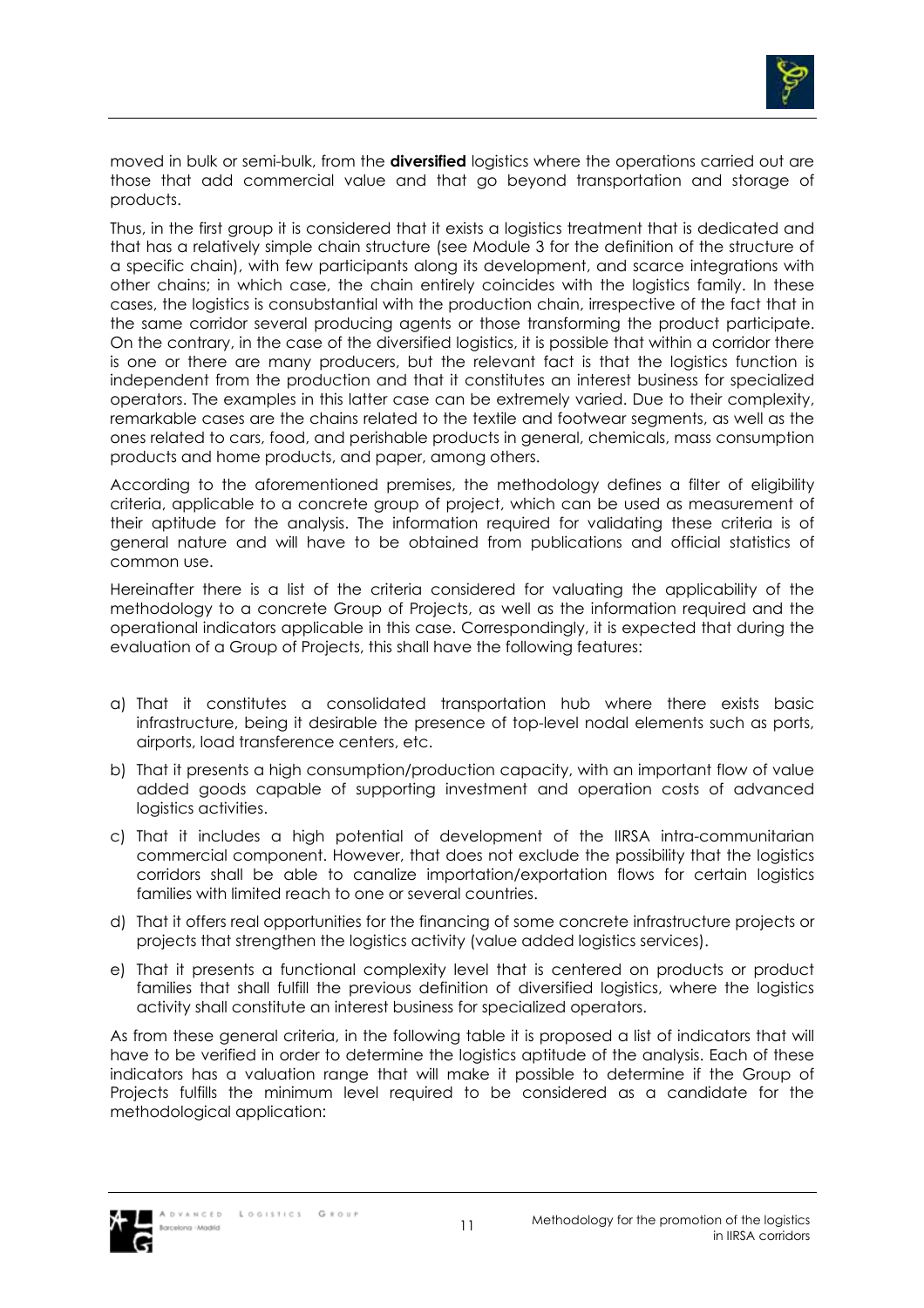

| Table II.2. Criteria and operational values |  |
|---------------------------------------------|--|
|---------------------------------------------|--|

|    | Criteria                                  | Indicator                                                                                                                                                                                                                                                                         | Operational value                                                                                                                                                                                                                                                                                                                                  | Required information                                                                                       |
|----|-------------------------------------------|-----------------------------------------------------------------------------------------------------------------------------------------------------------------------------------------------------------------------------------------------------------------------------------|----------------------------------------------------------------------------------------------------------------------------------------------------------------------------------------------------------------------------------------------------------------------------------------------------------------------------------------------------|------------------------------------------------------------------------------------------------------------|
|    | a. Existing<br>infrastructure             | a.1. At least, there must<br>be a first-class port and<br>airport (10 pts.)<br>a2. There must be a<br>first-class port or airport<br>$(5 \text{ pts.})$<br>a3. There must be a<br>provincial port or airport<br>$(2 \text{ pts.})$                                                | al y a2. First-class nodal<br>infrastructure: ports with<br>flows > 100,000 TEUs o 1<br>MTMA, or airports with<br>flows $> 10,000$ tons or 1<br>Mpax/year<br>a3. Provincial nodal<br>infrastructure: at least<br>20% of the expected<br>flows for the first level                                                                                  | Annual statistics related<br>to port goods traffic or<br>airport-port load or<br>passenger traffic         |
|    | b. Consumption/<br>production<br>capacity | b1. At least, there must<br>be two primary-rank<br>cities or 5 medium-rank<br>cities (10 pts.)<br>b2. At least, there must<br>be 5 secondary-rank<br>cities in the GP (5 pts.)                                                                                                    | b1 y b2. Superior-rank<br>cities: 500,000 inhab.,<br>medium-rank cities:<br>200,000 inhab., lower-<br>rank cities: 100,000<br>inhab.                                                                                                                                                                                                               | Official census and<br>spatial distribution of<br>the main cities in the<br>corridor                       |
|    | c. Intra-community<br>potential           | Medium annual growth<br>of imports and exports<br>among the countries in<br>the corridor. c1: For<br>high growth in, at least,<br>3 diversified logistics<br>segments 10 pts. will be<br>assigned. c2: If growth is<br>limited to only one<br>segment, 5 pts. will be<br>assigned | A sustained mean of 3%<br>(inter-annual), during<br>the last 5 years, will be<br>considered as high<br>growth                                                                                                                                                                                                                                      | Statistics of the goods<br>flow among the<br>countries or regions of<br>the GP (tons or value)             |
|    | d. Financing<br>opportunities             | Evaluation of the<br>people responsible for<br>the technical matters in<br>each country (10 to 5<br>pts, according to the<br>importance and<br>expected impact of the<br>project                                                                                                  | The impact of the<br>projects on the<br>improvement of the<br>logistics function must<br>be defined in specific<br>documents                                                                                                                                                                                                                       | Pre-investment<br>programs developed<br>by the entities involved.<br>Economic and social<br>impact studies |
| е. | Logistics complexity                      | e1. At least, there must<br>be 3 productive<br>segments of diversified<br>logistics (10 pts.)<br>e2. At least, there must<br>be one diversified<br>logistics family (6 pts.)                                                                                                      | In e1 y e2, there must<br>be present at least<br>some of the families of<br>the following segments:<br>mass consumption,<br>textile and footwear,<br>car industry, food<br>products and<br>perishable products,<br>chemicals and/or<br>paper. For each<br>additional family, two<br>points will be added to<br>the required minimum<br>in e1 or e2 | Industry or commerce<br>chambers according to<br>product families.                                         |

Once the results of the evaluation are obtained, and the points acquired for the corridor in each of the criteria are added up, it becomes possible to determine the appropriateness of

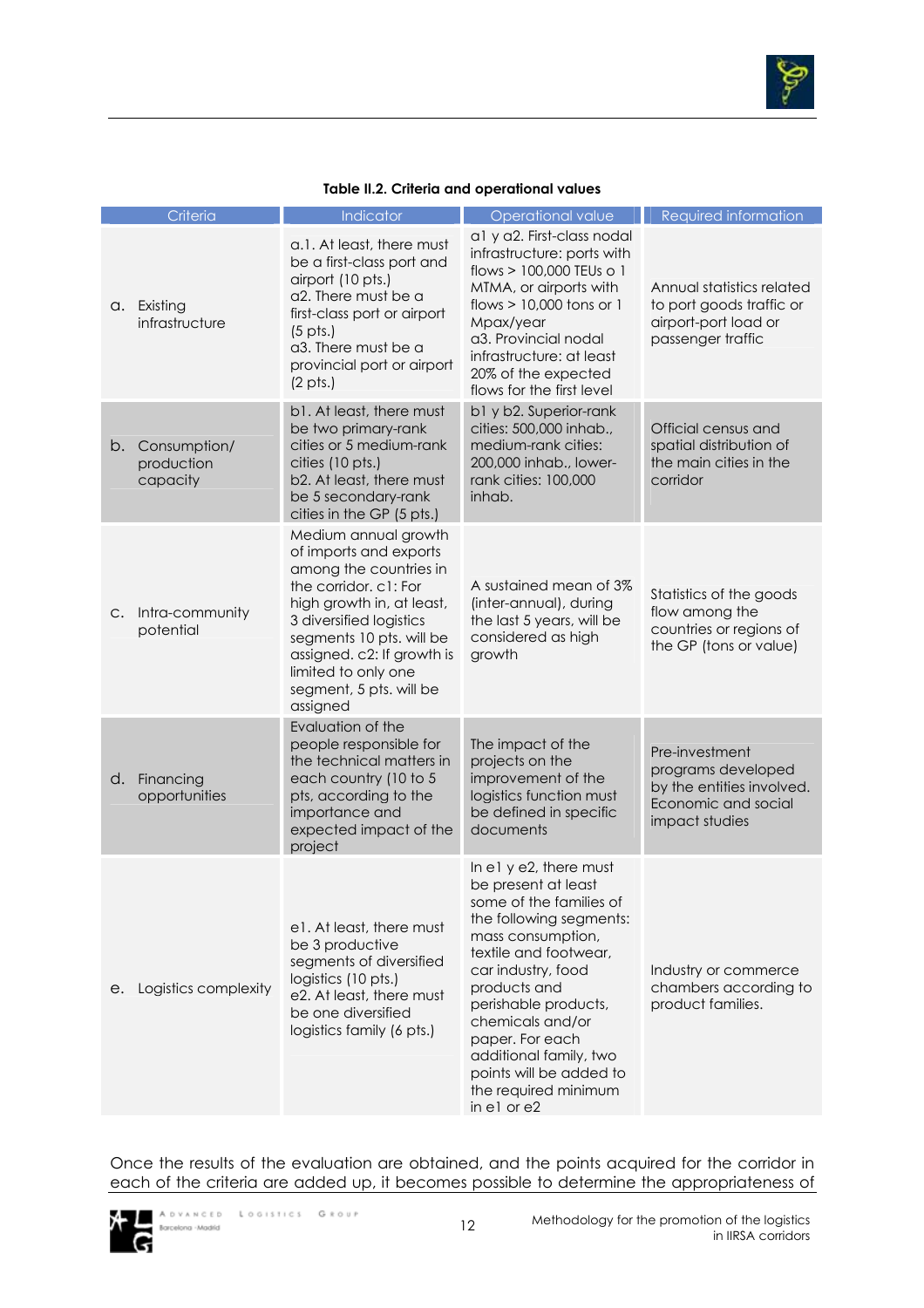

the logistics analysis. It is expected that the Groups of Projects that are candidates for the methodological application reach, as a minimum, 20 points out of the 50 ones available.

### **M1/Step 1.2. Evaluation of the functional –territorial scheme**

As from the results of the previous step, it is understood that a Group of Projects has enough logistics potential in order to be considered a candidate for the performance of the methodological analysis.

In the previous context, the first step of the application of the methodology consists of establishing the functional and territorial limits of the Group of Projects or logistics corridor selected and its area of influence. This analysis is based on the classical approach of the networks or systems of cities, through which it becomes possible to identify those productive and consumption areas of greater logistics weight, from which a network of load and people flow is progressively built that configure an interrelated territorial space.

Thus, the first step of this task consists of establishing the specific weight of the different cities or productive zones that, *a priori*, integrate a group of projects. For the estimation of said weight, there can be used population or spatial extension data but, preferably, there must be used other data more related to the logistics sector, such as industrial production value, number of industries, load volumes, etc., all of which, as long as possible, differentiated by production segments.

From said initial data, the methodological application requires that the load flows between cities are registered through accounting entries (with secondary or primary information depending on the level of precision in the application of the methodology). This sort of information is usually obtained from very different sources, which is the reason why it is usually necessary to carry out a data homogenization. The graphical representation of these flows will make it possible to clearly identify the functional relations among the different cities and/or production centers; therefore, it becomes possible to establish the territorial scope of said relations and, consequently, the functional and spatial form of the group of projects.

One last step consists of establishing the criterion of "minimum cohesion", generally determined by the "minimum volume" that sets the limits of the territorial scope of the integrated network. This criterion can vary according to the particular conditions of each corridor or group of projects, but the most usual measurement is to detach those links where the volume observed between two centers shall be just 10% of the medium flow existing in the set of relations studied. The only relevant exception to this rule is constituted by those specialized flows of production centers with a strong dependence on a specific market or on a concrete transportation facility, as it may be the case of an exports port Terminal. The following figure illustrates a classical example of the organization of a system of cities and their territorial expression.

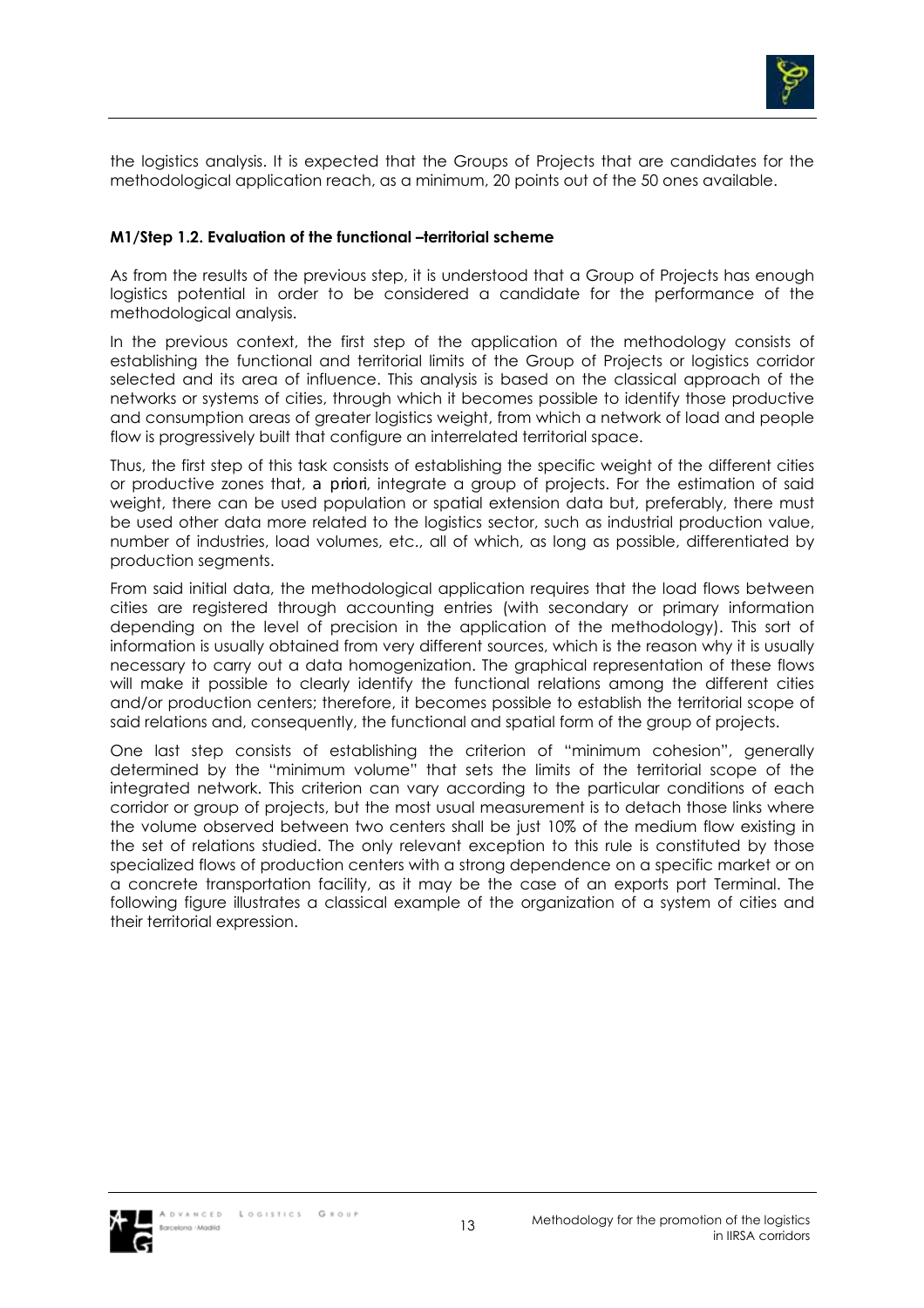



#### **Figure II.4. Example of a system of cities**

Usually, the gathering of information for the performance of the functional-territorial analysis must be centered in the cities of greater demographic or institutional weight, carrying out searches in information centers of public or private institutions (chambers of commerce, industrial chambers, etc.) and even performing brief interviews with the ones responsible of these entities in order to access the necessary data in the fastest possible way. This preliminary information will allow a first identification of the bodies that will have to be deeply interviewed during the development of modules 2 and 3 of the methodology.

### **M1/Step 1.3. Scope of the logistics study in the selected group of projects**

The first methodological phase ends with the establishment of the scope of the evaluation that will have to be performed in the subsequent modules, for which it becomes essential to carry out a first valuation of the information available and of the sources to be contacted, as well as of the degree of depth that is expected to be able to be achieved for a specific logistics corridor.

The scope of the studies to be carried out will be according to the results wished to be obtained considering the complexity of the Group of Projects. In a concrete case, it can turn out to be interesting or desirable to perform general analyses in order to apply again, afterwards, the methodological cycle with greater depth.

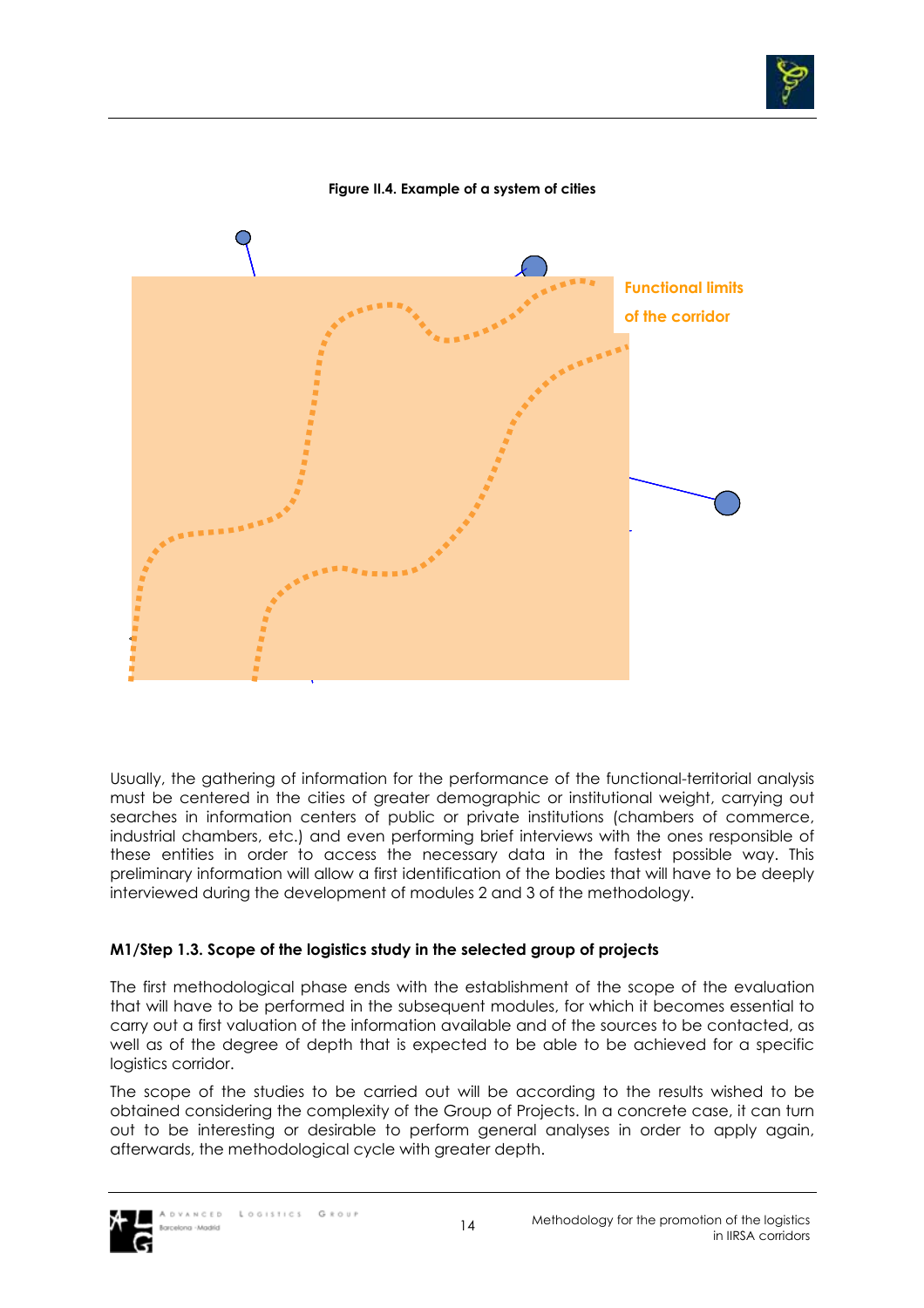

Regarding the aforementioned, the concrete applicability of the methodological phases can be assimilated with the classical life cycle of the projects, considering that the depth or intensity of the analysis will depend on the quality of the information available and of the degree of development existing in the productive and logistics activities in a specific corridor. Thus, in case it is a scarcely structured corridor, it will be considered that it is at the "Idea" level within the projects cycle, whereas if there is only secondary information available, it could be considered to be at the "Profile" level. The methodological application at more advanced levels (Pre-feasibility, Feasibility or Design) would require detailed primary information and a level of logistics activity sufficiently developed.

The more suitable applicative scope will come, in any case, defined by the features inherent to each corridor, the resources available for the direction of the logistics analysis, the time waited for obtaining results, the availability of data, the technical appreciation of the members of each work team, and the quality of the results expected to be obtained.

## **II.3.2 MODULE 2 - Segmentation**

From the point of view of the logistics analysis, a corridor is conceived as a territorial platform where networks of activities of production, marketing, distribution, and consumption of goods are integrated; generating flows of goods that are functionally and organizationally expressed through different logistics chains or families.

Therefore, the first step for the analysis is to properly understand which markets and products are present in the corridor, and the logistics practices that characterize them. The purpose of the **segmentation of logistics chains** is to evaluate, in a disaggregated way, *groups logistically homogeneous* that shall be capable of a differentiated analysis, which must be translated as the identification of the **logistics families** that operate in the corridor.

It is necessary to observe that the segmentation will have to be adapted to the conditions of production and consumption that are specific of each corridor, which is the reason why it is expected a mixture of added chains (e.g. Chemicals or Textile), with others very disintegrated (e.g. Paint or Button industry) in the same space. Therefore, the segmentation process will make it possible to better understand the corridor, providing ordered data about specific topics related to markets, products, commercial flows and value, origins and destinations, logistics activities and practices, infrastructure, etc. These data will also be useful material for the two subsequent modules, which as indicated before, can be carried out almost simultaneously.

According to the aforementioned, and considering the need to have primary information in order to carry out the segmentation, modular circuit 2 is initiated with the identification of the productive activities existing in the Group of Projects and of the relevant agents related to them. From this activity, it is defined the list of agents to be interviewed as well as the concrete content of said interviews. The general result of this module will make it possible to segment the production-consumption markets existing in each corridor. The contents of the three steps considered are hereinafter detailed:

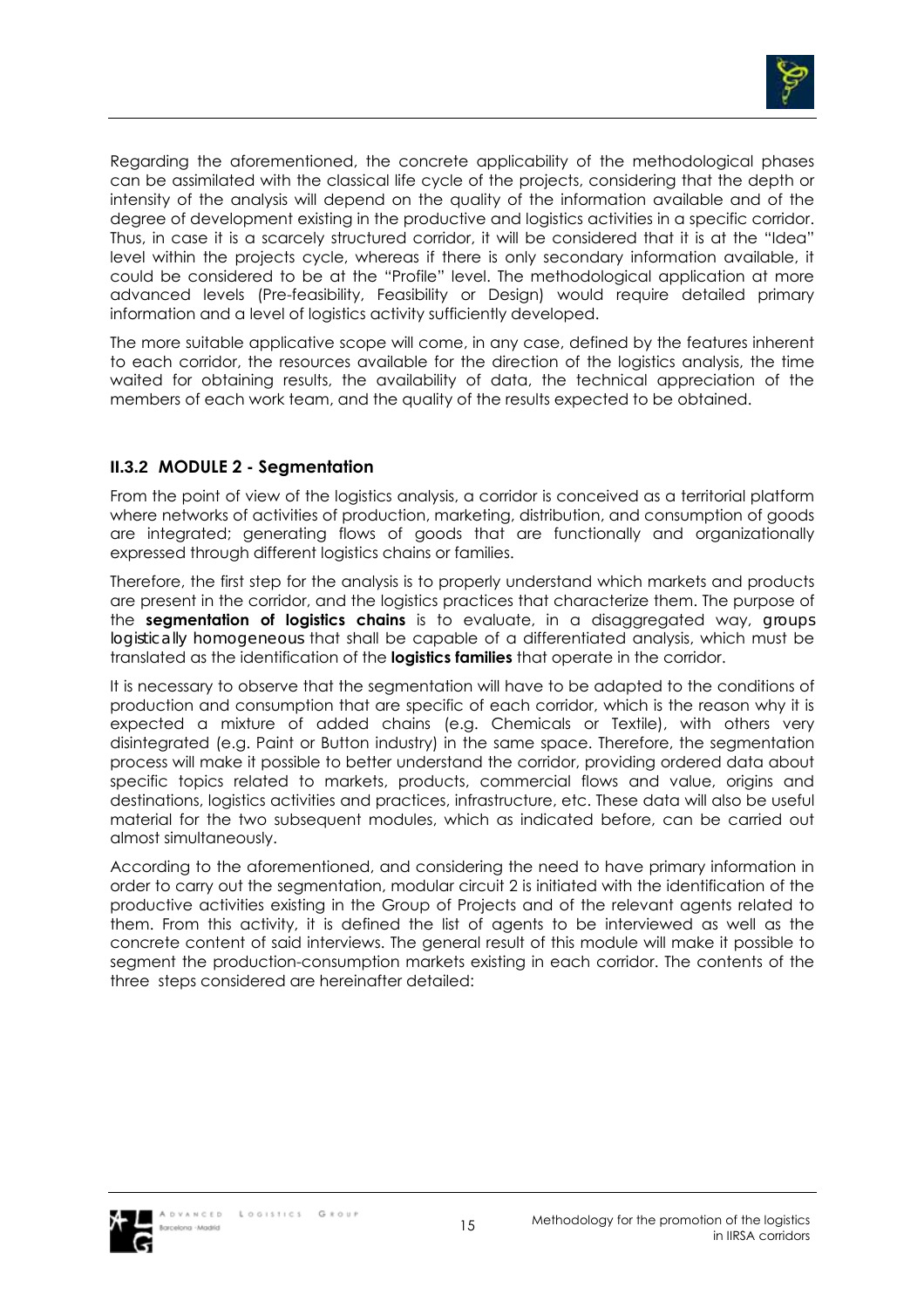

### **Figure II.5. Second modular circuit (3 Steps)**



#### **M2/Step 2.1. Identification of markets and relevant agents**

The purpose of this section is to identify the productive activities and the relevant agents related to the Group of Projects subject to analysis. With this purpose, a first prospective work will have to be carried out, which will have to be oriented towards establishing the information sources available by means of the identification of all the union associations of industrial producers and operators of the logistics chain existing in the corridor.

As a general rule, the identification of the macro associations of producers and operators must be centered in those cities that lead the scheme of territorial centers identified in step 1.2 of the previous module, initiating the search from direct contacts with the ministries and official bodies in charge of the industrial production, commerce and/or consumption in the capital cities of each country or in the main administrative offices at regional level. Afterwards, from this first contact, there will have to be identified the chambers of commerce and industry of more added territorial level, from which it will be possible to obtain more specific data about other regional or local associations or federations that will be afterwards contacted during the performance of the activities planned in modules 3 and 4.

The result of this activity will be the preparation of a first list of unions and agents, ordered by typologies, which will be progressively filled, in a successive way, during the development of the following modules of the methodology. In a parallel way, it will be necessary to prepare a hierarchic classification of the importance of these agents for the methodological analysis, as well as a working program where the contacts and dates of the interviews to be performed shall be detailed.

### **M2/Step 2.2. Interviews to the agents**

Once there is an interviews´ program available and the pertinent contacts are made for their performance, there must be a questionnaire of general application to the set of the agents identified in the previous step.

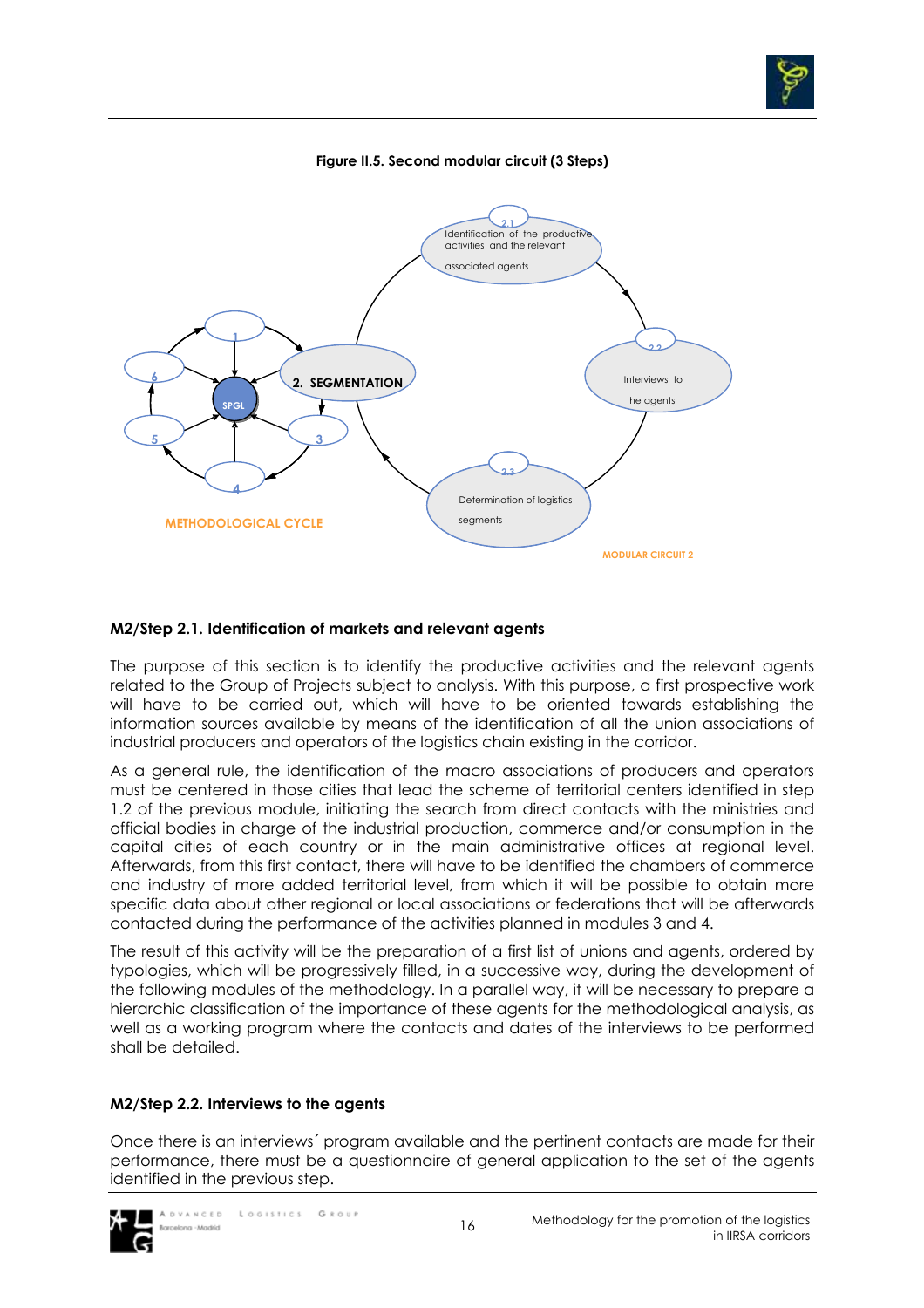

The questions to be included in the questionnaire will have to be adapted to the particular features inherent to the corridor, as well as to the structure of identified organizations, although its common orientation will be the segmentation of the different productionconsumption markets present in the Group of Projects considered.

In general terms, the questionnaire will have to have a first part destined to knowing the structure of the interviewed organization, the number of union associations that depend upon it, the relations among them, and their territorial scope. This information becomes of particular interest for the posterior phases of the methodology, where the structure of the logistics chains and their functionality shall be deepened.

The second block of questions must be focused on establishing which are the main production segments that exist in the corridor, with data about the annual production volumes, where possible, and also data about the flows of goods that are moved among the main cities and productive centers. The obtaining of these data will allow a first quantitative approximation to the importance of the different segments within the set of each union association. However, it is important to take into account that, where possible, said volumes will have to be referred to the interest corridor.

Finally, the questionnaire will have to include a set of questions of qualitative nature, dedicated to knowing the opinion of the ones interviewed about the relative importance of each segment or logistics family within the corridor. In fact, the most suitable corresponding practice consists of making sure that, as a result of the interview, a first segmentation of logistics families existing in the corridor shall arise, which will have to be afterwards contrasted and validated with the available statistical data.

The aforementioned makes clear that, not only the segmentation process but also the rest of the methodological modules that are hereinafter presented constitute a model of successive approximations that can be progressively refined and perfected in a continuous way. In this sense, it is not essential to reach, at first, a definitive or exhaustive segmentation, being it more important that it shall be sufficiently manageable in order for the work of the subsequent modules to be able to be approached efficiently and from a practical perspective.

### **M2/Step 2.3. Establishment of the logistics segments**

The segmentation stage finishes by identifying, in a general way and towards the interior of the industrial sectors (defined from the union associations), the homogeneous families of the logistics chains that will be subject to a detailed analysis through the process of structure of the chains (Module 3) and Logistics Audit (Module 4).

As an example, if it is considered the Group of Projects Nº 9 of the Andean Hub, which is integrated by the Lima – Arequipa – Tacna – Desaguadero – La Paz connection, it is considered advisable to start the identification of the union associations in the capital cities of Peru and Bolivia, and in a second stage, in the regional centers of Arequipa and Tacna.

In the case of Lima and La Paz, it is to be expected that the preliminary conversations with the corresponding ministries of commerce, production, or industry shall make it possible to identify the most important associations of producers that operate in said corridor (Textile, Food, Building, etc.).

From the interviews with representatives of the associations or federations of producers at national level, it will be possible to progressively identify general or more concrete segments, depending on the degree of development each case. Following the example set, within the group of food products that is moved between Peru and Bolivia, it is probable that concrete segments get to be defined from products such as oil, food for animals, or dairy products; whereas within the segment of building materials, may be only the segment of ceramic floor tiles and flagstones stands out as a separate segment, considering that the chain is

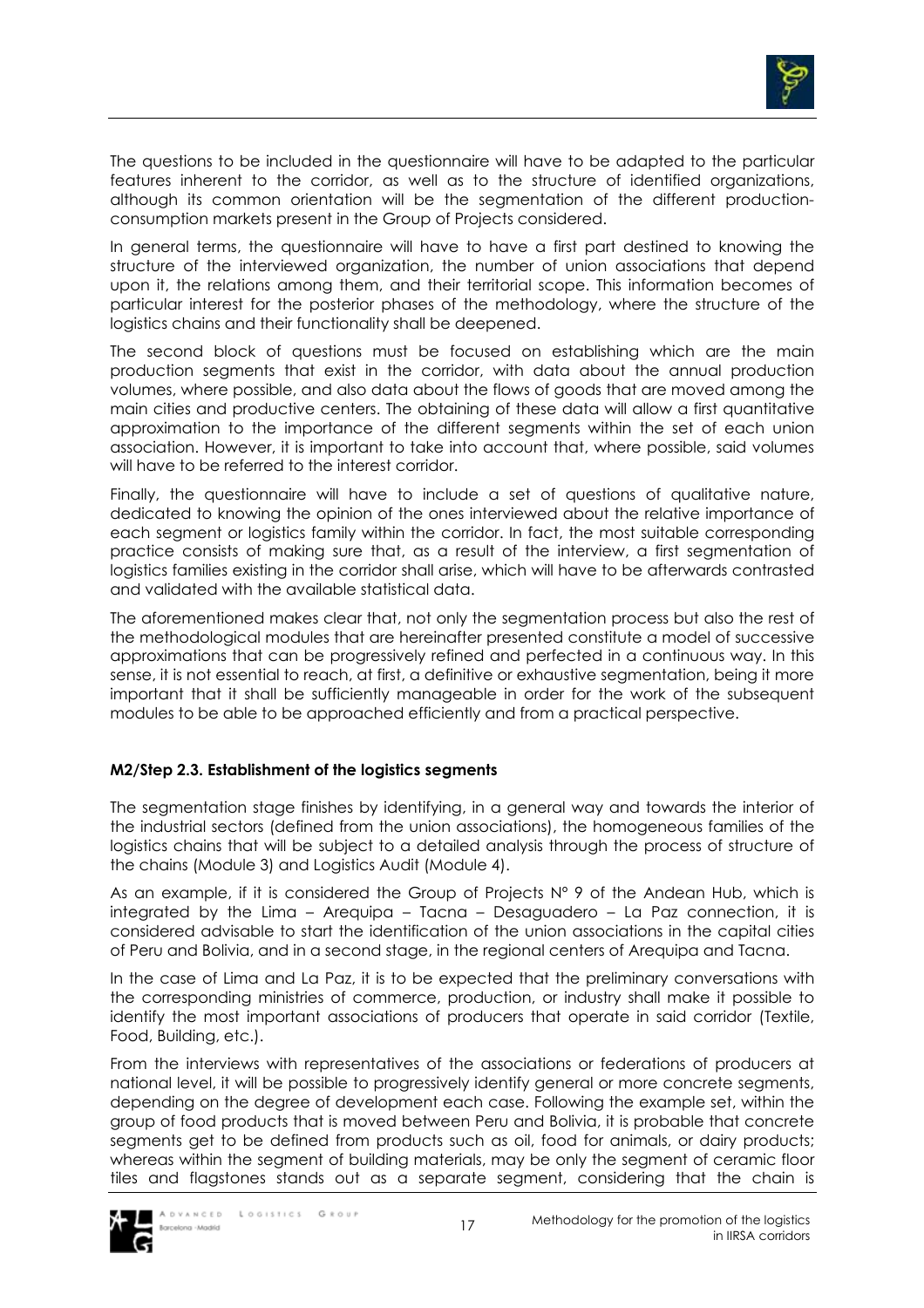

internationally generated and it uses specialized services of load service and nationalization of the goods in border centers; and in the textile group it may not be possible to identify any product specially relevant and it may have to be considered as an added segment.

The aforementioned makes it clear that the results of the analysis will combine a mixture of general and specific segments, depending on the production-consumption structure existing in each corridor. Each one of these segments must, afterwards, be able to be structured as a logistics chain during the development of the activities planned in Module 3.

Once this point is reached, it is appropriate to indicate that, due to the fact that the methodology of modules 2, 3 and 4 is based on the gathering of information through interviews, the consultations to the agents planned in modules 2, 3 and 4 can be carried out in a parallel way, thus avoiding the over-exposure of the coordinators.

Some elements that must be taken into account in order to segment chains, i.e., for identifying logistics families, are hereinafter presented:

- Relative unitary weight of the goods and practices and type of unitarization
- Relative value of the goods
- Type of goods: solid or liquid bulks, general load (in containers or loose)
- Storage density
- Current (or potential) use of distribution and storage centers
- Delivery times
- Trip length
- Means of transportation, type and size of the vehicle used
- Location of the market (national or international) and use or not use of international facilities due to functional reasons or for the fulfillment of foreign commerce formalities

As it has already been mentioned in the previous step, the final definition of the segments must start from the valuation carried out by the interviewed agents, and it must be validated with the available statistical data. In this sense, even though the value and volume of commercial flow must be large enough to justify that the analysis of a specific logistics segment is considered, it must not be ruled out the possibility of analyzing segments that still do not have important values or volumes but that require to be strengthened. In any case, the relevant fact is that in each of the possible segments identified there exist some logistics practices towards their interior that shall make it possible to clearly differentiate them from the rest of the chains.

### **II.3.3 MODULE 3 - Structure of the logistics chains**

The following stage of the methodological cycle consists of properly structuring the logistics chains that correspond to the segments identified in the previous module; which is the reason why this module can be considered as the logistics architecture phase of the productionconsumption markets existing in the IIRSA corridor or Group of Projects. The following figure illustrates the content of each step of the so-called third modular circuit.

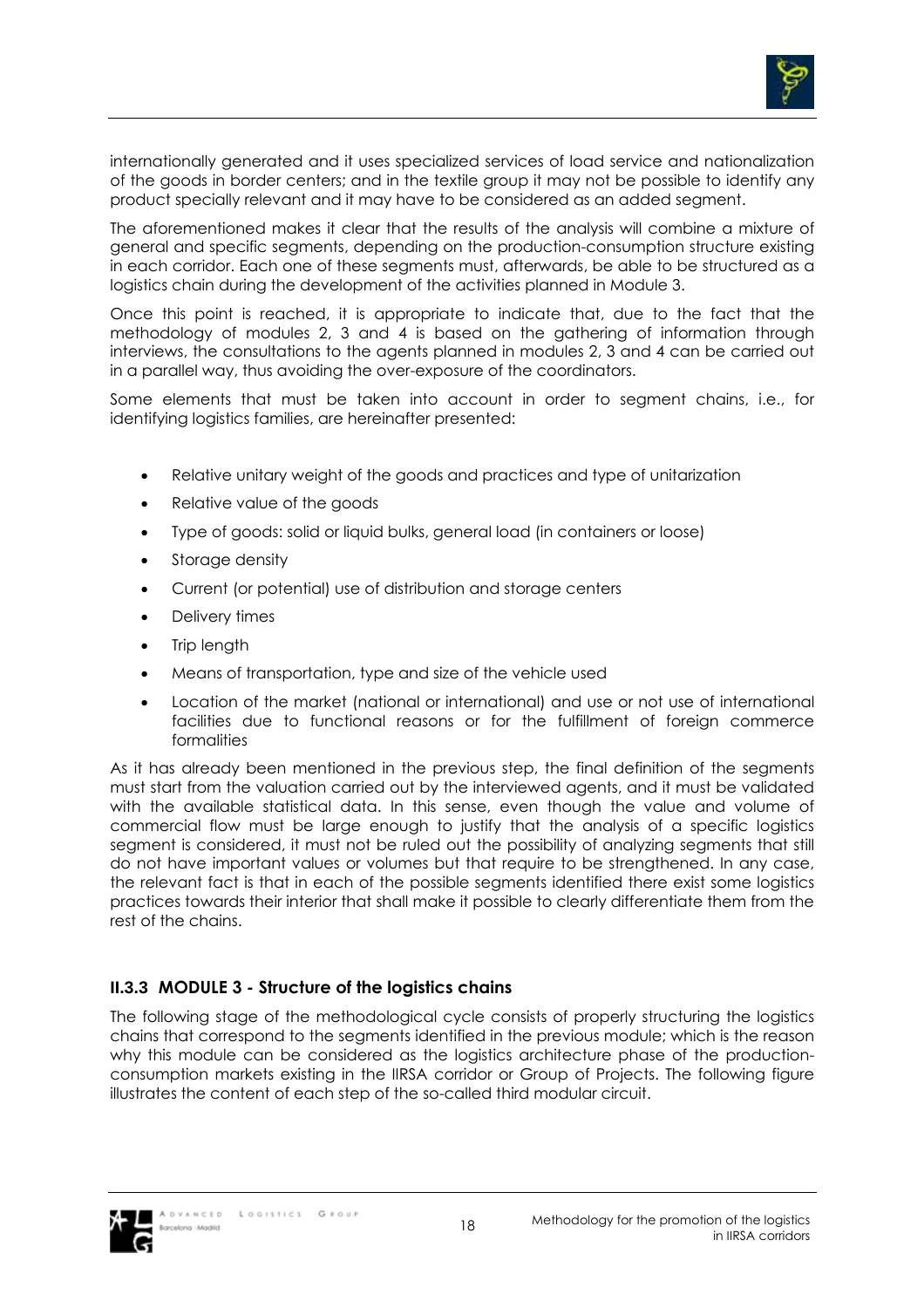

**Figure II.6. Third modular circuit (3 Steps)** 

In general terms, the logistics chains or networks related to the different segments have three basic structural elements that must also be orderly considered: participating agents; structural horizontal/vertical dimensions of the chain and position of the focal firm; and lastly, the links among the existing processes.

It is precisely during this stage that the basic structural elements that characterize each of the segments selected in the previous module are understood and related. The third module of the methodology does not only provide structure to the analysis, but it also allows a general appreciation of the capacity of response of a logistics network in relation to the requirements of the market that it serves.

### **M3/Step 3.1. Identification of the particular or local agents**

Once the results of the products segmentation are available, it becomes necessary to advance in a greater specialization regarding the degree of knowledge and information provided by the particular and/or local agents that participate in the constitution of the different chains existing in the Group of Projects under analysis.

The identification of this second level of agents must be carried out during the interviews to the general agents in Step 2.2, and it basically consists in preparing a list of organizations that will have to be contacted in order to obtain a description, as detailed as possible, of the logistics chains by segment.

Therefore, the result of this activity will be an interviews program to be carried out, where the different types of agents as well as the dates and places of the interview are specified. In general terms, the typologies of agents to be contacted will include not only the suborganizations or particular agents related to the general bodies interviewed in the previous module; but also, for example, the Association of Manufacturers of Paints that integrates the Federation of Chemical Industries; as well as some local agents particularly relevant; such as

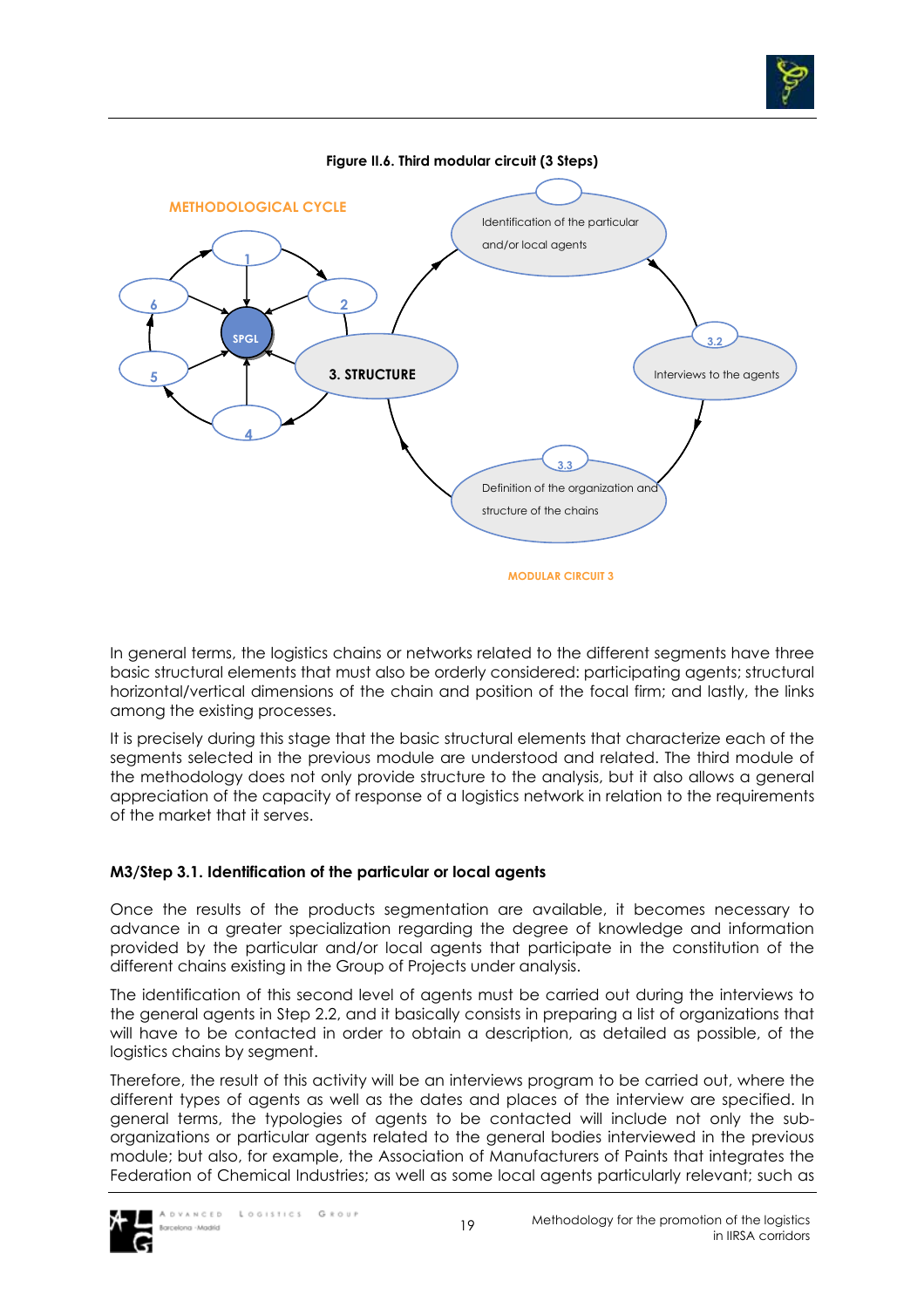

a firm that produces dyes or paints and has a significant weight within the chain, or the logistics operator in charge of consolidating and distributing the production of paints or providing manufacturers with the necessary materials for their manufacture.

### **M3/Step 3.2. Interviews to the agents**

As it has already been previously discussed, the purpose of this activity is to obtain detailed information of the structure and dynamics of each logistics chain, by means of the application of a specific questionnaire to the different particular or local agents identified in the previous step.

The structure of the questionnaire will have to be necessarily adapted to the specific features inherent to each agent. The more general questions destined to the organizations or associations of producers, and the detail issues related to the activity of a concrete logistics producer, charger or operator should be distinguished.

In any case, the basic approach of the questionnaire will have to contain a set of concrete questions directed towards knowing, first, the steps that integrate a particular chain (sources and types of materials, stages of transformation and manufacturing of semi-finished and final products, distribution, and destination markets), as well as the most commonly used infrastructures (ports, airports, roads, railways, navigable ways), the presentation and/or unitarization of the goods, the times and costs of transportation, storage, and distribution; variations in the value of the load in its different stages, the volumes of goods moved among the different production and consumption centers, the seasonal conditions, the participating agents, the degree of logistics maturity of the chain, the most usual logistics practices, and the detected service problem, as well as the opportunity of introducing logistics practices of greater complexity.

All these elements will serve as material for the building of the structure and the understanding of the particular dynamics of each chain, and they will also make it possible to have the necessary data for the logistics audit developed in the following module.

### **M3/Step 3.3. Definition of the organization and structure of the chains**

On the basis of all the data obtained during the consultation process to the local agents, and having the relevant segments to be studied in detail already identified, the last step of this module is to compose or build the structure of each logistic chain or network.

The structuring process begins by stating the territorial space, the productive segment, and the products that integrate the logistics chain or network that will be analyzed. Afterwards, the process goes ahead to build the logistics chain or network in three levels:

- (a) identification of the main, autonomous, and support participating members
- (b) structural dimensions that describe the number of phases and firms in the network
- (c) types of links of the processes that require management or monitoring

Figure II.7 represents the structure of the logistics network, where the focal firm is highlighted as the most directly or indirectly influential in the activities of the rest of the members. This can be located in any of the links of the chain.

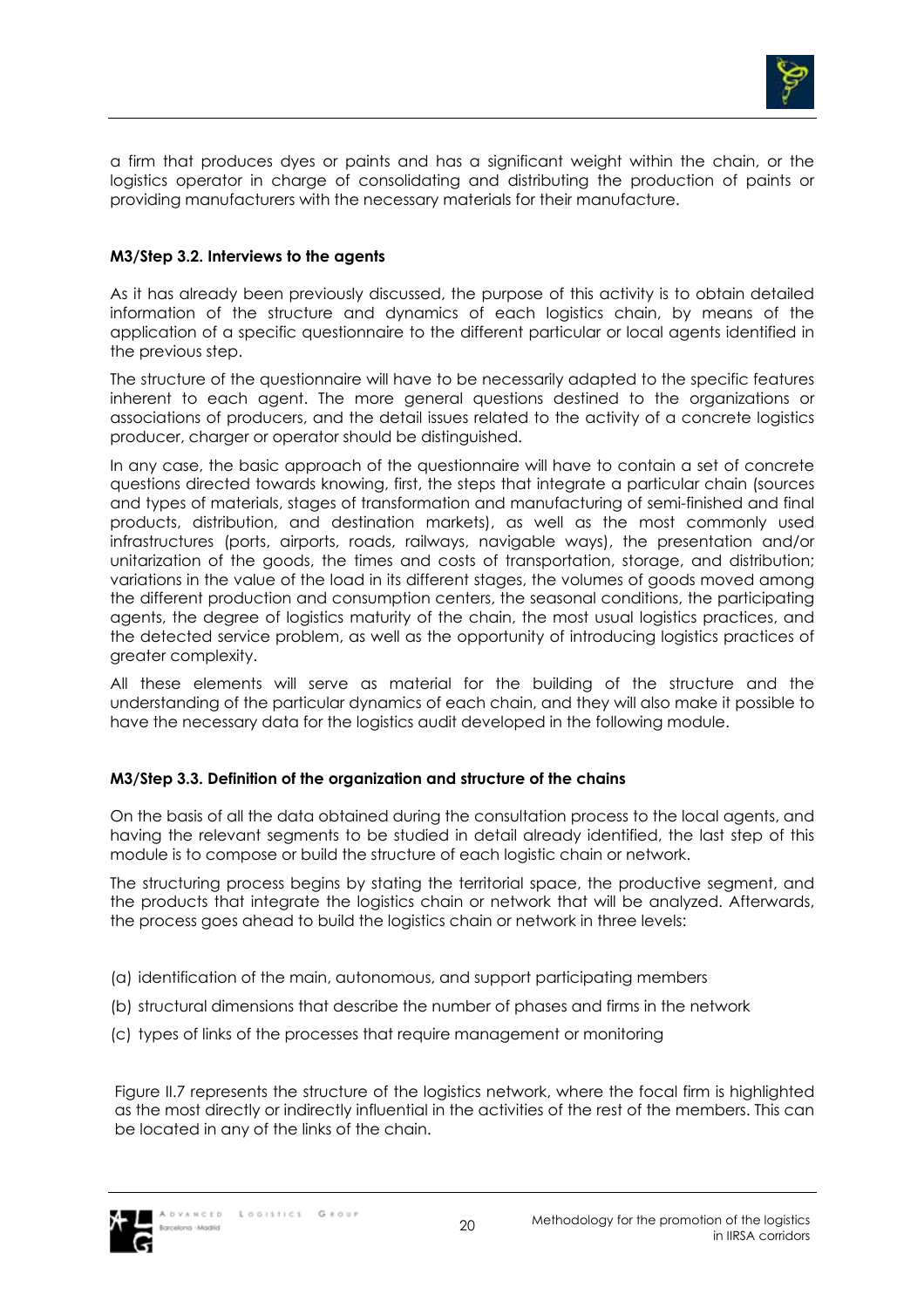



#### **Figure II.7. General structure of a logistics chain or network**

- a) *The members of the network*.- The first thing is to identify the *main member or focal firm*, who clearly is the one that strategically dominates and powerfully influences on the actions of the rest of the members. Afterwards, it is determined what members are critical for the success of the operations directly or indirectly led by the main member; here the *autonomous members* and the *support members* must be distinguished. The autonomous ones are those that carry out operations and manage activities that are translated into value added for the final customer. In contrast, the support members simply provide resources, knowledge, assets, or services for the autonomous members.
- b) *The structural dimensions of the network*.- The *horizontal structure* can be long or short and it is referred to the number of levels that exist through the chain, from its origin to the market of final consumption; i.e., all of the phases where there exist members that carry out similar activities, for example: suppliers, producers, distributors, buyers, consumers. The *vertical structure* refers to the number of members in each phase or level; for example, the number of suppliers or the number of buyers. Finally, the last structural dimension is the *position of the focal firm* along the chain; which can be a producer, a distributor, a wholesale buyer, etc. It is worth emphasizing that it is important to identify the points of the structure where the productive process is fractioned or broken up into various agents, or where exists the potential for it; an example is the case of the cooperatives of agroindustrial products where each agent packages but the labeling and *packing* is carried out by a third agent that serves several producers. This will make it possible to identify concrete projects or incentives to be promoted (See Module 5).
- c) *The links of processes*.- It refers to the existence of three different links of processes along the logistics chain; the links under direct management of the focal firm, the links under monitoring of the focal firm, and the links not managed by the focal firm. In each of them, the relationships among the members will be subject to different formats.

It must be taken into account that the different chains associated to each segment can have very different typologies and configurations, some of which will have a very complex structure of multiple stages and agents involved, whereas in others the number of stages or agents can be significantly lower.

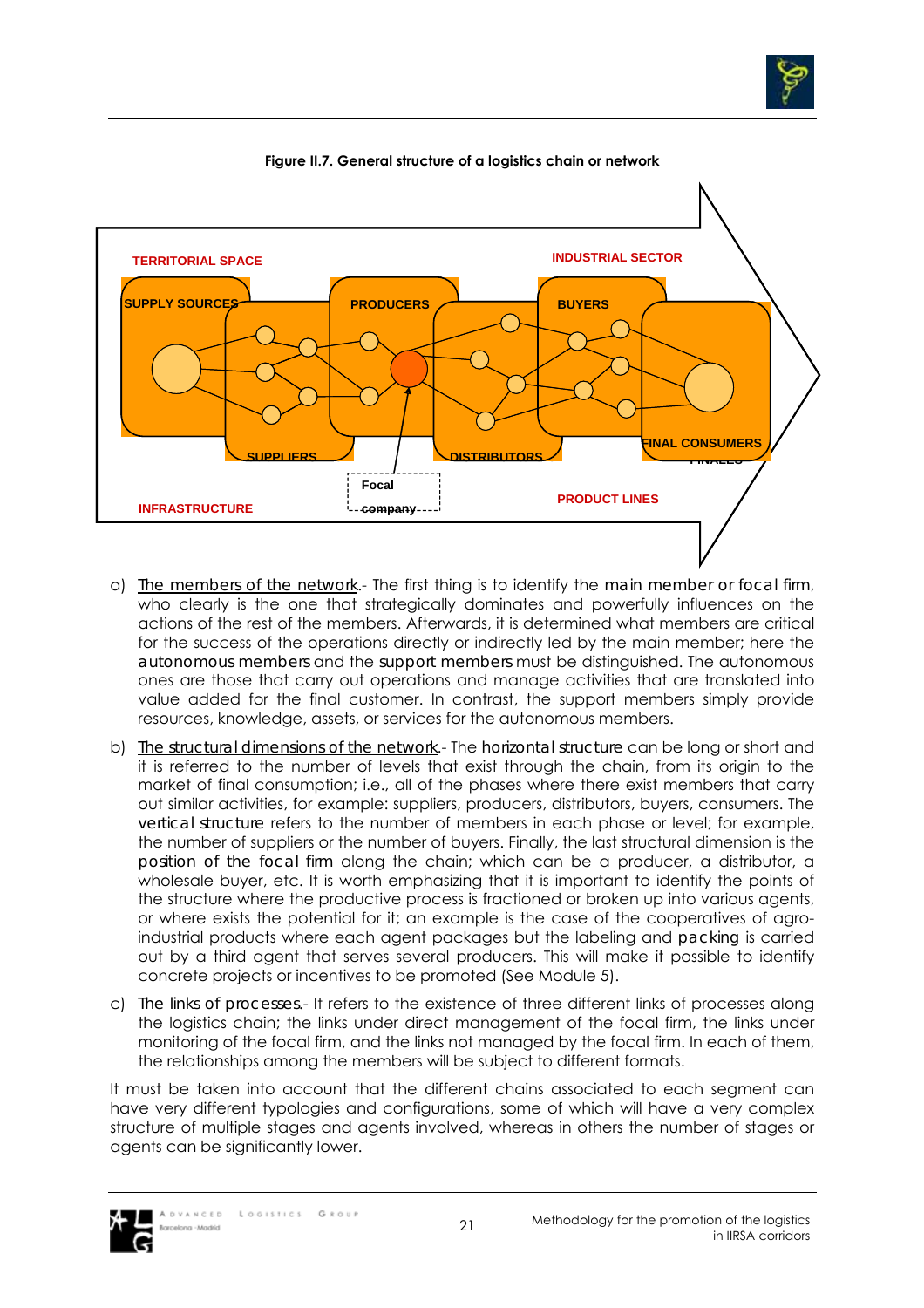

On the other hand, it is possible that several of the identified and structured logistics chains have features, activities, and processes that shall keep a certain complementary nature; for example, they can have the same regional destination market, the lines of products can be similar, the means of transportation can be the same, the geographical location among their members can be quite close to each other, the services hired can be analogue, the resources that they consume can be similar, the formalities and documents used can be the same, the information used can be related, etc.

In this context, an interesting option for the members of the *complementary logistics chains* is to share resources, centralize activities, share information, and synchronize operations; which can be achieved by creating *logistics centers that are polyvalent* and of shared use. Figure II.8 represents this possibility.

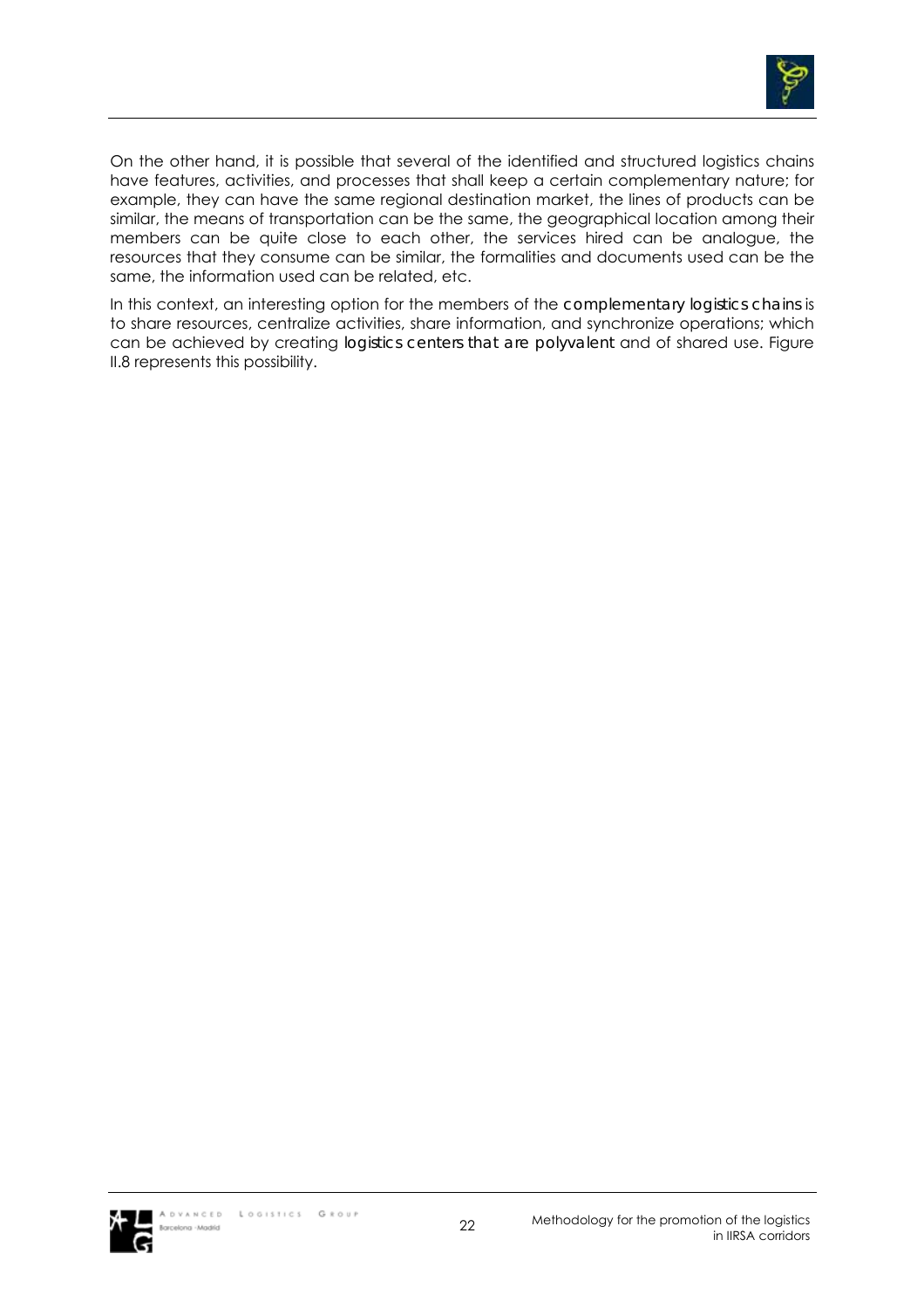



#### **Figure II.8. Logistics complementary nature and possible centralization**

On the other hand, as well as the evident complementary features, there usually are also differences that many times are not so evident. The demand in the destination markets can require deliveries of large or small lots, short or long service times, unique products or with differentiated formats, products with higher or lower quality and besides, the market can be more or less sensitive to the price.

This requires that each logistics chain shall provide a suitable response to the characteristics of its market; which can be analyzed in a general way once the chains are structured. Usually, serious disarrangements are found between the strategy of a logistics chain and the characteristics of its market.

The analysis that will be developed in the following module will make it possible to observe which logistics chains serve changing markets and that must, therefore, be organized in order to respond very quickly to the needs of their customers in spite of assuming a greater cost; for example, the seasonal conditions in the case of perishable products and the fashion changes in the case of textile chains. Likewise, it makes it possible to know which chains have a stable market where changes are foreseeable or done upon request, and it is rather required an organization that shall optimize costs in each process; for example, in the case of the chemical products and also in the car industry.

# **II.3.4 MODULE 4 - Logistics Audit**

The *audit* stage is designed for measuring the degree of maturity of the logistics chain or network, and at the same time, for knowing its performance, where its capacity of response

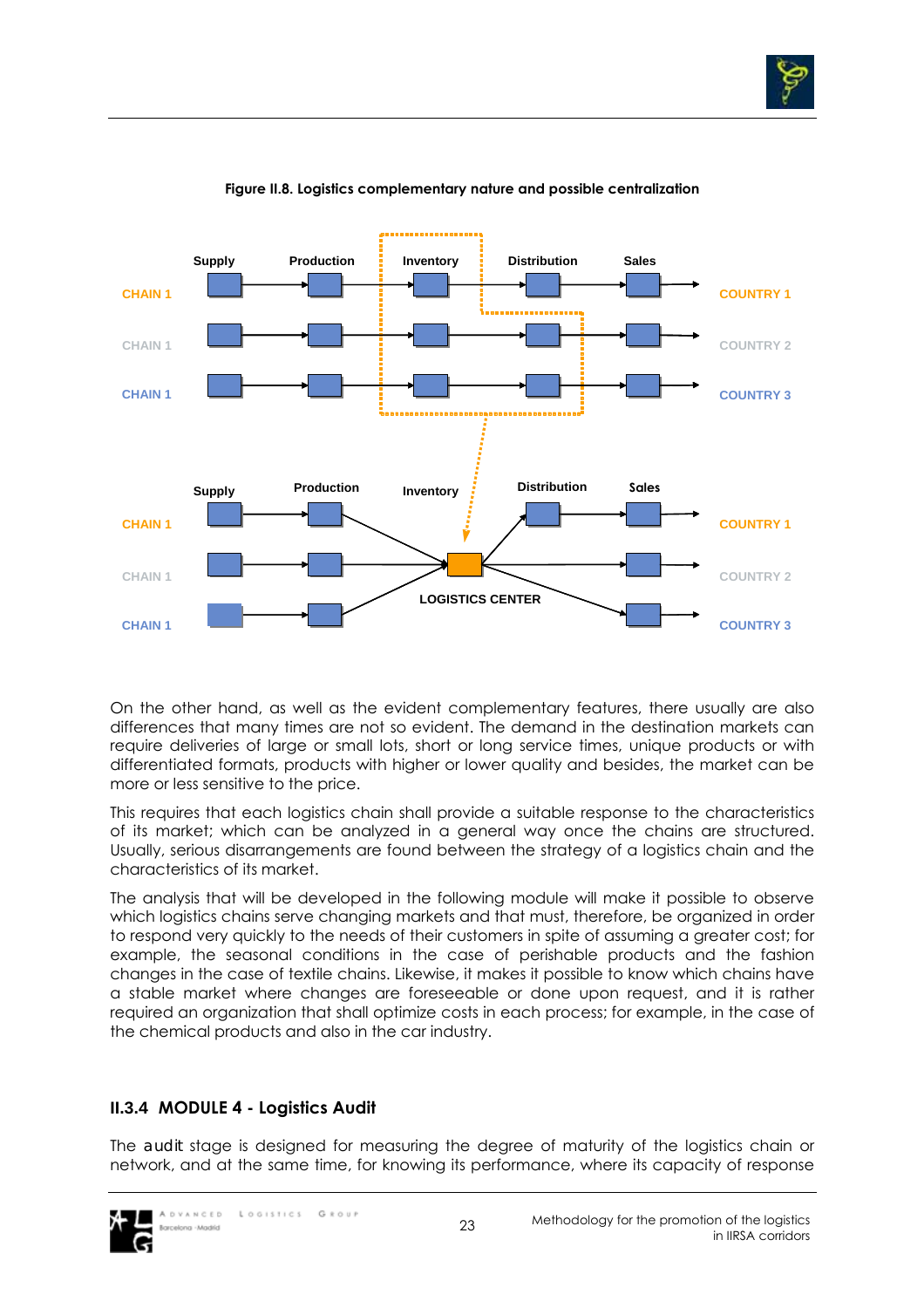

progresses towards its goal markets. The following figure offers a general idea of the audit stage, which modular circuit is constituted by three steps.



#### **Figure II.9. Fourth modular circuit (3 Steps)**

#### **M4/Step 4.1. Scope of the audit application by chain**

Up to this point, the methodology makes it possible for the analyst to reach a clear appreciation of the composition of the logistics chains in terms of who are their members, which are their structural dimensions, which links of processes must be managed or monitored, how their activities can be complemented and how congruent is the strategy.

As in the preceding modules, in this step it becomes necessary to define the scope of the site investigation and the inquiries that will be carried out among the members of the chain and among other relevant participants in order to know its maturity and performance conditions.

The logistics maturity is a wide concept that includes the aspects of chain structure or constitution, and the relative positioning of the different agents that participate in it, the existence and usage of the dedicated or general use infrastructures and info-structures and, finally, the cohesion and integration of the processes and agents within a service framework that tends to the formalization of common purposes and to shared risks.

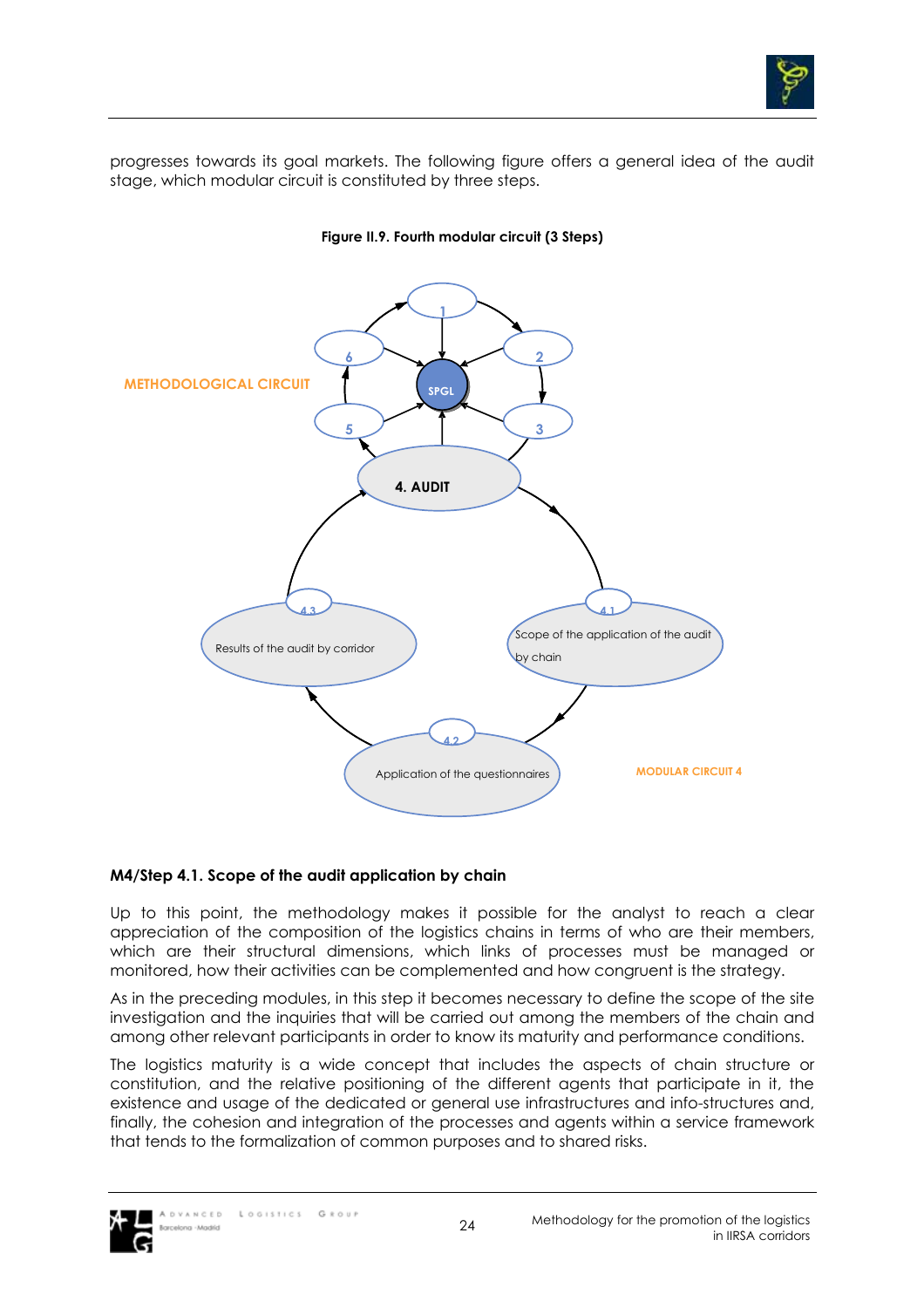

Within the previous context, it is understood that the maturity is related to the level of value adding, whereas the performance concept is related to the efficiency of the processes that are produced along the chain, which is the reason why its main indicators are the service quality and the related costs.

In order to systematize the gathering of information and obtain a description (as detailed as possible) of the different chains, it is convenient to make the general concepts of maturity and logistics performance operational using five evaluation criteria. In this way, it will be possible to learn about the current situation of the different components of each chain and the importance that the interviewed people give to said components. Below, these criteria and their definitions are presented:

- (1) *Situation of the infrastructure and support services* to the logistics chains. This criterion is defined by the existence and use that is given to specialized logistics infrastructures or not, regardless of whereas it is about own resources or third party ones, by the degree of integration of the information systems among the different agents, by the behavior of the different means of transportation, and by the restrictions that some auxiliary services such as the customs could present, in the case of the chains with a relevant imports/exports component.
- (2) *Degree of functional integration of the chain*, which includes aspects such as its strategic vision and the planning of the operations, the degree of association capacity and coordination among the agents, its level of development as regards the links that integrate it and its functional structure; as well as other relevant indicators such as the unitarization percentage.
- (3) *Level of efficiency of the operations*, which can be measured by means of some key indicators such as: the flexibility and availability of the logistics agents for adapting to changes under the service conditions, the existing practices in the management of the inventories, the existence of return logistics and its operation, the capacity of responding to the needs of internationalization of the chain, and finally, the service quality or response time.
- (4) *Adaptation of the logistics agents* to the needs of the chain chargers and producers. The most significant indicators for measuring said adaptation are the reliability among the agents, defined by the percentage of operational third party hiring, the existence of medium and long term contracts, and a shared valuation of the risks; and the existing specialization levels (by segment, by type of service).
- (5) *Valuation of the logistics costs*. Considering it is one of the most important objective elements of the logistics function, the valuation of the costs can be defined from indicators such as the available margin for its reduction or the importance given to said reduction, the relation between the transportation cost and the total logistics cost, the existence of penalizations due to delays in the service, as well as other quantifiable measures such as the valuation of the logistics cost as regards the value of the product, and the ratio between cost and perceived quality.

For each one of these criteria, it is contemplated that the ones interviewed shall carry out a double valuation: stating, firstly, the importance that they give to the different indicators that define them and, secondly, the real situation they are undergoing as regards the needs of the chain.

Table II.3 shows a detailed list of the different indicators that define each criterion, adding up a total of 25 for which a score of 1 to 5 would be obtained, stating an average from the results of all the interviews carried out. Likewise, it is possible that some of these indicators shall not be applicable in a concrete chain, which is the reason why their valuation would be null (e.g.: those cases where there is no internationalization).

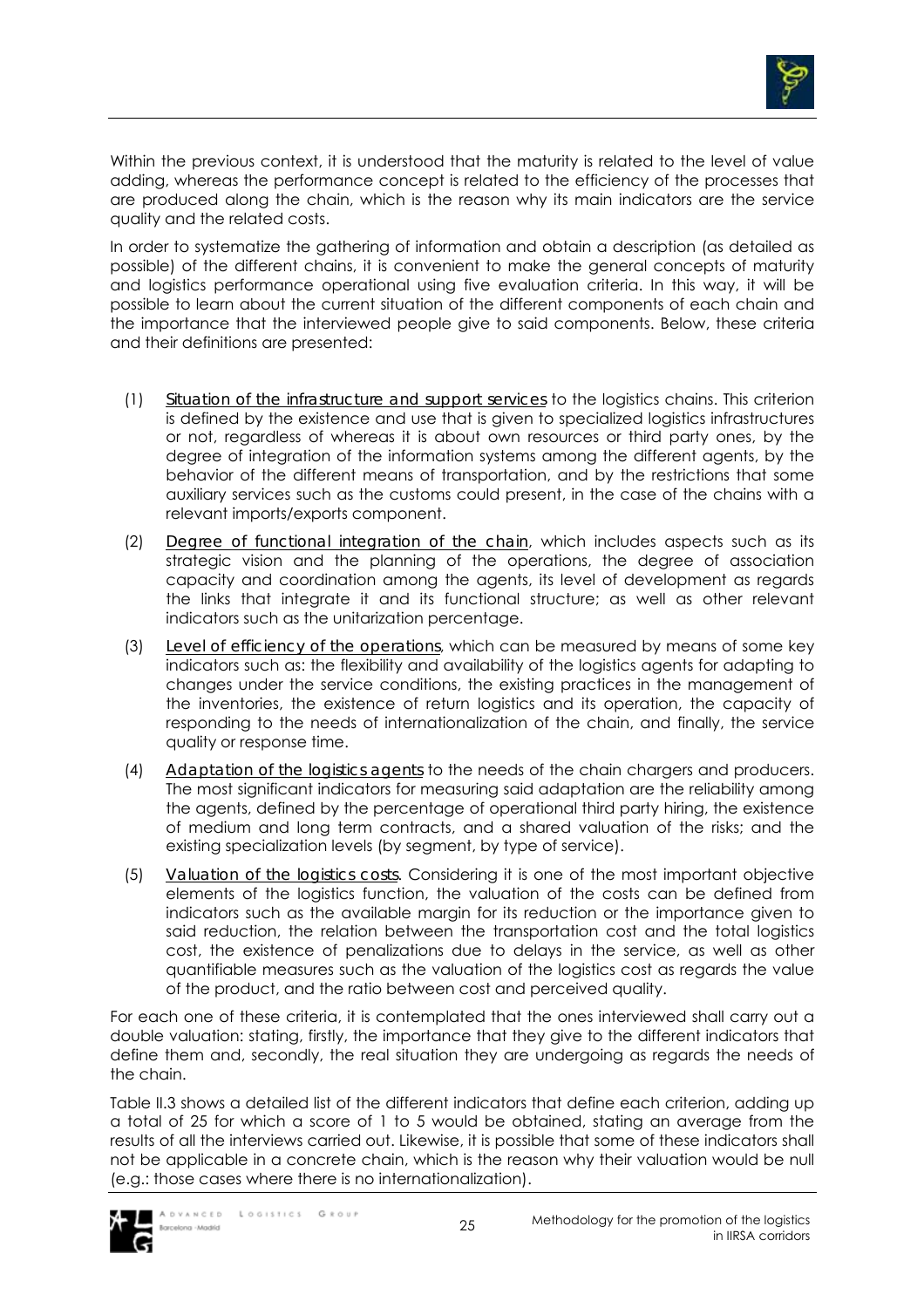

As a result, it will be obtained a double subjective valuation for each indicator, even though the measurement of the current situation could be "turned objective" by means of the incorporation of quantifiable parameters in all the cases. It is considered that this quantification would make sense exclusively in those chains and groups of projects where a high logistics development level is appreciated.

| <b>Topics</b>                                    | <b>Indicators</b>                                 |  |  |
|--------------------------------------------------|---------------------------------------------------|--|--|
|                                                  | 1.1. Specialized logistics platforms              |  |  |
| 1. Situation of the infrastructure and support   | 1.2. SSII shared among agents                     |  |  |
| services                                         | 1.3. Storage facilities and deposits              |  |  |
|                                                  | 1.4. Functionality of the means of transportation |  |  |
|                                                  | 1.5. Presence of customs restrictions             |  |  |
|                                                  | 2.1. Strategic vision of the chain                |  |  |
|                                                  | 2.2. Planning of operations                       |  |  |
| 2. Degree of functional integration of the chain | 2.3. Degree of unitarization                      |  |  |
|                                                  | 2.4. Association capacity along the chain         |  |  |
|                                                  | 2.5. Proper level of development                  |  |  |
|                                                  | 3.1. Flexibility under operation conditions       |  |  |
|                                                  | 3.2. Practices in the Management of inventories   |  |  |
| 3. Level of efficiency of the operations         | 3.3. Return logistics                             |  |  |
|                                                  | 3.4. Capacity of internationalization (FOB, CIF)  |  |  |
|                                                  | 3.5. Service quality (response time)              |  |  |
|                                                  | 4.1. Degree of third party hiring (reliability)   |  |  |
|                                                  | 4.2. Shared risks and benefits                    |  |  |
| 4. Adaptation of the logistics agents            | 4.3. Existence of MT and LT contracts             |  |  |
|                                                  | 4.4. Specialization by segment                    |  |  |
|                                                  | 4.5. Specialization by service                    |  |  |
|                                                  | 5.1. Margin for reduction of logistics costs      |  |  |
|                                                  | 5.2. % Transportation cost / total logistics cost |  |  |
| 5. Valuation of the logistics costs              | 5.3. Penalizations due to delays                  |  |  |
|                                                  | 5.4. Valuation logistics cost / product value     |  |  |
|                                                  | 5.5. Cost / quality relation                      |  |  |

### **Table II.3. Criteria and indicators of the logistics audits**

### **M4/Step 4.2. Application of the questionnaires**

Starting from the logistics chains or networks that have been selected and structured, the process goes ahead to define to which members inside and outside the chain will the audits be applied and which will be also interviewed; preferably, the focal firm must always be interviewed at its highest level, besides applying the audit to its intermediate levels.

The members to be audited and interviewed outside the network include public institutions, academic ones, experts, associations, among others; which opinion is important as regards each criteria and logistics indicators presented in the previous step. For example, the authorities from transportation, communications, foreign trade, customs, research centers, exporters associations, chambers of commerce, etc.

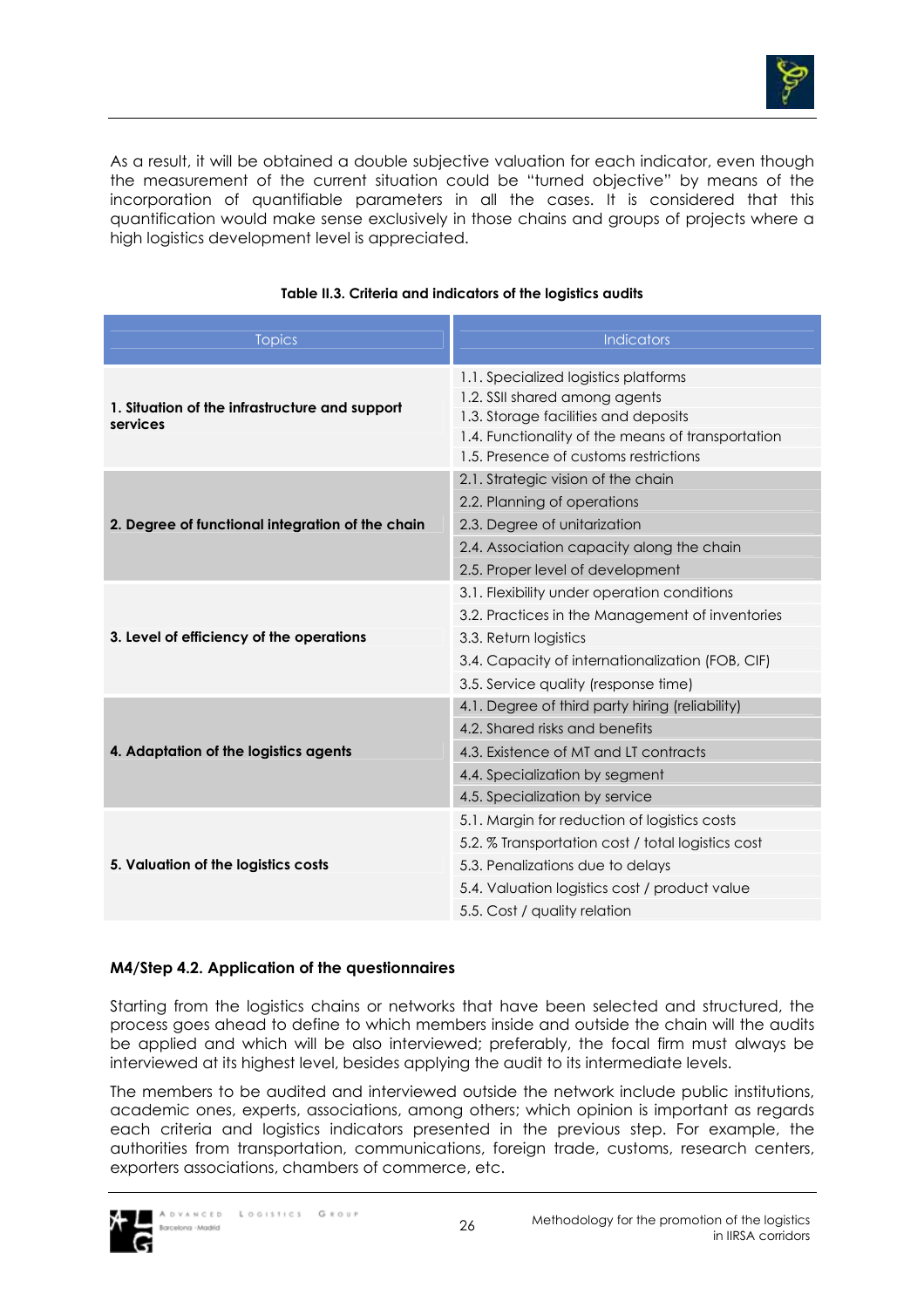

According to the aforementioned, the questionnaires should contain three types of basic questions:

*Type 1 Questions - IMPORTANCE*: They evaluate the perception of the interviewed person regarding the importance of a logistics indicator. A scale of 1 to 5 will be applied; where 1 = it is not important and 5 = it is very important.

*Type 2 Questions – CURRENT LEVEL OF MATURITY AND PERFORMANCE*: They evaluate the degree of maturity and performance reached by a chain according to the five-criterion evaluation. The scale of 1 to 5 will be applied; according to the degree of adaptation of each indicator to the operation needs of the chain.

*Type 3 Questions – OPPORTUNITIES*: They take up the opinion regarding which is the expected evolution for a certain criterion or logistics indicator under analysis. Namely, having consulted on the degree of maturity and current performance, a question is asked about the degree that is expected to be reached in years to come. For example, location planned in 2 years time. It makes it possible to identify opportunities in order to promote value added logistics solutions.

A list of questions will be prepared for the interviews, which will serve as general guide to be used by a specialized interviewer. During the interview, the following results will be sought:

That the interviewer shall describe, in detail, aspects of management and operation of the network where he/she is inserted; expressing the level of importance perceived for each topic.

- a) That he/she shall give an opinion about its performance and shall compare it with the performance of its local or regional competitors.
- b) That he/she shall mention which are the factors of access and of success in the market (*critical* success factors) where it competes; such as for example: quality, cost, time, flexibility, availability, etc.
- c) That he/she shall state which are its local, regional, and world success references.
- d) That he/she shall express which the main problems are for reaching a better performance or for evolving in maturity, and if the solution depends on an action performed by itself or by third parties.
- e) That he/she shall propose solutions that according to his/her opinion could improve the performance of the logistics network and that he/she shall identify who must be the ones that may develop actions for introducing the solution.
- f) That he/she shall give his/her opinion about generic logistics solutions and the possibility of adopting them.

The applicative part of the logistics audit must be subject to certain fulfillment terms and consider that not all the interviewed ones will answer, and many of them will do it with a certain twist. One of the ways for raising the probabilities of success in this stage is to develop and apply a questionnaire and interview in an experimental way to some few participants, as well as to carry out adjustments in the design, style, instructions and order. Afterwards, the process can go ahead to the complete application.

It is insisted on the fact that, in case of application of the methodology within the IIRSA context, the interest for identifying the degree of maturity and performance of a segment of logistics chains or family lies in glimpsing opportunities for the development of value added logistics services and the role of the public sector in their promotion.

The collected data will have to be systematized and processed in an ordered way, and they must produce classified data by each studied chain, by interviewed entity, and must group

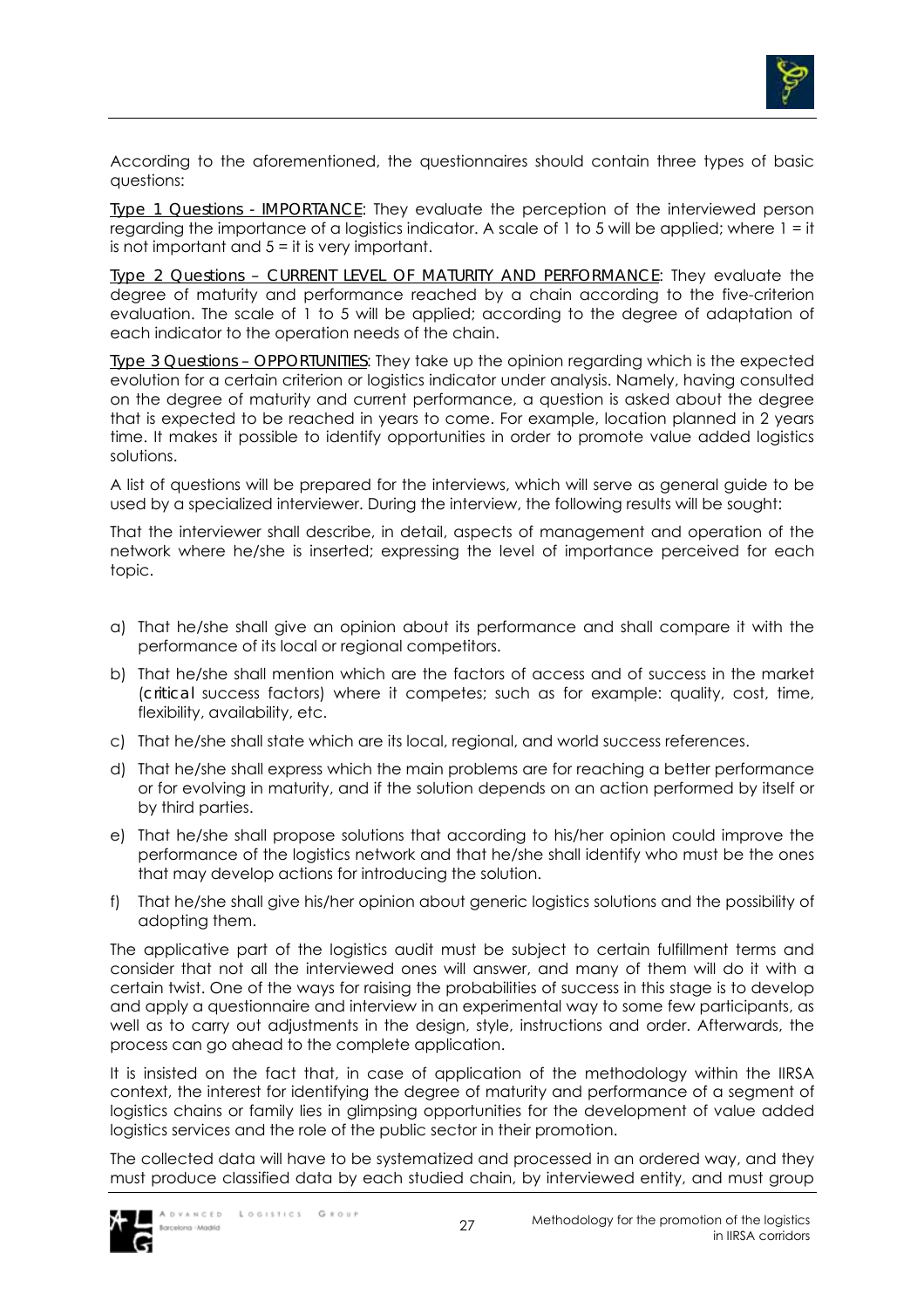

them in the five-criterion evaluation (infrastructure, integration, efficiency, agents, and costs). Likewise, the scores (1 to 5 scale) must be clearly organized separated by category of perceived importance and current situation of the indicator and criterion.

### **M4/Step 4.3. Results of the audit by corridor**

The final phase of the audit process has to present the results in such a way so as to be able to be easily analyzed. These results jointly present the importance that each logistics element has for each interviewed person as well as the degree of maturity and current performance.

Within this context, it is recommended that the results obtained from the interviews are represented in a set of matrixes where, on one side (vertical), the analyzed logistics indicators shall be listed, and on the other side (horizontal), the qualities presented by said indicators shall be described as well as the importance given to them.

| <b>Topics</b>                                       | <b>Indicators</b>                                    | <b>Valuation</b> |            |
|-----------------------------------------------------|------------------------------------------------------|------------------|------------|
|                                                     |                                                      | <b>Situation</b> | Importance |
|                                                     | 1.1. Specialized logistics platforms                 | 1.2              | 4,8        |
|                                                     | 1.2. SSII shared among agents                        | 2.2              | 4,2        |
| 1. Situation of the infrastructure and              | 1.3. Warehouses and deposits                         | 3.8              | 3,6        |
| support services                                    | 1.4. Functionality of the jeans of<br>transportation | 3.9              | 3,5        |
|                                                     | 1.5. Customs restrictions                            | $\Omega$         | $\Omega$   |
|                                                     | Subtotal                                             | 2,22             | 3,22       |
|                                                     | 2.1. Strategic vision of the chain                   | 3.3              | 4,2        |
|                                                     | 2.2. Planning of the operations                      | 4,1              | 4,5        |
| 2. Degree of functional integration of the<br>chain | 2.3. Degree of unitarization                         | 4,6              | 5          |
|                                                     | 2.4. Associativity along the chain                   | 1.4              | 3,3        |
|                                                     | 2.5. Appropriate level of<br>development             | 3.3              | 2.3        |
|                                                     | Subtotal                                             | 3.34             | 3,86       |

#### **Table II.6. Matrix of average results for a studied logistics chain**

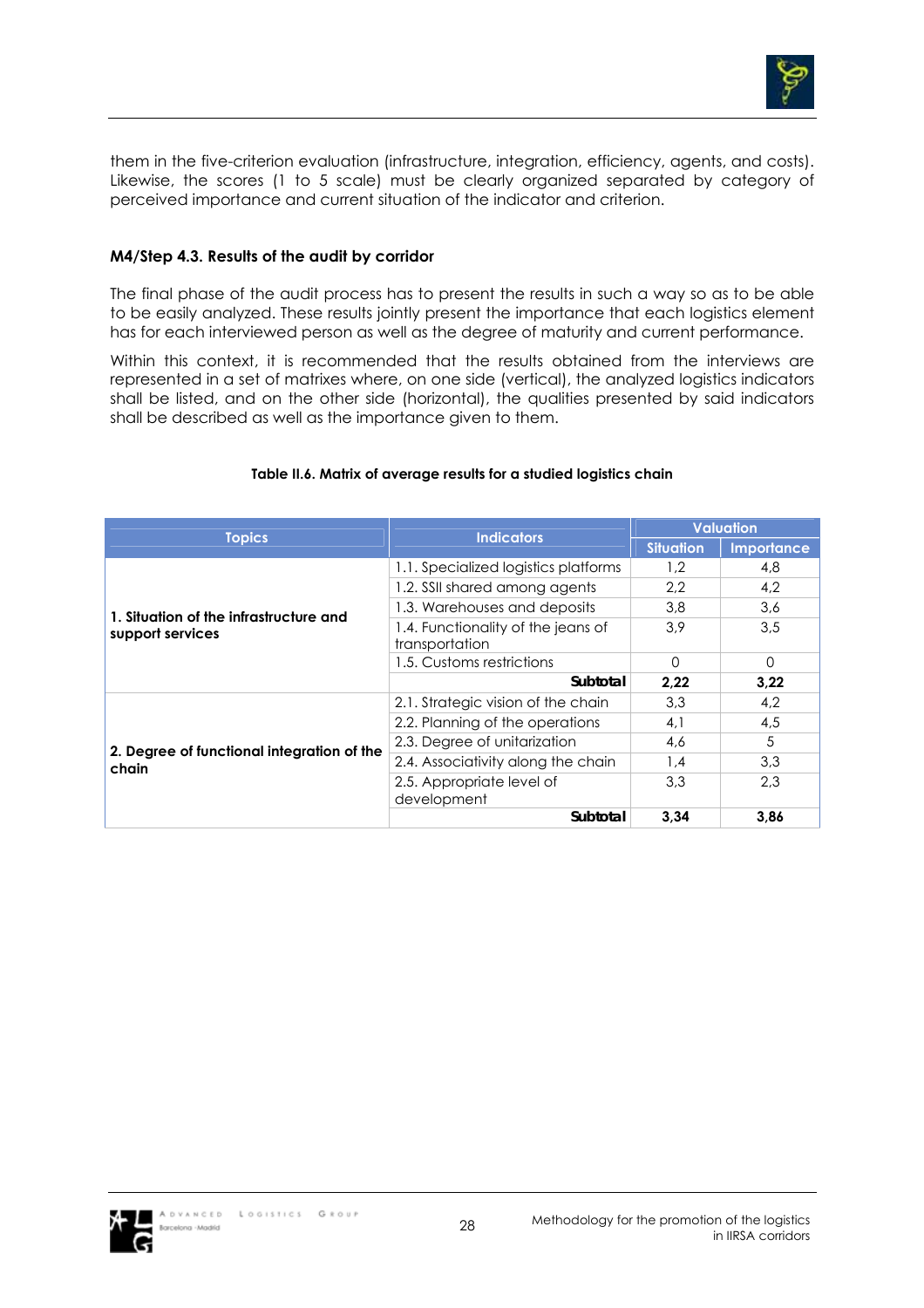

|                                          |                                                      | <b>Valuation</b> |            |
|------------------------------------------|------------------------------------------------------|------------------|------------|
| <b>Topics</b>                            | <b>Indicators</b>                                    | <b>Situation</b> | Importance |
|                                          | 3.1. Flexibility under operation<br>conditions       | 4,5              | 4.4        |
|                                          | 3.2. Practices in the Inventory<br>Management        | 4.3              | 1.2        |
|                                          | 3.3. Returns logistics                               | 2,3              | 2.5        |
| 3. Level of efficiency of the operations | 3.4. Capacity of<br>internationalization (FOB, CIF)  | $\Omega$         | $\Omega$   |
|                                          | 3.5. Quality of the service<br>(response time)       | 3,5              | 4,6        |
|                                          | Subtotal                                             | 2.92             | 2,54       |
|                                          | 4.1. Degree of outsourcing (trust)                   | 2.5              | 4.1        |
|                                          | 4.2. Shared risks and benefits                       | 2,6              | 4.9        |
| 4. Adaptation of the logistics agents    | 4.3. MP and LP agreements                            | 1,2              | 3,8        |
|                                          | 4.4. Specialization by segment                       | 3,5              | 3,5        |
|                                          | 4.5. Specialization by service                       | 4.6              | 4.4        |
|                                          | Subtotal                                             | 2,88             | 4,14       |
|                                          | 5.1. Margin for the reduction of<br>logistics costs  | 4,2              | 3.5        |
|                                          | 5.2. % Transportation cost / total<br>logistics cost | 2,2              | 4.9        |
| 5. Valuation of the logistics costs      | 5.3. Penalties related to delays                     | 2,1              | 2,5        |
|                                          | 5.4. Valuation logistics cost /<br>product value     | 3,2              | 4.8        |
|                                          | 5.5. Cost / quality relation                         | 1.6              | 4,2        |
|                                          | Subtotal                                             | 2,66             | 3,98       |

The previous table shows an example of what would be a results matrix on the average for a certain logistics chain. It can be observed there, for each evaluation area, an importance ranking of the analyzed logistics elements (first column of results) and the real situation of said elements (second column of results).

Likewise, and in order to advance in the identification of the problems and opportunities related to each chain, it becomes advisable to present the results in a coordinated axes graph such as the one that is hereinafter shown:

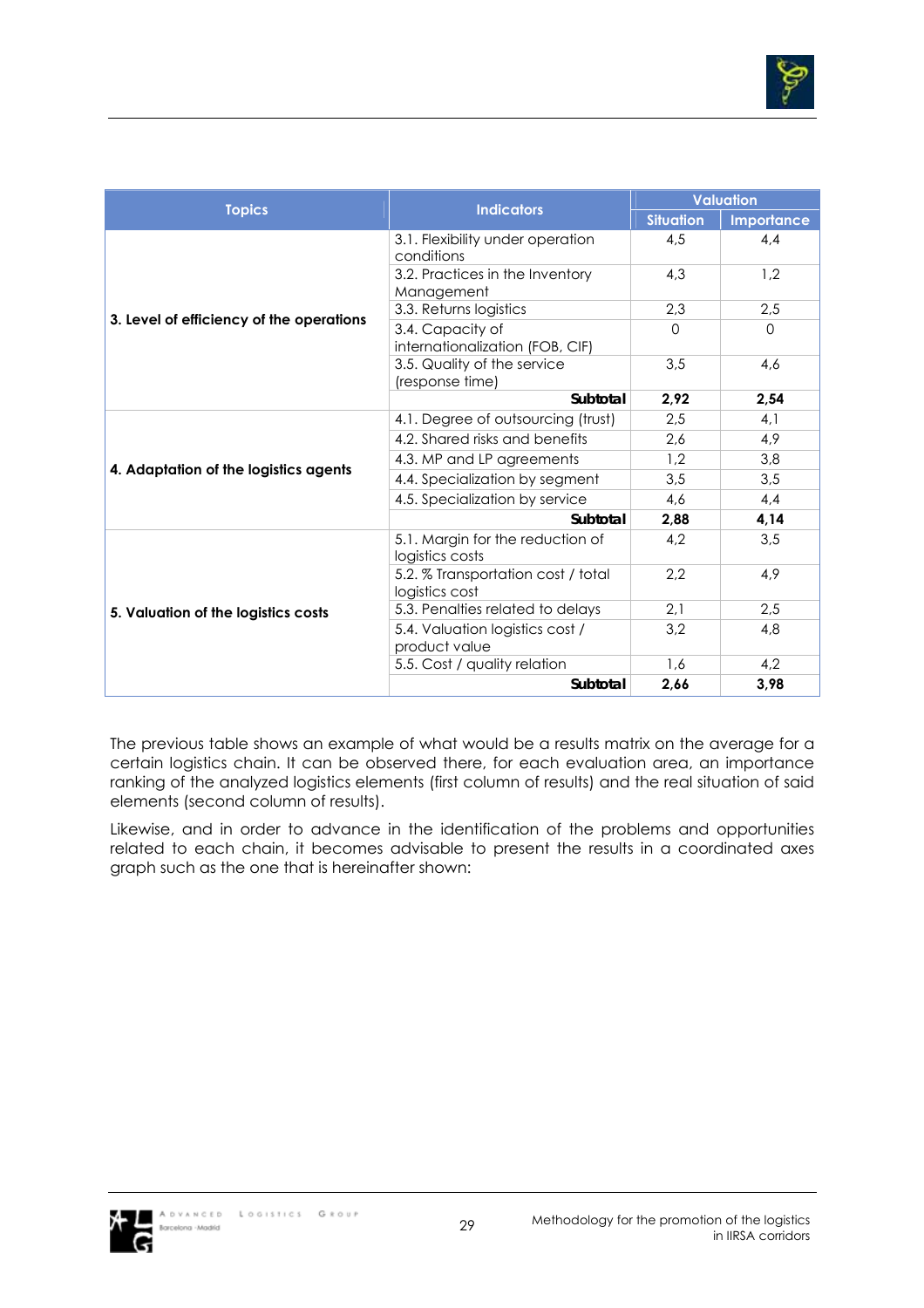



### **Figure II.11. Graphic for the relative position of the logistics elements**

The graph presents the relative position for each analyzed element. Its four quadrants express different meanings:

- In the upper right quadrant, there can be seen those elements considered important for the interviewed people and, at the same time, positively valued as regards the different maturity and performance indicators. These elements will be subject to continuous improvement programs in order to maintain their position (to *maintain / perfect*).
- In the upper left quadrant, there are located the elements that are considered important, but which current situation does not fit the needs of the chain. These elements will have to be subject to an execution program for their immediate improvement (to *improve*).
- In the lower right quadrant, there are located the elements that have a degree of maturity and performance relatively high, but are not perceived as important. It is possible that this under-valuation is precisely due to their good performance in relation to other elements that take the current attention of the agents. However, it

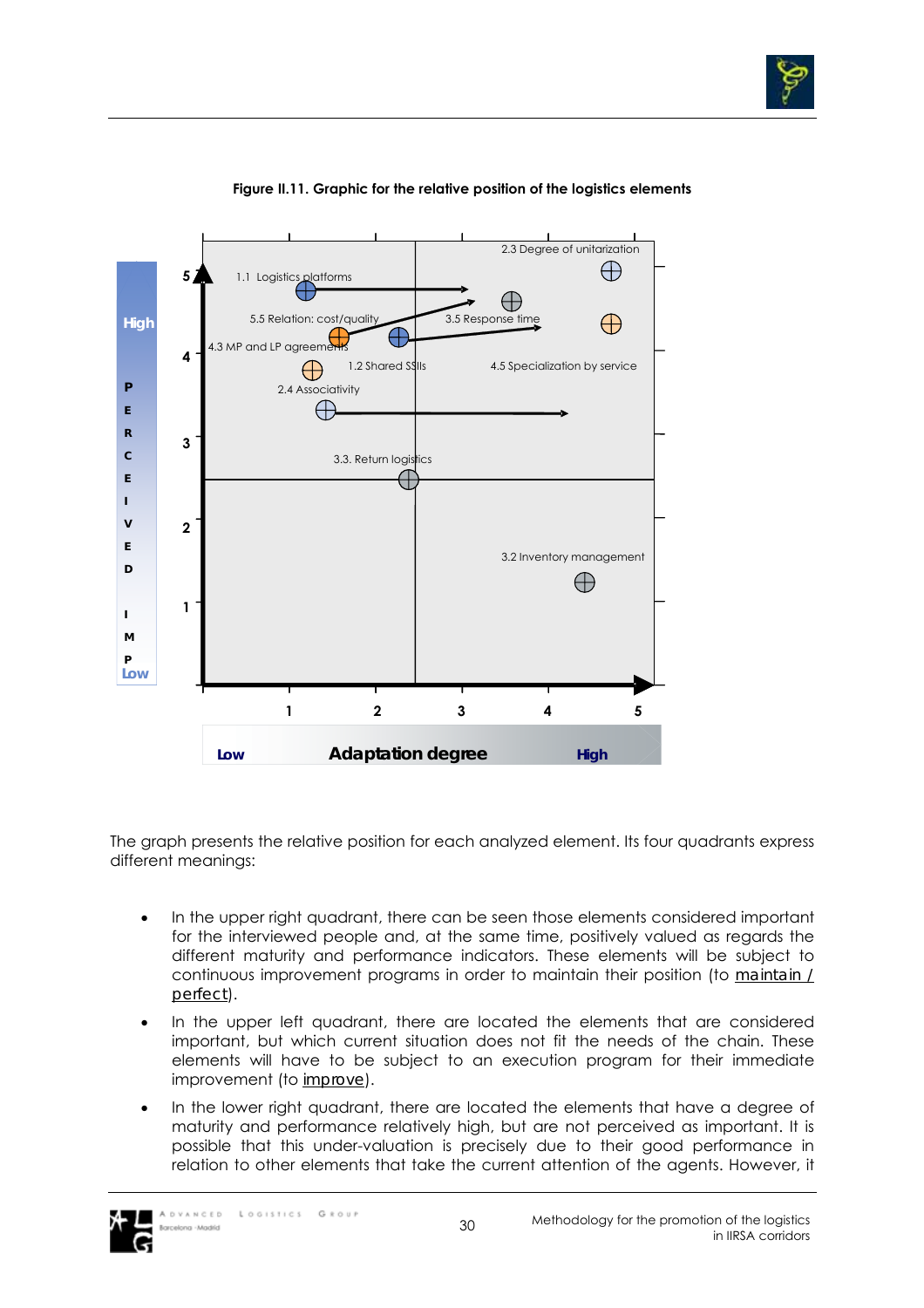

may be necessary to encourage a revaluation of these aspects, because if their performance is reduced, the set of the chain could be affected (to *maintain / revaluate*).

• In the lower left quadrant, there are located the elements considered of little importance and which current situation does not fit the development of the chain. These elements must be carefully analyzed and discussed in order to decide if they are relevant for the performance of the logistics network or if any participation in them must be discarded (to *decide / discard*).

Finally, the results obtained at this level will be submitted to the representatives of the countries involved in the analyzed logistics corridor. It is considered advisable that, for this kind of presentations, some representative members of the analyzed logistics chains shall participate.

## **II.3.5 MODULE 5 - Execution Program**

The audits have the purpose of taking the real impression of the members of each logistics chain or network and they make it possible to know the current development status of the different logistics elements; however, considering that said information does not generate impacts on its own, it is essential to create an *Execution Program* from the results obtained. Figure II.12 introduces the content of this module and the steps required for its performance.



#### **Figure II.12 Fifth modular circuit (3 Steps)**

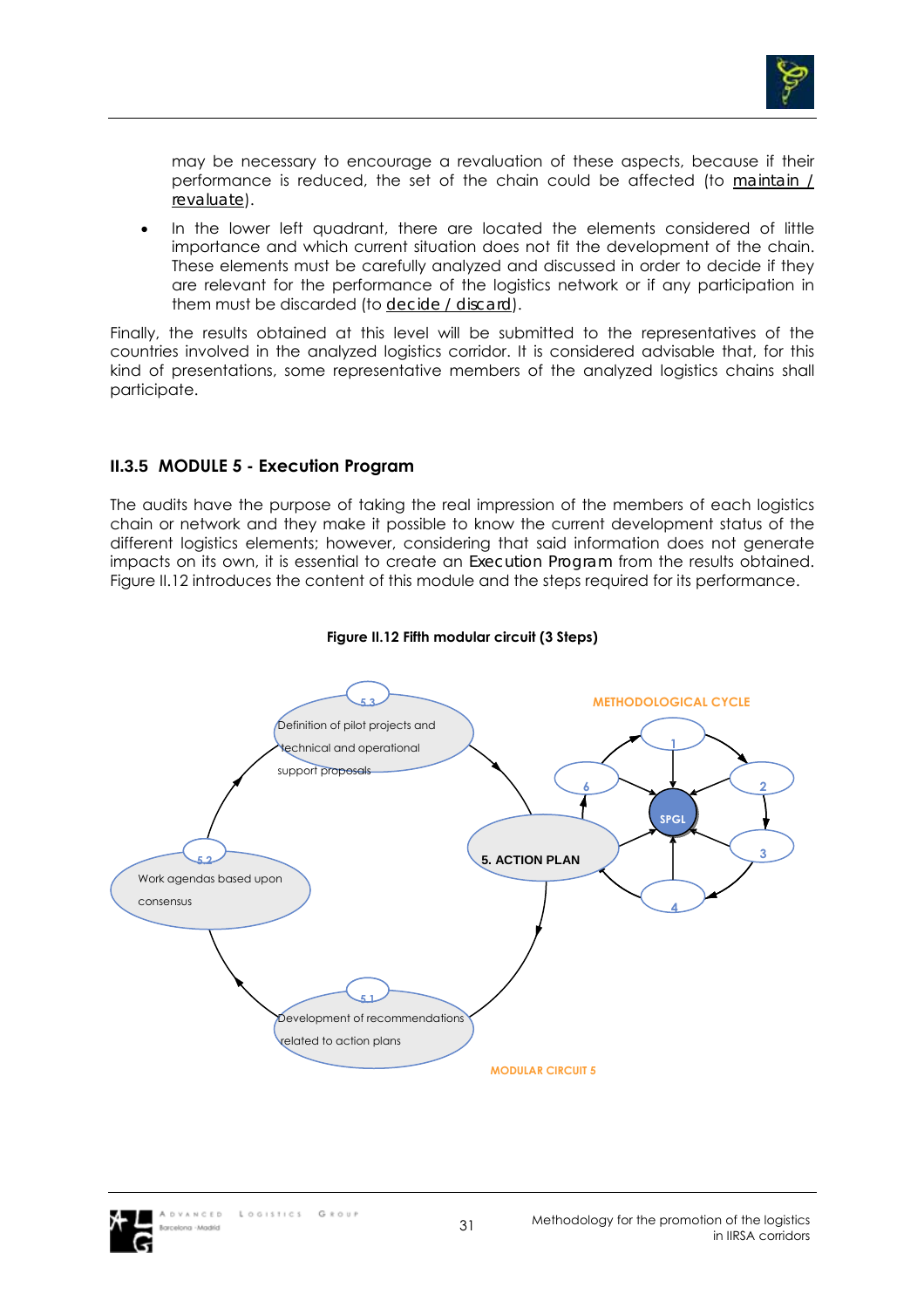

### **M5/Step 5.1. Preparation of action recommendations**

The methodological design adopted makes it possible that, along all the modules and steps to be applied, it shall be possible to derive some conclusions and recommendations that will make it possible; on one side, that the technical study group is able to perfect the methodological application and adapt it better to each Group of Projects under study, and on the other hand, that the CCT and the countries can access to general recommendations that are partial but of immediate application to the IIRSA integration and development hubs.

Within this context, it is expected that the results of the audits shall generate systematized information that is specific according to the analysis area (strategic, structural, functional, and operational); which, together with the results of the segmentation and structuring processes, will make it possible to prepare a list of general recommendations of immediate application much sooner than having an Execution Program agreed upon consensus.

For example, during the development of the studies there can be detected bottlenecks that are particularly critical for the competitiveness of the logistics corridor or of some of its chains or transit zones. Besides, there can be identified opportunities of bilateral or multilateral cooperation among countries and among firms in order to solve said bottlenecks. Likewise, the lack of visibility and communication can become evident among the participants that meddle on a certain logistics chain or service; being it necessary to act immediately at the level of implementation of shared information systems.

Thus, in this step the intention is to recommend execution directed towards increasing the logistics maturity of the chains and fulfilling the infrastructure needs identified during the previous modules. The approach of the work consists of deriving the formulation of concrete actions from the analysis of the results of the audit carried out in the previous module.

To sum up, this step aims towards the fact that once the audit process finishes (Module 4) and before preparing the detailed execution program, the technical study group shall submit a list of recommendations for the countries, the IIRSA CCT and the CDE; with the purpose of making the decision-making process about critical aspects that require immediate action easier.

#### **M5/Step 5.2. Work agendas agreed upon consensus**

The preparation of work agendas is oriented towards making convergence possible (convergence among previous analyses of segmentation, structuring, and audit and the action programs in specific areas and in differentiated application levels -continental, national, regional, and sectoral). Besides, they will make it possible to clearly establish the terms for each action, the ones responsible for their execution, the indicators for monitoring them, and the parameters for considering that the action has been correctly executed.

In figure II.13, it is seen how the public, private, and multiple work agendas constitute a bridge that connects the real situation of the logistics corridor evaluated in four areas (strategic, structural, functional and operational), with the application spaces about which it is necessary to implement actions at a different level, but answering to an effort that is unified and that seeks to promote, in an agreed way, interventions for the improvement of the logistics competitiveness in South America.

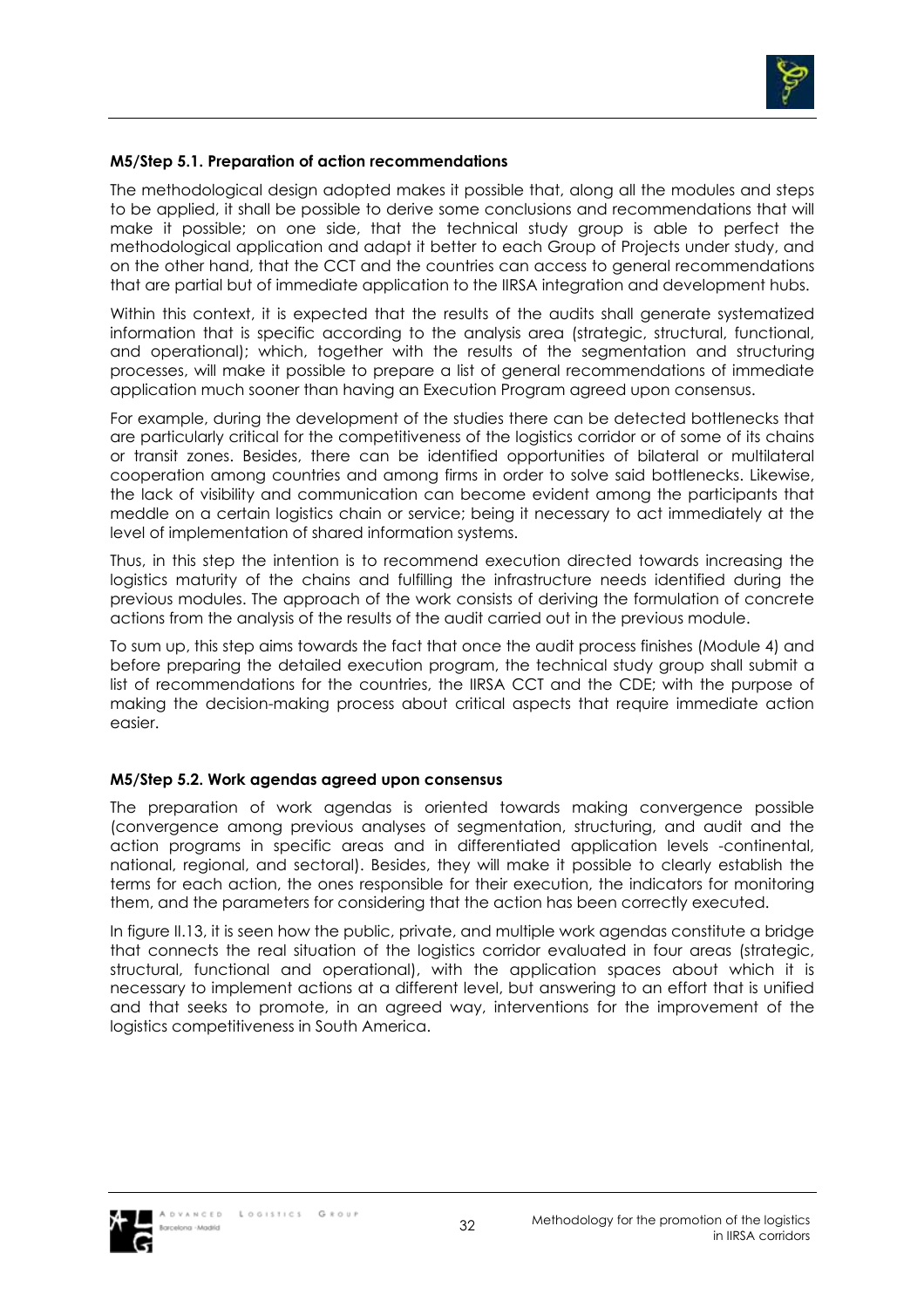



#### **Figure II.13. Agendas of logistics actions based upon consensus**

The action plan must propose not only actions, but also group them according to their complementary nature by chains or by strategic, structural, functional, and operational topics; in this way it will be possible to assign coordination and execution responsibilities to work teams *ad hoc* that shall manage related action groups.

For example, the actions of the strategic area related to politics, regulation, planning, and institutional nature can be grouped; and a coordination network can be proposed for management and monitoring. Moreover, actions of the functional area related to transportation, inventories, production, and distribution can be grouped; proposing, at the same time, who must integrate the coordination network for the management and monitoring of these actions. In the first case, there will probably be more members of the public sector, whereas in the second case there will be more members of the private sector.

#### **M5/Step 5.3. Definition of the pilot projects and proposals of technical and operational support**

As a result of having ordered work agendas in the intervention lines agreed upon consensus, it will be possible to identify which pilot projects must be executed; these projects can be of the infrastructure works type, for example:

- A polyvalent logistics platform
- An access way to a port or airport

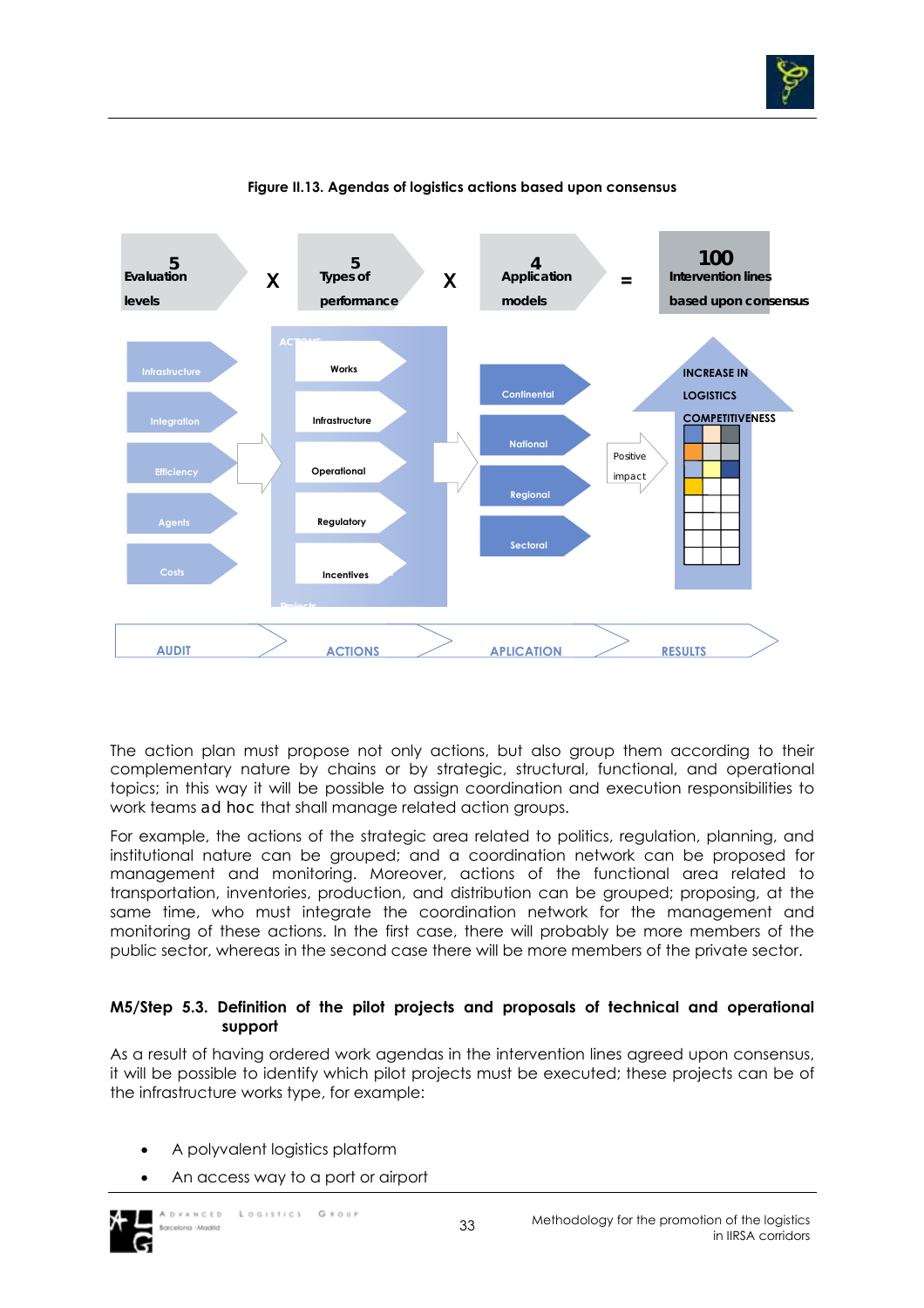

- The building of transfer centers
- The installation of fix load equipment, etc.

The pilot projects can also adopt the form of support projects to the development of the logistics competitiveness, for example:

- Preparation of specific rules
- Creation of permanent coordination forums
- Design and establishment of integrated logistics information systems
- Development of packages for special products
- Access to information about markets in real time
- Training courses
- Improvement of the customer service
- Integration of logistics processes and operations
- Establishment of performance measurement systems
- Suppliers strengthening programs
- Creation of virtual coordination networks
- Official approval of certifications
- Homogenization of operation standards
- Unification of databases for control and official inspection
- Strengthening of alliances among members of logistics chains, etc.

Therefore, work agendas will make it possible to structure programs of technical cooperation, whether for preparing and carrying out the pilot projects, or with the purpose of carrying out more detailed studies about some logistics elements which analysis reveals the need for expanding the study at national or continental level.

Likewise, as a result of this activity it will be possible to financially dimension the size of the effort to carry out a studied logistics chain or network, from a low to a high maturity degree. This is essential for complementing the design of the technical cooperation programs.

### **II.3.6 MODULE 6 - Follow-up and evaluation**

The last module of the methodological cycle is the follow-up and evaluation of the Execution Program defined in the previous stage. This last module becomes necessary for the achievement of two essential purposes: firstly, the continuous contribution to a logistics database within the IIRSA System of Projects Follow-up and, secondly, the establishment of a permanent system of results and impacts measurement, as well as results monitoring. Figure II.14 represents the sixth modular circuit, which belongs to the Follow-up and Evaluation stage.

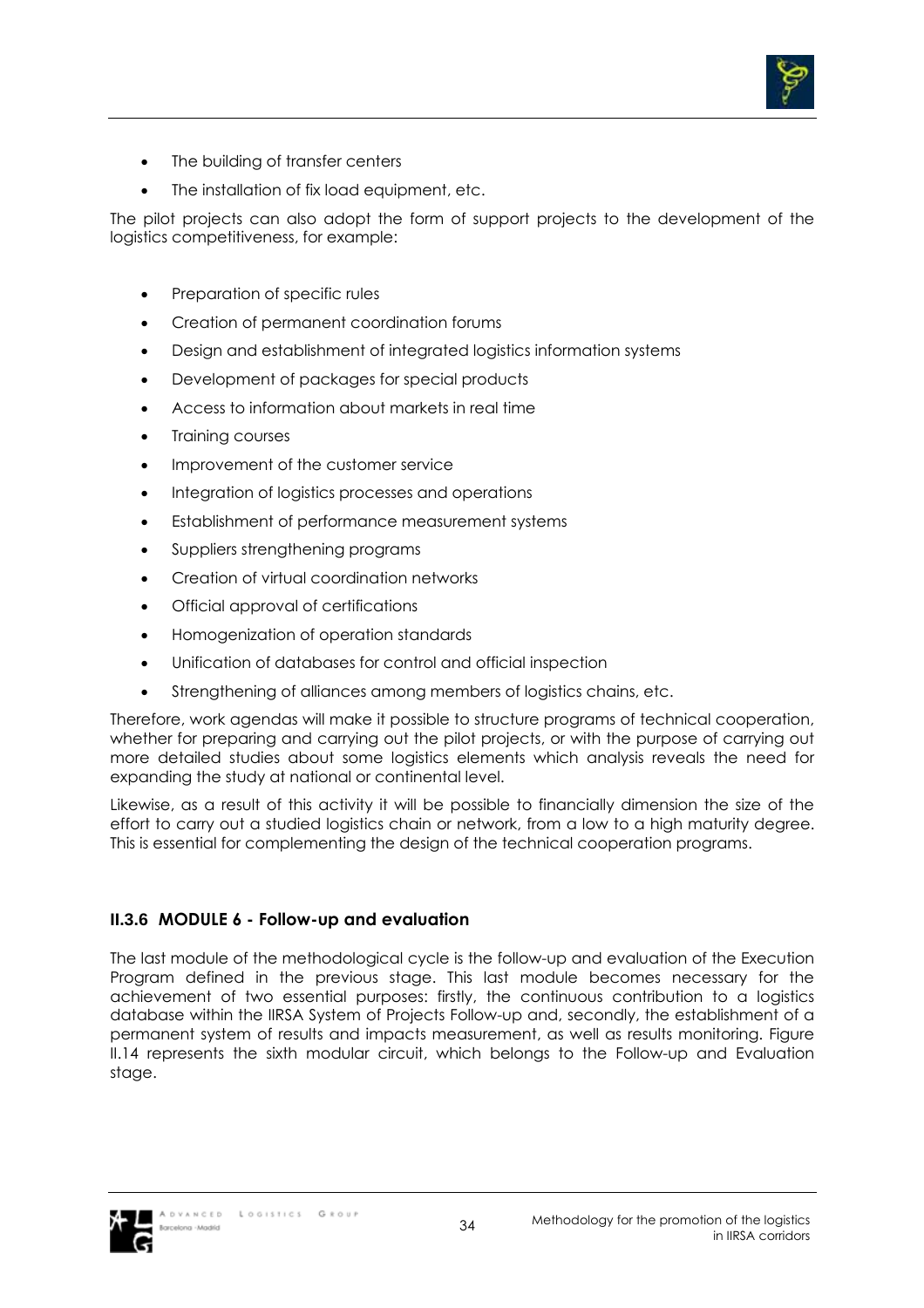

As a general result of the methodology, once the sixth module finishes, the technical work group and the decision bodies will be able to judge the level of success relative to the cycle of steps applied in an IIRSA group of projects chosen and, consequently, they will be able to create two types of concrete recommendations:

- a) Whether the culmination of the methodological cycle has produced enough results, or if it is necessary to initiate a second round with the purpose of widening the results, focalizing in some particular logistics elements.
- b) On which other IIRSA group of projects it is convenient to apply the methodological cycle and at what level of depth.

# **M6/Step 6.1. Logistics data bases**

The different methodological modules of definition, segmentation, structure of the chains, and logistics audit, have a great capacity for generating and ordering useful data for many purposes, not only logistics ones, but also related to the commerce and even the development policies. All this information patrimony must be properly kept and administered.

The logistics data bases are a first priority and in this step, the final task of integrating them into the interior of only one great data base must be approached. In this sense, the intention is that the information shall be systematized and codified for each IIRSA group of projects, analyzed logistics corridor, studied chain, study area, and application environment.

The most suitable information platform for these purposes is the IIRSA Projects Monitoring System, created for the implementation agenda agreed upon consensus (AIC). In this sense,

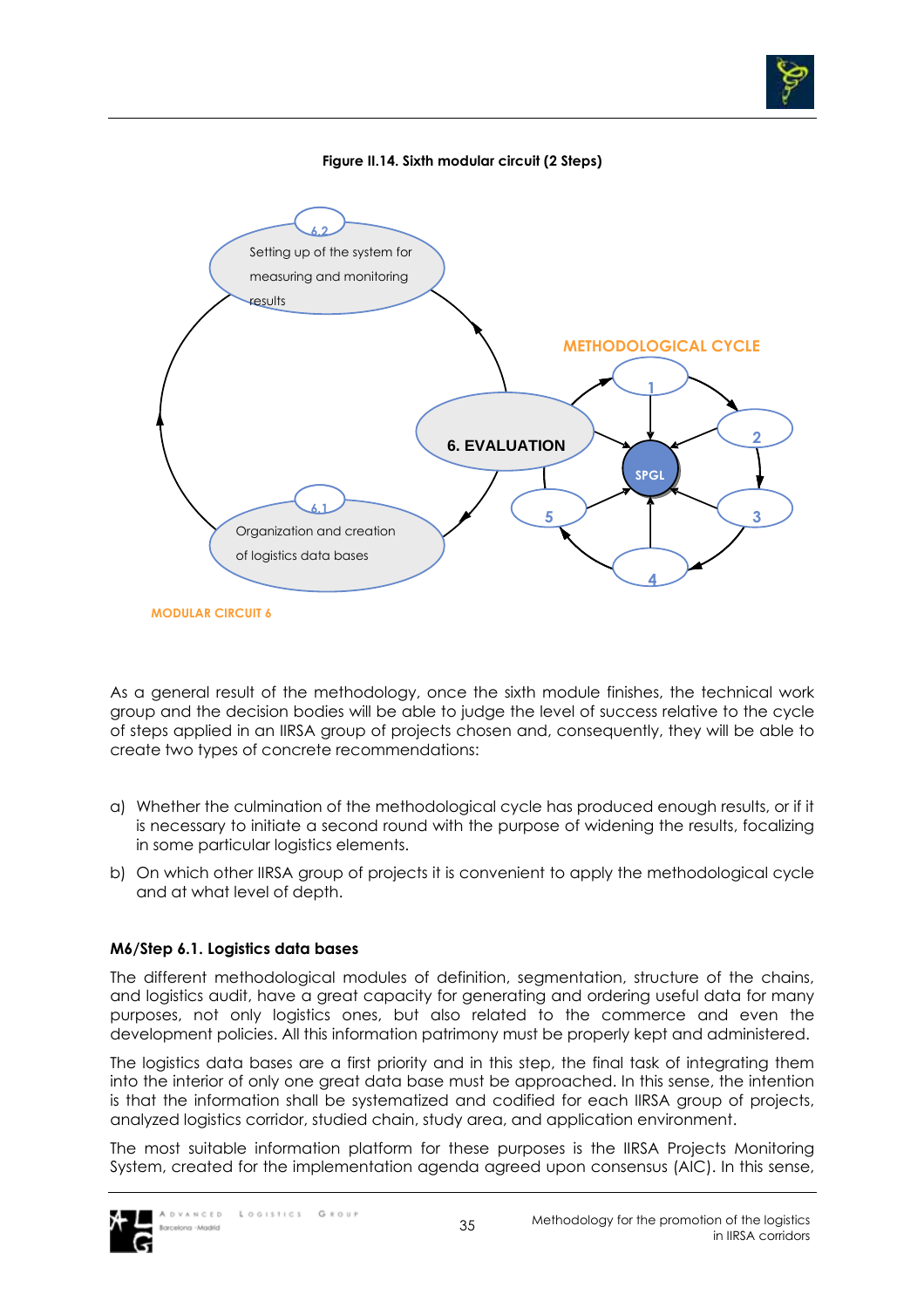

it is essential that a fast integration of the AIC data and the logistics data is conceived, both on a georeferenced information platform for South America.

Figure II.15 summarizes the organization and composition of the logistics data, which will also feed the results measurement and monitoring system. It must be observed how the different modules of the methodology have gradually provided an informative base with systematic coherence and that is afterwards easy to integrate (the data of each modular stage do not lose their own logic of immediate usefulness, if required).



## **Figure II.15. Data bases with integrated logistics information**

## **M6/Step 6.2. System for measuring and monitoring results**

The definition of a monitoring system will make it possible to carry out a permanent evaluation of the degree of progress of the Execution Program defined in the previous module. This analysis will be carried out through a set of evaluation indicators, with the purpose defining corrective measures or to redirect the emphasis of the effort planned. It is advised that said evaluations shall be performed at GTE or CCT level.

The recommended evaluation and monitoring indicators are added in five main groups: (1) relevance, (2) effectiveness, (3) efficiency, (4) impacts, and (5) sustainability of the Execution Program planned.

As it has already been mentioned, the Execution Plan for each corridor will have to be included within the IIRSA Projects Monitoring System, therefore, it will be possible to carry out, in a systematic way, the comparison of the degree of progress as regards the programmed

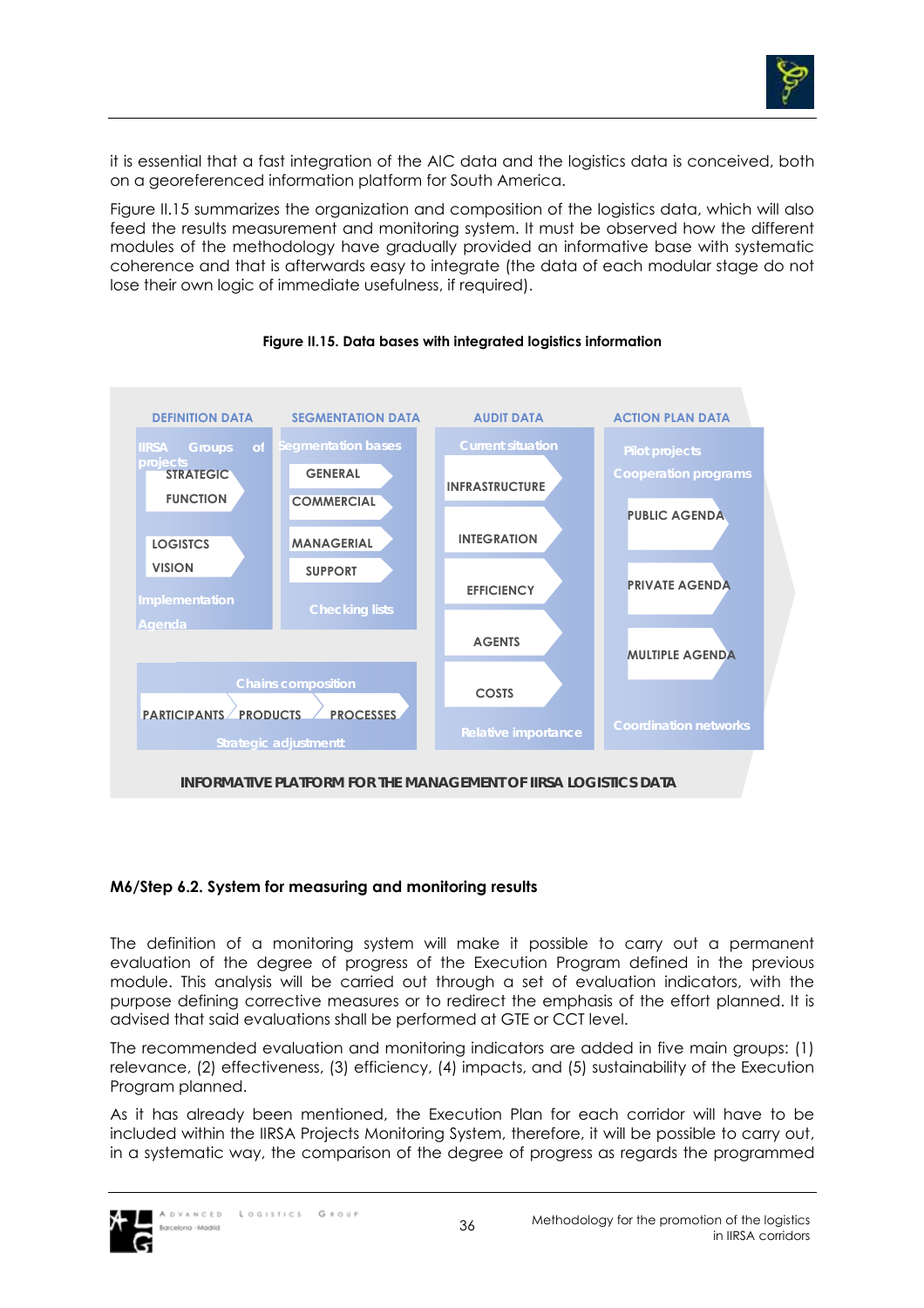

achievements; being able to be measured, in some cases, the speed at which progress is achieved.

Figure II.16 shows the way in which data coming from the methodological application are interrelated with the attributes of the chains that integrate a corridor and the results expected from the introduction of the Execution Program.



**Figure II.16. System for measuring and monitoring results** 

*INFORMATIVE PLATFORM FOR MEASURING AND MONITORINGOF RESULTS* 

The introduction of the logistics data base in each corridor in the IIRSA Projects Follow-up System, and the systematic application of the evaluation indicators will make it possible to submit periodic result reports for establishing the degree of progress of the Execution Program. These reports shall feed the IIRSA systems of logistics planning and management.

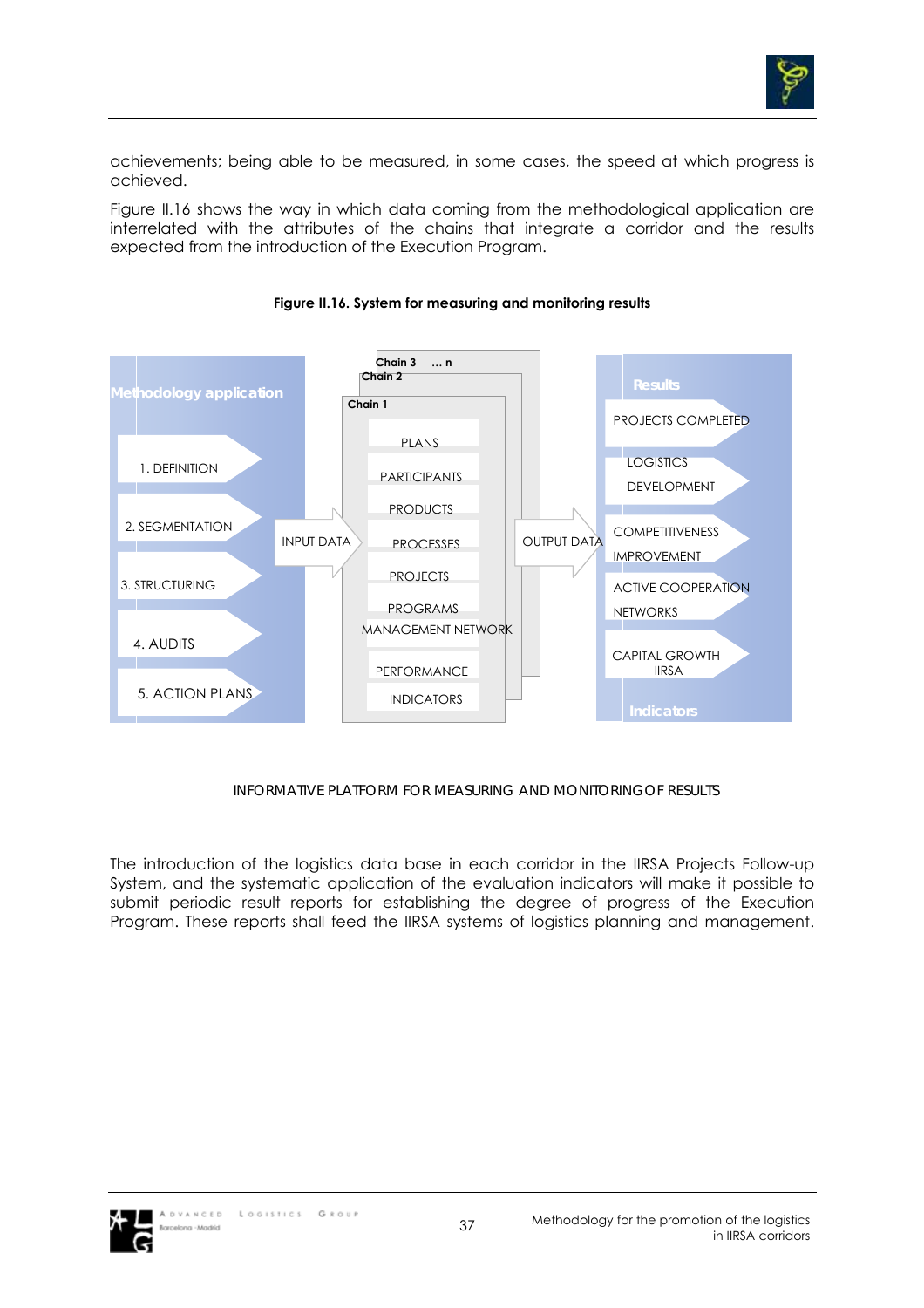

# **PART III: APPLICATION OF THE METHODOLOGY**

## **III. 1 IIRSA Integration Hub: MERCOSUR-Chile. Group 2: Porto Alegre - Colonia - Buenos Aires.**

This exercise is based on secondary information and it constitutes a preliminary example of application of the proposed methodology. It includes the application of Modules 1, 2, and 3 of said methodology.

## **III.1.1. MODULE 1. Functional definition.**

### 1.1 Appropriateness of the logistics analysis

Within Group N° 2, the sub-corridor that links the two main cities in the Brazilian state of Rio Grande do Sul and the Republic of Uruguay: Porto Alegre and Montevideo are analyzed.

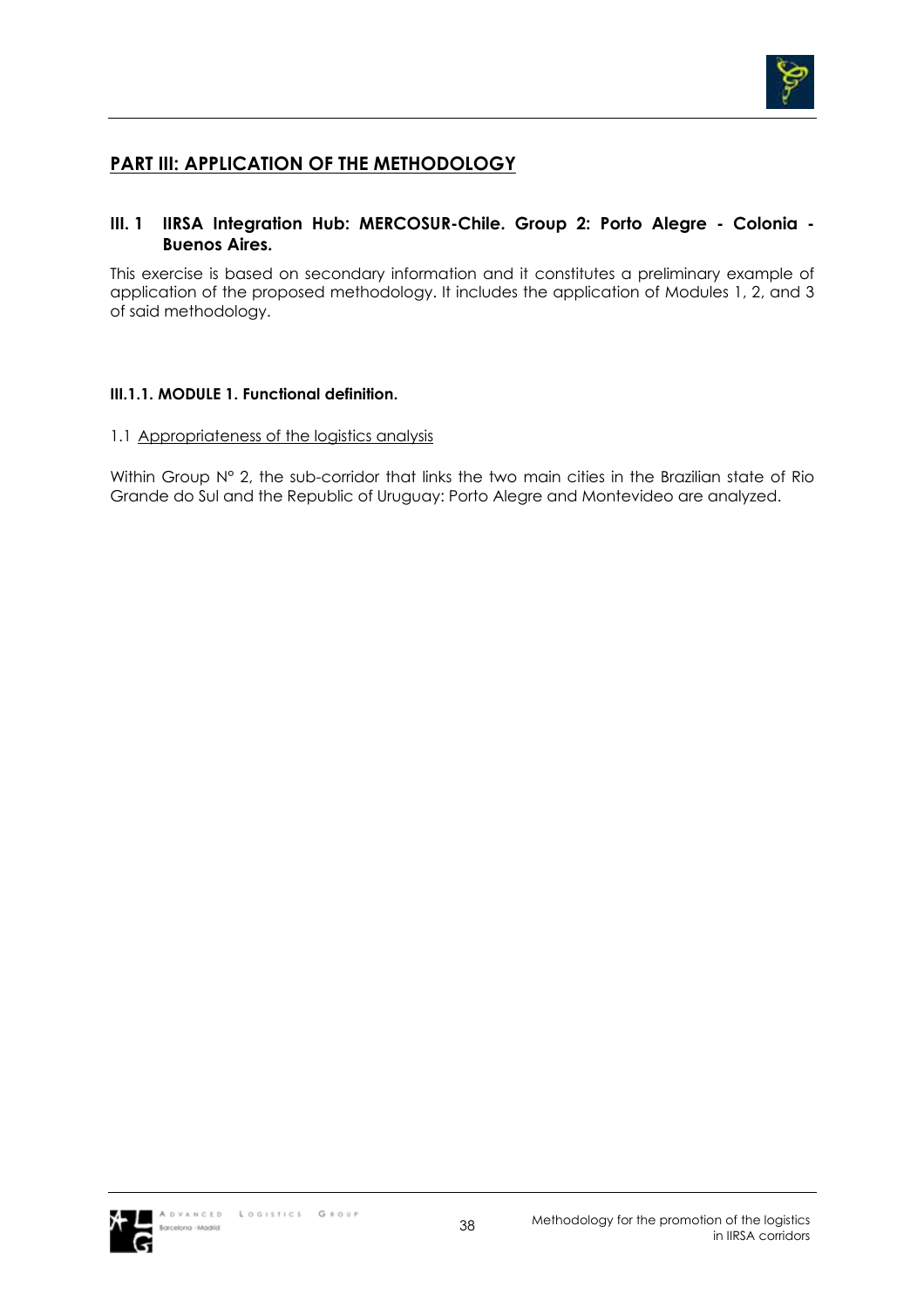

### **Figure III.1. Group of projects N°2**



The most relevant data of the territorial units studied, Rio Grande do Sul and Uruguay, are hereinafter detailed:

#### **Table III.1. Main socio-economic variables**

| <b>Region</b>     | <b>Population</b><br>(millions inhab.) | Surface (km2) | <b>GDP</b> (millions<br>current US\$) | GDP per capita<br>(USS) | <b>IDH</b> |
|-------------------|----------------------------------------|---------------|---------------------------------------|-------------------------|------------|
| Rio Grande do Sul | 10.6                                   | 282,000       | 48,800                                | 4.604                   | 0.81       |
| Uruguay           | 3.2                                    | 176,000       | 13.200                                | 4.078                   | 0.84       |

Porto Alegre (1.5 millions of inhabitants) and Montevideo (1.3 millions of inhabitants) are about 870 km apart. This territory comprises a network of main cities that include:

- In Brazil
	- o Canoas (330,000 inhabitants)
	- o Novo Hamburgo (250,000 inhab.)



in IIRSA corridors

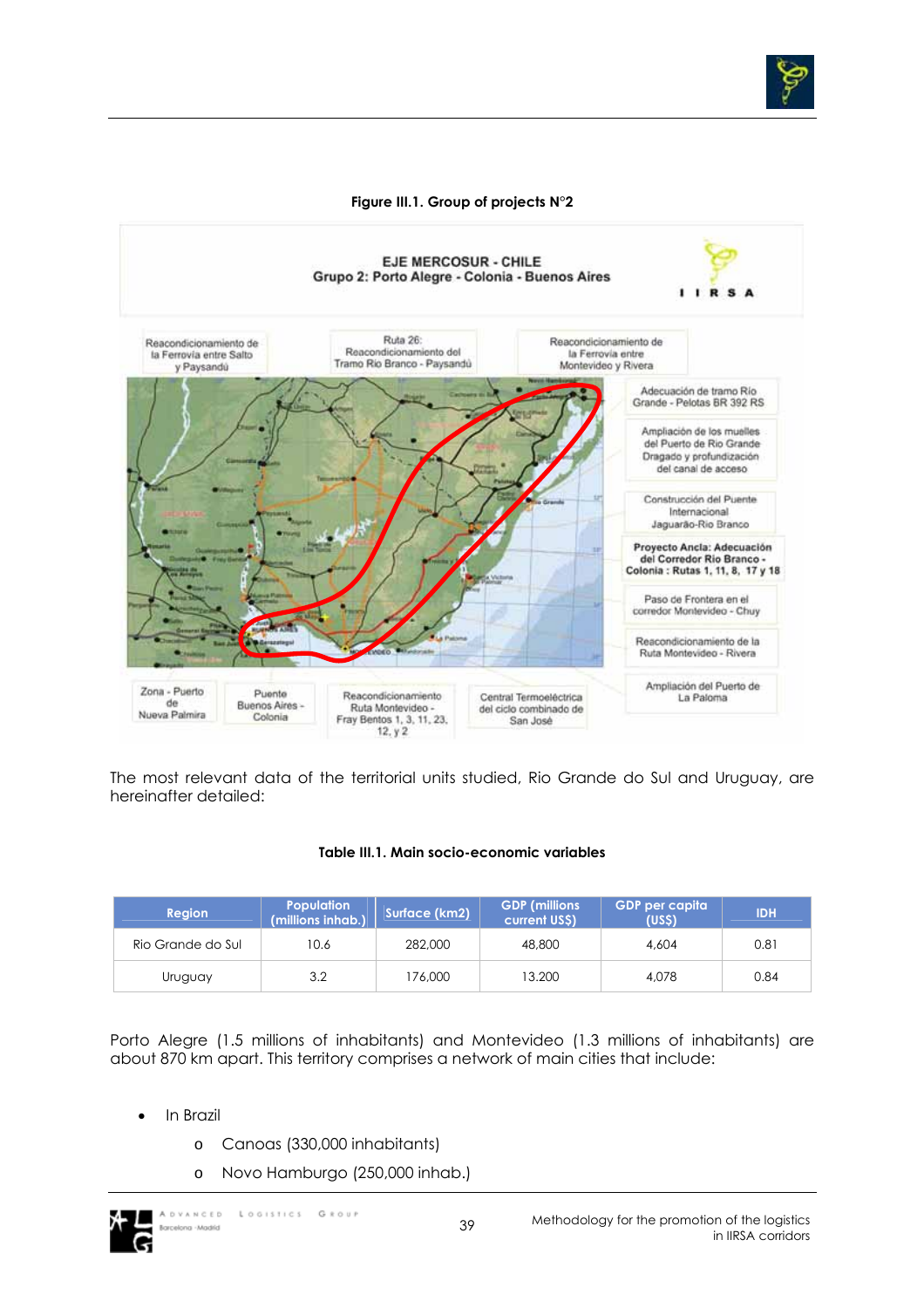

- o Rio Grande (Atlantic port, 620,000 TEU Twenty-Foot Equivalent Units and 200,000 inhab.)
- o Pelotas (350,000 inhab.)
- o Santa María (250,000 inhab.)
- In Uruguay
	- o Canelones (480,000 inhab.)
	- o Maldonado (140,000 inhab.)

There exist consolidated transportation roads between Montevideo and Porto Alegre that go along relevant production and consumption points, going through 6 border points:

- Chui-Chuy
- Jaguarão-Río Branco
- Aceguá-Aceguá
- Santa Ana do Livramento-Rivera
- Quarai-Artigas
- Barra do Quarai-Bella Unión

The main ports of the corridor are the one from Rio Grande (618,000 TEU in 2004) and Montevideo (423,000 TEU).

As regards production and consumption capacities, related to high value added goods, the corridor comprises activities of:

- Cattle, sheep, pigs, and poultry breeding, with their corresponding agro-industries of cuts and pieces processing for exportation
- Leather and shoe manufactures
- Dairy products
- Fruit growing and wine production, tobacco
- Wood and sub-products, paper, furniture
- Metal-mechanics
- Cars production
- Electrical and information material, home electrical appliances

The corridor is capable of a more intense commercial development, recovering traffics that have currently been deviated towards other markets, among other causes due to factors such as the exchange rate, products international prices, favoring of commerce with the United States and Europe as regards intra-MERCOSUR, diseconomies of scale due to the size of the market, etc.

The product families that have experienced greater inter-annual commerce growth between Uruguay and Rio Grande do Sul (the smallest territorial division for which Customs data are available) in the last 5 years have been the following:

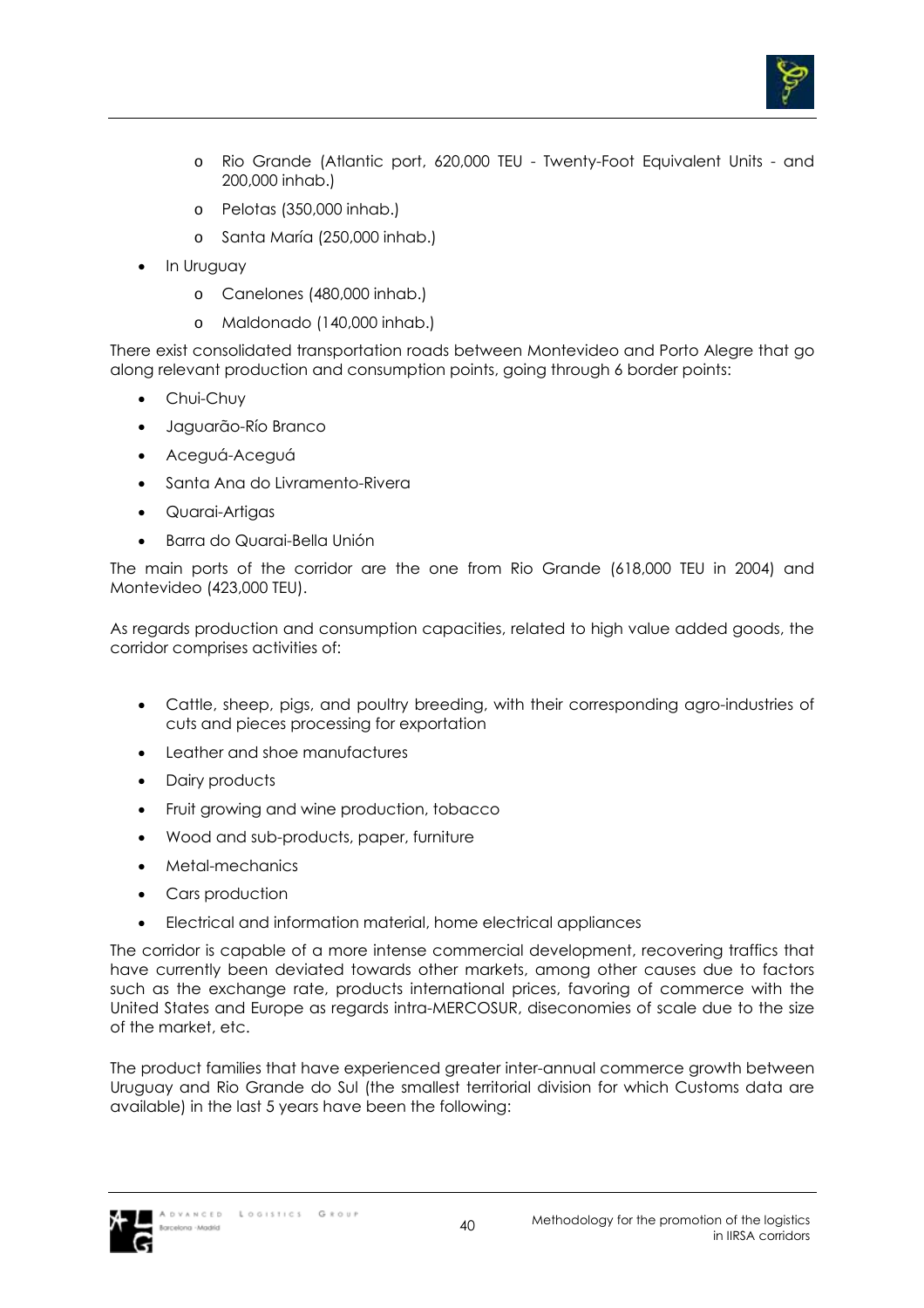

| <b>Product families</b><br>(as per NCM,<br><b>MERCOSUR</b> | % of the<br>value of the<br>bilateral | inter-annual)                                     | Growth 2001-2005 in US\$ FOB (%                   | Growth 2001-2005 in tons (% inter-<br>annual)     |                                                   |  |
|------------------------------------------------------------|---------------------------------------|---------------------------------------------------|---------------------------------------------------|---------------------------------------------------|---------------------------------------------------|--|
| common                                                     | commercial                            | <b>Rio Grande do</b><br>$Sul \rightarrow Uruguay$ | Uruguay $\rightarrow$ Rio<br><b>Grande do Sul</b> | <b>Rio Grande do</b><br>$Sul \rightarrow Uruguay$ | Uruguay $\rightarrow$ Rio<br><b>Grande do Sul</b> |  |
| nomenclature)<br>02                                        | flow                                  |                                                   |                                                   |                                                   |                                                   |  |
| Meat and food left-<br>overs                               | 5.6%                                  | 14%                                               | Negative                                          | 10%                                               | Negative                                          |  |
| 03<br>Fish, crustaceans                                    | 0.4%                                  | 29%                                               | Negative                                          | 85%                                               | Negative                                          |  |
| 08 Fruits                                                  | 0.5%                                  | Negative                                          | 58%                                               | Negative                                          | 50%                                               |  |
| 28<br>Inorganic chemical<br>products                       | 1,7%                                  | 34%                                               | 2%                                                | 27%                                               | 8%                                                |  |
| 29<br>Inorganic chemical<br>products                       | 0.3%                                  | 3%                                                | Negative                                          | Negative                                          | Negative                                          |  |
| 39<br>Plastic and its<br>manufactures                      | 13%                                   | 9%                                                | Negative                                          | $1\%$                                             | Negative                                          |  |
| 40<br>Rubber and its<br>manufactures                       | 7.3%                                  | 26%                                               | Negative                                          | 25%                                               | Negative                                          |  |
| 48<br>Paper, cardboard,<br>cellulose paste                 | 4.8%                                  | 3%                                                | 35%                                               | 4%                                                | 33%                                               |  |
| 71<br>Pearls, precious<br>stones, precious<br>metals       | 0.3%                                  | Negative                                          | 23%                                               | 66%                                               | 15%                                               |  |
| 73<br>Iron or steel foundry<br>manufactures                | 1.6%                                  | 18%                                               | 7%                                                | 17%                                               | $1\%$                                             |  |
| 84<br>Mechanical<br>devices                                | $6\%$                                 | 14%                                               | Negative                                          | 9%                                                | Negative                                          |  |
| 85<br>Machines,<br>electrical devices<br>and material      | 1.4%                                  | 19%                                               | Negative                                          | 11%                                               | Negative                                          |  |
| 87<br>Car and their parts                                  | 9.1%                                  | 12%                                               | 78%                                               | 14%                                               | 92%                                               |  |
| 90<br>Optical and<br>photographic<br>material              | 0.2%                                  | 8%                                                | $6\%$                                             | 4%                                                | Negative                                          |  |
| Weight on RGS -<br>Uruguay bilateral<br>commerce           | 52%                                   |                                                   |                                                   |                                                   |                                                   |  |

## **Table III.2. Inter-annual growth of the commercial flow (2001-2005), by product family**

According to the methodological development proposed, the threshold values for the acceptance of the logistics corridor arise from a favorable evaluation in the case of the Porto Alegre-Montevideo corridor:

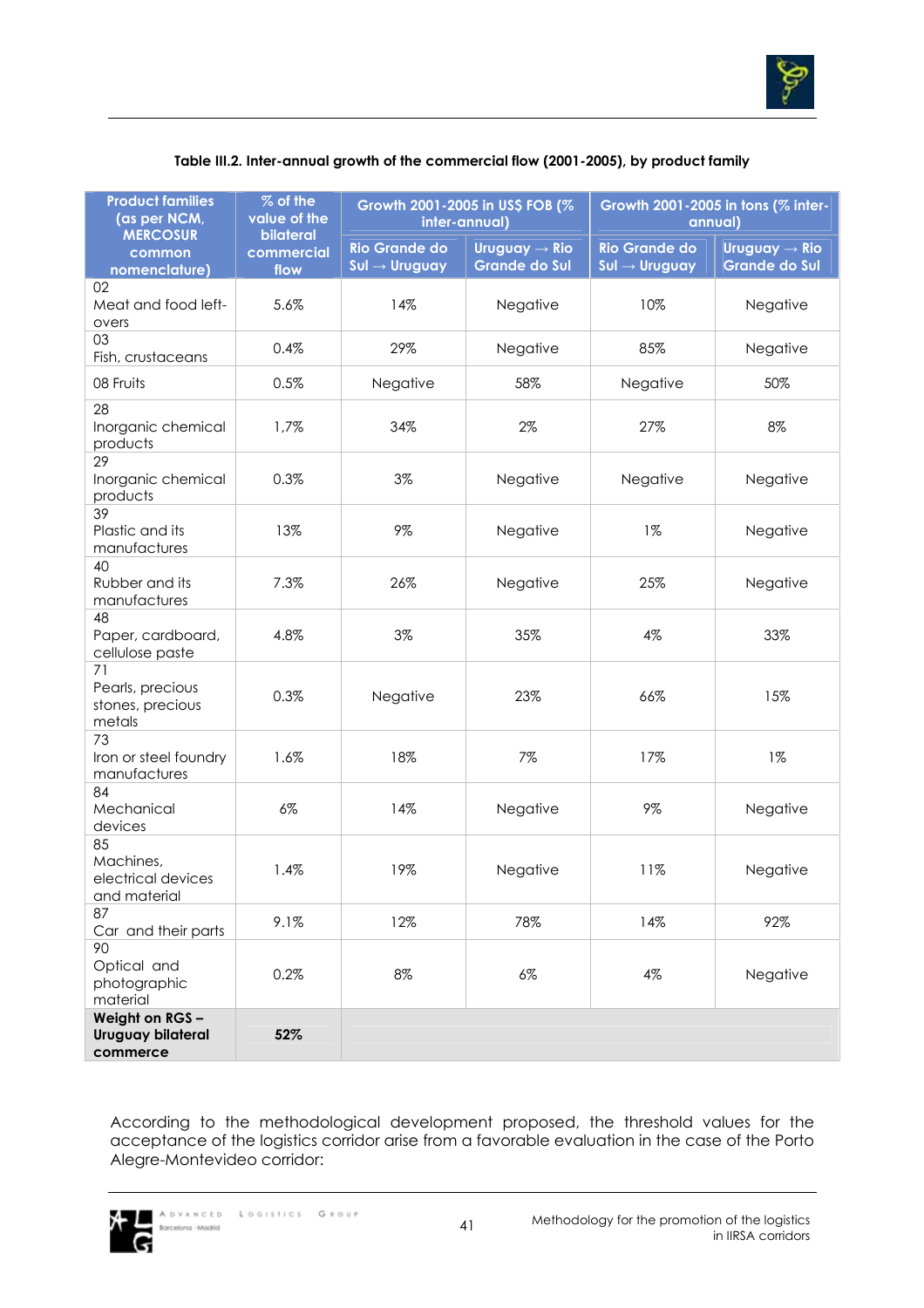

| <b>Criterion</b>                           | Indicator                                                                                                                                                                                                                                           | <b>Operational value</b>                                                                                                                                                                                                                                                                                          | <b>Evaluation</b>                                                                                                                                                   |
|--------------------------------------------|-----------------------------------------------------------------------------------------------------------------------------------------------------------------------------------------------------------------------------------------------------|-------------------------------------------------------------------------------------------------------------------------------------------------------------------------------------------------------------------------------------------------------------------------------------------------------------------|---------------------------------------------------------------------------------------------------------------------------------------------------------------------|
| a. Existing<br>infrastructure              | a.1. Presence of at least one<br>top-level port and one top-level<br>airport (10 pts.)<br>a2. Presence of one top-level<br>port or one top-level airport (5<br>pts.)<br>a3. Presence of one port or<br>airport of provincial level (2 pts.)         | a1 and a2. Top-level<br>nodal infrastructure: ports<br>with flows $> 100,000$ TEU or<br>1 MTMA, or airports with<br>flows of $> 10,000$ tons or 1<br>Mpax/year<br>a3. Provincial nodal<br>infrastructure: must fulfill at<br>least 20% of the expected<br>flows for the first level                               | al Fulfilled: ports of Rio<br>Grande and<br>Montevideo, airports of<br>Porto Alegre and<br>Montevideo<br>RESULT: 10 points                                          |
| b. Production /<br>consumption<br>capacity | b1. Presence of at least 2<br>superior-rank cities or 5 medium-<br>rank cities (10 pts.)<br>b2. Presence of at least 5 lower<br>-rank cities in the GP (5 pts.)                                                                                     | b1 and b2. Superior-rank<br>cities: 500,000 inhab.,<br>medium-rank cities:<br>200,000 inhab., lower-rank<br>cities: 100,000 inhab.                                                                                                                                                                                | b1 Fulfilled: Porto Alegre<br>and Montevideo<br>RESULT: 10 points                                                                                                   |
| c. Intra-<br>communitarian<br>potential    | Medium annual growth of<br>imp/exp among countries of<br>the corridor. c1: For high<br>growths in at least 3 diversified<br>logistic segments, 10 pts. will be<br>assigned c2: If growths limits to<br>one only segment, 5 pts. will be<br>assigned | It will be considered as<br>high growth a sustained<br>average of 3% (inter-<br>annual) during the last 5<br>years                                                                                                                                                                                                | b1. Fulfilling segments are<br>paper and cellulose;<br>vehicles and parts; meat<br>(this latter one only in<br>$RGS \rightarrow Uruguay sense$<br>RESULT: 10 points |
| d. Financing<br>opportunities              | Valuation of the technical<br>responsible people in each<br>country (assignment of 10 or 5<br>pts. depending on the<br>importance and expected<br>impact of the project)                                                                            | The impact of the projects<br>on the improvement of<br>the logistics function must<br>be defined in specific<br>documents                                                                                                                                                                                         | Not applicable                                                                                                                                                      |
| e. Logistics<br>complexity                 | e1. Presence of at least 3<br>productive segments of<br>diversified logistics (10 pts.)<br>e2. Existence of at least one<br>diversified logistics family (6 pts.)                                                                                   | In e1 and e2, there must<br>be present at least some<br>family of the segments<br>related to mass<br>consumption, textile, and<br>shoes, cars, food and<br>other perishable products,<br>chemicals, and/or paper.<br>For each family added to<br>the required minimum,<br>two points will be added<br>in el or e2 | e1 Fulfilled: segment of<br>furniture, cars, shoes,<br>textile, dairy products,<br>meat, electrical material<br>RESULT: 10 points                                   |
|                                            |                                                                                                                                                                                                                                                     |                                                                                                                                                                                                                                                                                                                   | <b>GLOBAL EVALUATION:</b><br>40 points out of 40<br>possible ones                                                                                                   |

#### **Table III.3. Evaluation of the classification criteria**

## 1.2 Evaluation of the functional scheme

The necessary information for the evaluation of the functional scheme, essentially load flows among cities, is a deeper site work that does not include this application example.

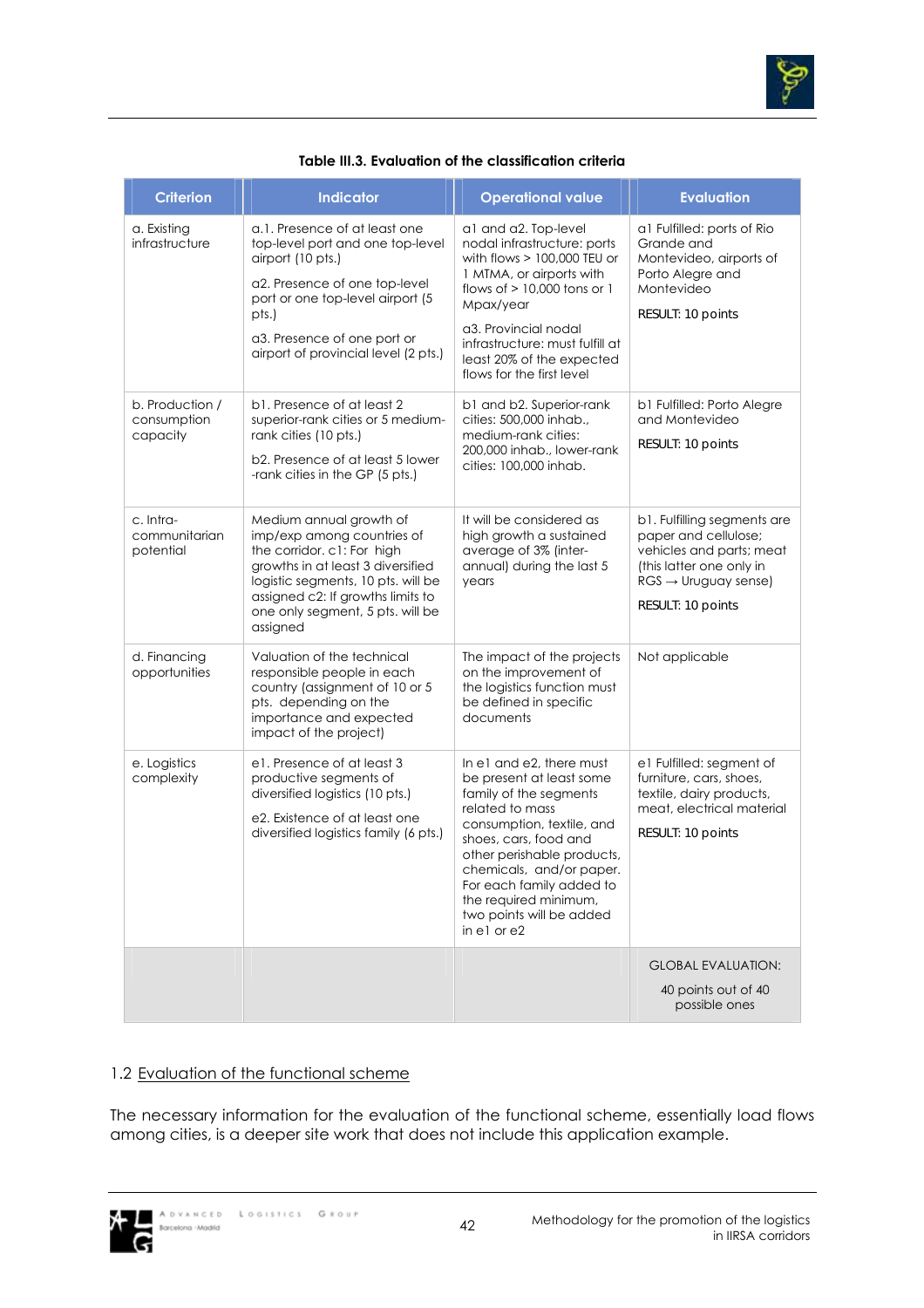

As an approximation, it is estimated that the load flows in the logistic corridor will be produced among the main production and consumption centers, which are hereinafter .<br>listed.

| <b>Territorial unit</b> |                               | <b>City</b>                        | <b>Population</b> | <b>GDP 2004</b><br>(millions)<br>US\$) | $\%$<br>industrial<br><b>GDP</b> | <b>Main activities with</b><br>logistics potential                                                                                    |
|-------------------------|-------------------------------|------------------------------------|-------------------|----------------------------------------|----------------------------------|---------------------------------------------------------------------------------------------------------------------------------------|
|                         |                               | Porto Alegre                       | 1,500,000         | 4,345                                  | 24%                              | -Consumption center<br>-Chemical industry<br>-Car parts<br>-Metal-mechanics<br>-Forest products<br>-Tobacco<br>-Electrical-electronic |
|                         | Metropolitan<br>Region of RGS | Canoas                             | 330,000           | 2,090                                  | 62%                              | -Oil-chemical<br>-Metal-mechanics<br>-Electrical-electronic                                                                           |
| RIO GRANDE DO SUL       |                               | Novo<br>Hamburgo                   | 250,000           | 903                                    | 49%                              | -Shoes<br>-Tanneries<br>-Metal-mechanics                                                                                              |
|                         |                               | Gravataí                           | 230,000           | 954                                    | 67%                              | -Car parts<br>-Metal-mechanics                                                                                                        |
|                         |                               | Sao<br>Leopoldo                    | 190,000           | 496                                    | 45%                              | -Metal-mechanics<br>-Chemical<br>-Textile                                                                                             |
|                         | Vale<br>do<br>Jacuí-Taquarí   | Santa<br>Cruz<br>do Sul            | 115,000           | 763                                    | 66%                              | -Tobacco                                                                                                                              |
|                         | Lagoons<br>Southeast          | Río Grande                         | 200,000           | 793                                    | 57%                              | -Port<br>-Chemical industry<br>-Food                                                                                                  |
|                         | Region of RS                  | Pelotas                            | 350,000           | 630                                    | 31%                              | -Chemical industry<br>-Food                                                                                                           |
|                         | Central<br>Region of RS       | Santa María                        | 250,000           | 471                                    | 22%                              | -Agro-industry                                                                                                                        |
|                         | Tacuarembó                    | Tacuarembó                         | 90,000            | 327                                    | n/a                              | -Cold-storage plants<br>-Forestation,<br>wood<br>panels                                                                               |
| ≿<br><b>URUGU</b>       | Maldonado                     | Maldonado-<br>Punta<br>del<br>Este | 140,000           | 541                                    | n/a                              | -Meat<br>and<br>dairy<br>products                                                                                                     |
|                         | Canelones                     | Ciudad de la<br>Costa              | 480,000           | 1.000                                  | n/a                              | -Cold-storage plants<br>-Dairy products<br>-Fruit and vegetable<br>growing                                                            |
|                         | Montevideo                    | Montevideo                         | 1,330,000         | 7.311                                  | n/a                              | -Consumption center<br>-Port<br>-Fruit and<br>vegetable<br>growing                                                                    |

## **Table III.4. Production and consumption centers of the corridor**

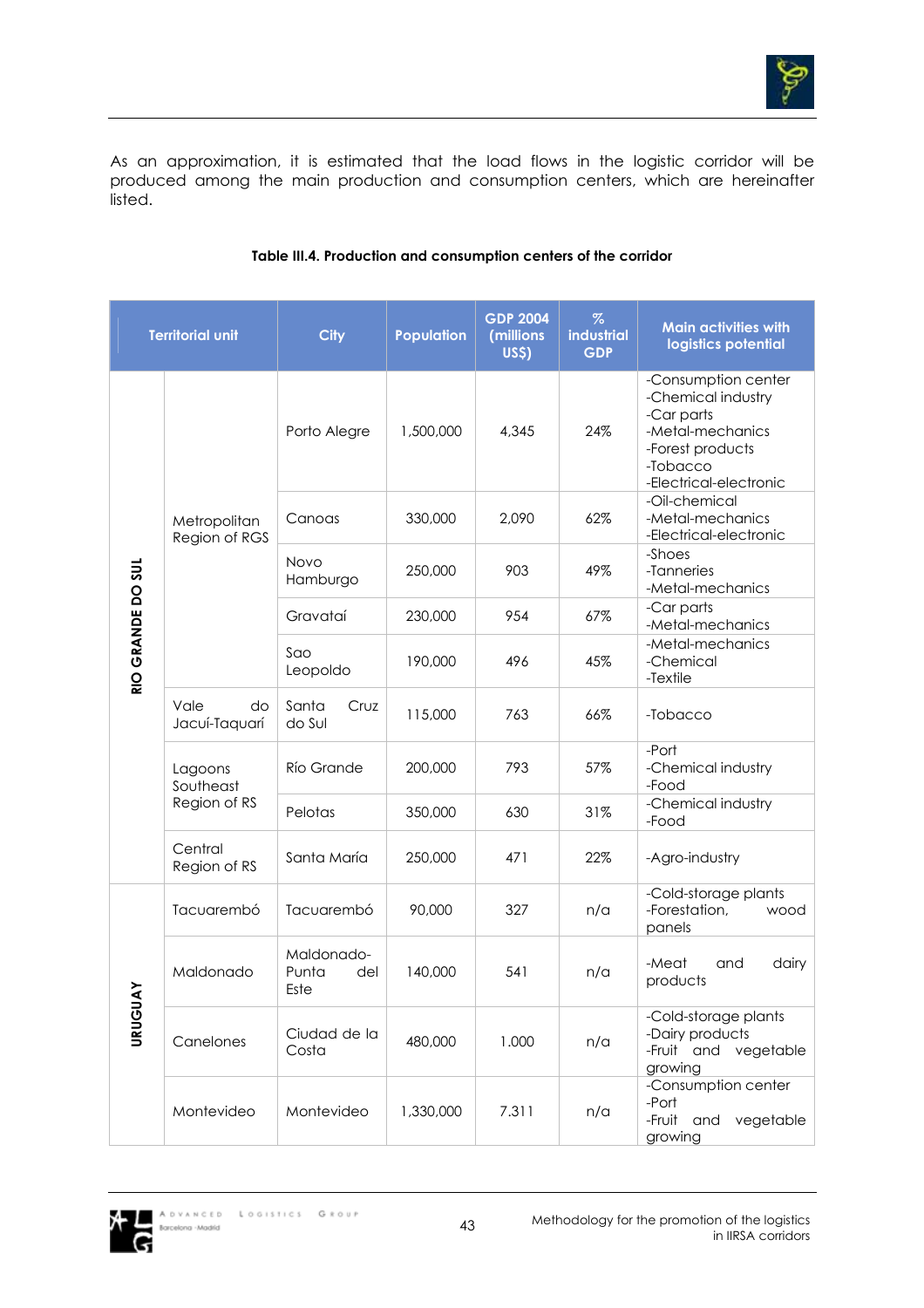

The delimitation of the system of territorial centers could comprise the regions of more industrial weight, which are also the ones of greater road connectivity, in the Brazilian side:

- Metropolitan
- Vale do Jacuí-Taquari
- Highland Agro Industrial
- Southeast lagoons area
- Central Sul



#### **Figure III.2. Regions subject to study in Río Grande do Sul**

In the Uruguayan side, the study would include:

- Border departments with farming and agro-industrial activity related to meat and wood (Rivera, Tacuarembó)
- Coastal departments (Artigas, Salto, Paysandú)
- Border rice fields through which the main road corridors go along. They are a connection to the capital city (Cerro Largo, Treinta y Tres, Rocha)
- Consumption and industrial poles (Canelones, Maldonado and Montevideo)
- Central departments with predominance of stockbreeding, milk, and cereal activity (Durazno, Flores, Florida, Lavalleja, San José and Colonia)

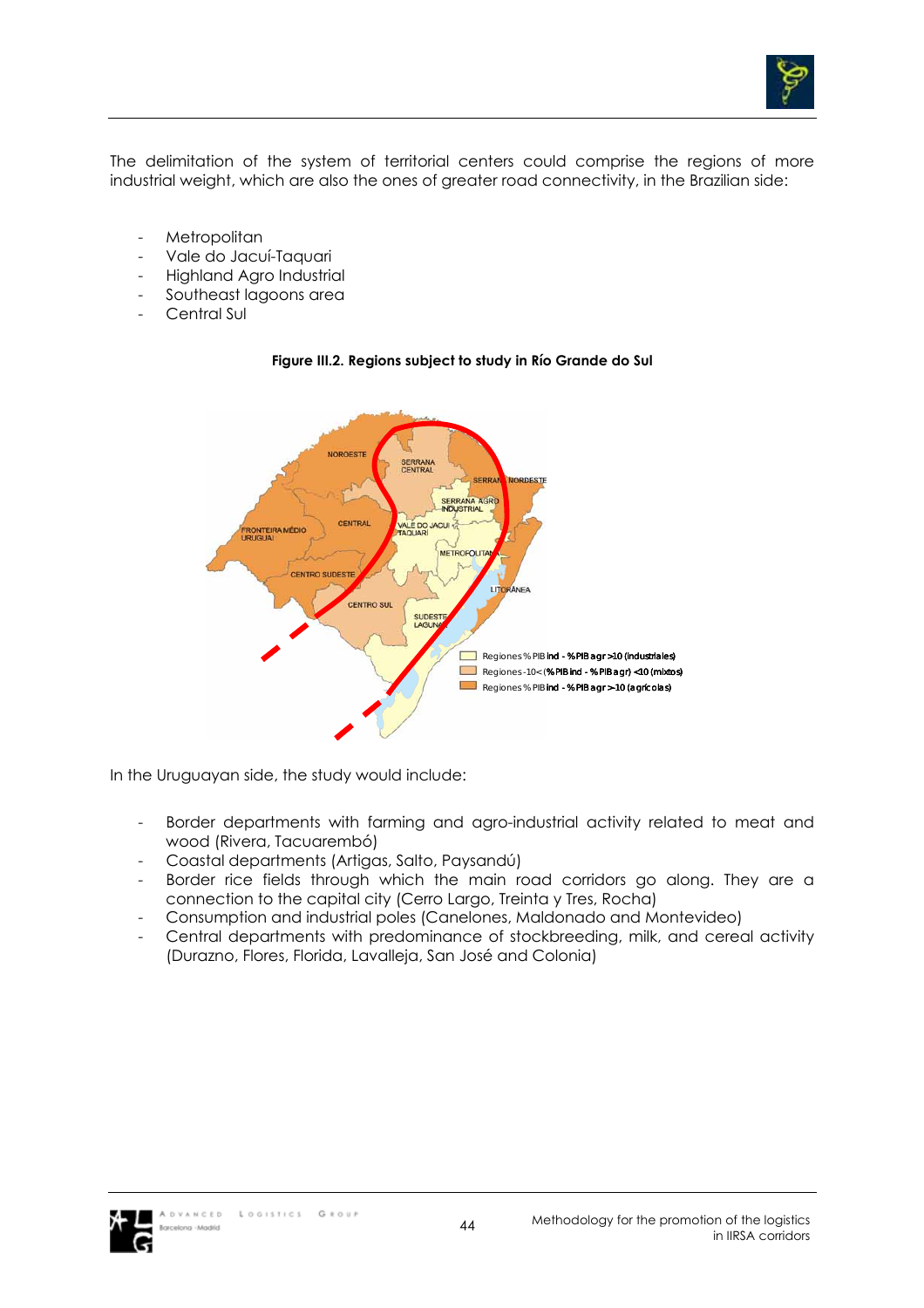

## **Figure III.3. Regions subject to study in Uruguay**



Within the Uruguayan territory there are two corridors: one main corridor in line with the main hub Buenos Aires – Colonia – Montevideo –Brazilian border, which also comprises the central regions and the border connections: Chuy, Aceguá and Río Branco. One second subsidiary corridor would be the one connecting the coastal regions of the North with Rivera and Tacuarembó, and the Central Sul region of Río Grande do Sul.

The road connectivity is guaranteed through the main road corridors that connect Montevideo and Porto Alegre. The railway connectivity is hindered by different rail widths, which make the border transfer compulsory, thus minimizing its potential.

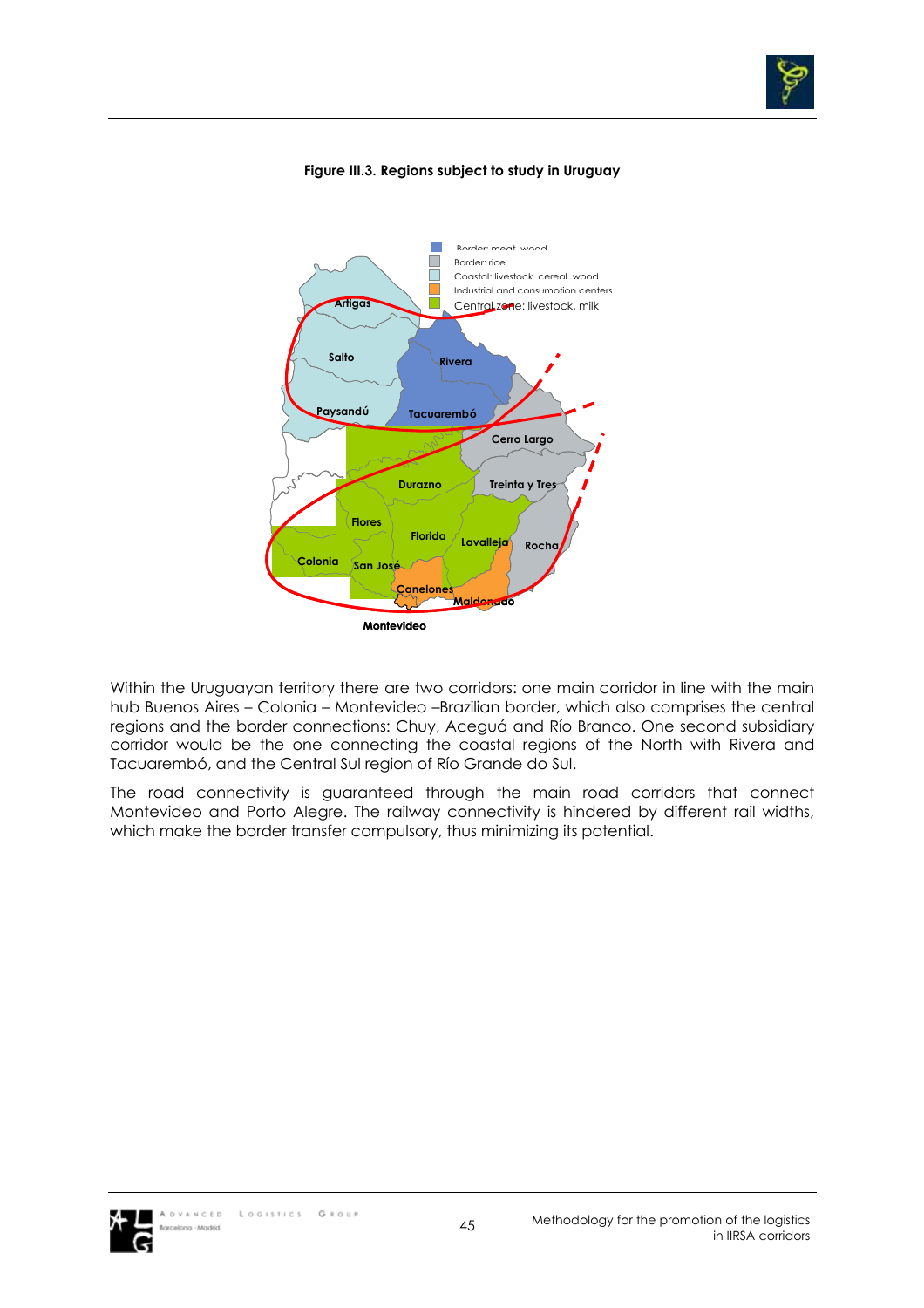

## **Figure III.4. Road connectivity of the corridor**



One predefinition of the logistic corridor, considering the existing structures, could be the following one:

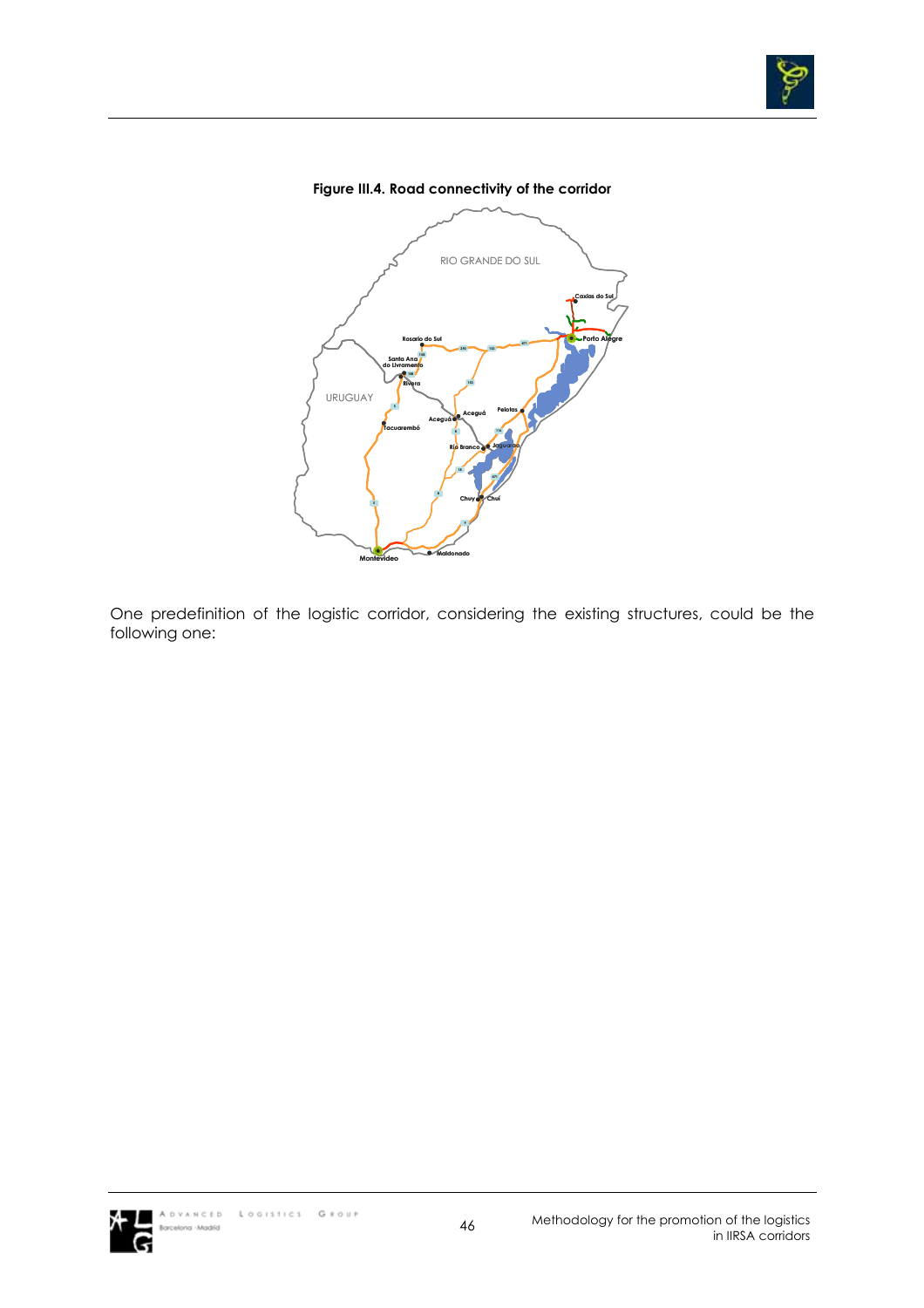



#### **Figure III.5 Network of cities in the logistics corridor**

#### 1.3 Scope of the evaluation

It is foreseen for that, given the logistics maturity of the corridor: Porto Alegre – Montevideo, the scope of the works shall comprise the complete development of the methodology, including modules 3, 4 and 5. This document, with the available preliminary information, reaches the application of the phases corresponding to Modules 1 and 2.

## **III.1.2. MODULE 2. Segmentation**

The evaluation of the logistically homogeneous groups, capable of a differentiated analysis, can be carried out with primary information and interviews to the agents related to each activity sector, as well as to those agents that are more general (public and private), which can guide a first group of the chains.

The following is a preliminary list of the agents by typology:

- Related to the productive sector, private
	- o Industrial
		- Industrial chambers

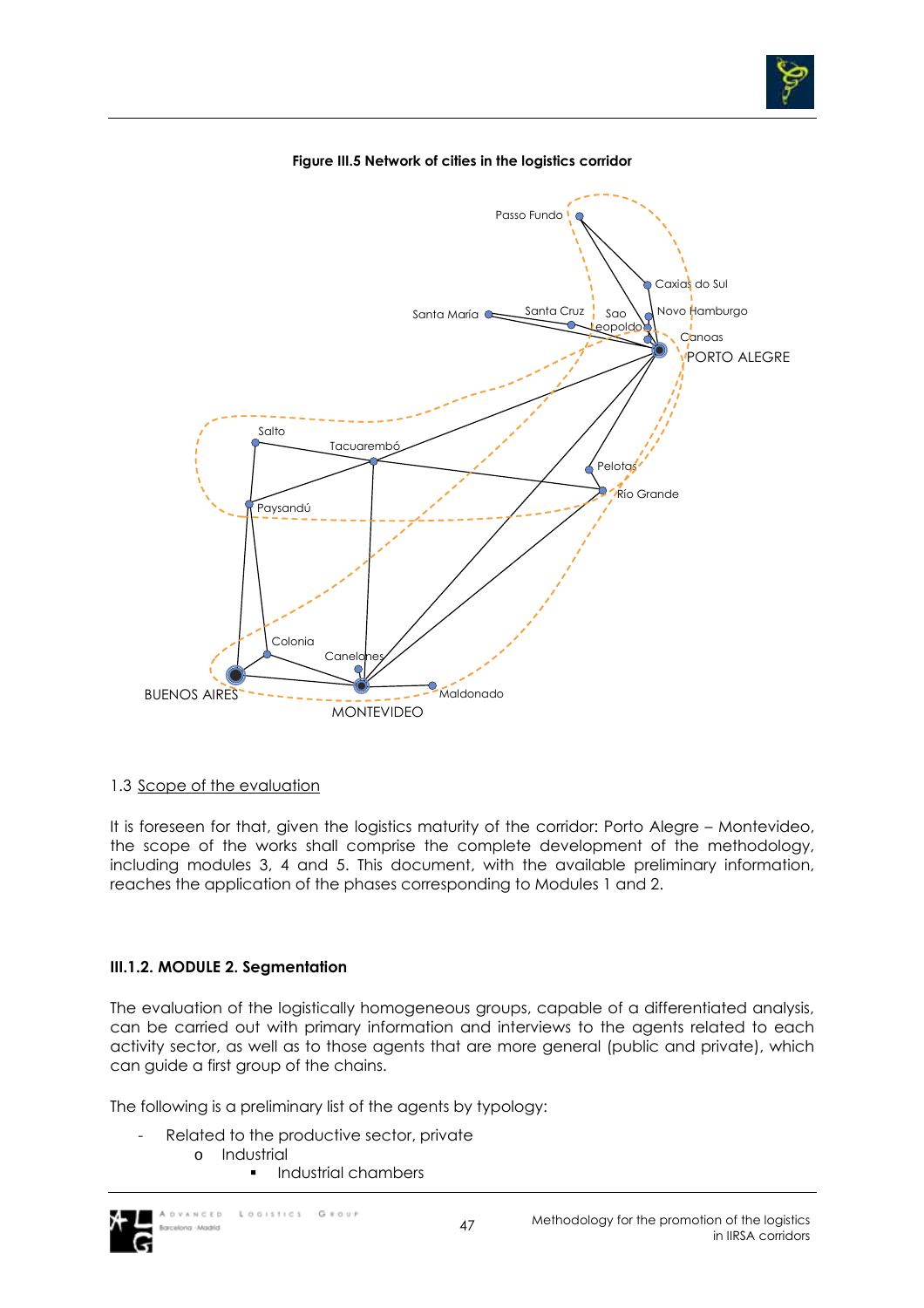

- **Sectoral associations**
- o Commercial
	- Chambers of commerce
	- Exportation associations
- o Transportation and logistics
	- **Federations of land carriers**
	- Private railway operators
	- Logistics operators associations
	- Tax free zones
- Related to the governments
	- o Ministry or Secretariat of Transportation
	- o State railway firms
	- o Ministry or Secretariat of Industries
	- o Ministry or Secretariat of Foreign and Domestic Commerce
	- o Bi-national chambers of commerce
	- o Embassies and commercial representations abroad
	- o Sectoral commission for the MERCOSUR
	- o Customs Directions

The preliminary list of agents to be interviewed in Uruguay is hereinafter detailed.

As an example, it has been chosen, within the typologies of existing chains in the corridor and according to the preliminary information gathered, the ones related to **meat** and **wood as well as its related products (building materials and furniture)**, therefore, their corresponding sectoral agents are included in the list.

## PRIVATE SECTOR

**1. Cámara de Industrias del Uruguay (CIU) - (Chamber of Industries of Uruguay)** 

Comisión Asesora de Comercio Exterior (Foreign Trade Advisory Committee). Mr. Rafael Sanguinetti/ Sr. César Bourdiel. e-mail: coex@ciu.com.uy. Tel. +598 2 604 0464 ext. 137

**2. Cámara Nacional de Comercio y Servicios del Uruguay (CNCS) - (National Chamber of Commerce and Services of Uruguay)** 

Departamento de Comercio Exterior (Foreign Trade Department). Ec. Dolores Benavente. Tel. +5982 916 1277

**3. Cámara Mercantil de Productos del País (CMPP) - (Mercantile Chamber of Products of the Country)** 

Mr. Gonzalo González Piedras. E-mail: gerencia@camaramercantil.com.uy . Tel. +598 2 924 0644

**4. Unión de Exportadores del Uruguay - (Union of Uruguayan Exporters)** 

Mr. Edmundo Macchi. Tel. +598 2 356 3060. E-mail: edmundomacchi@adinet.com.uy

**5. Cámara de Comercio Uruguay – Brasil - (Uruguayan-Brazilian Chamber of Commerce)** 

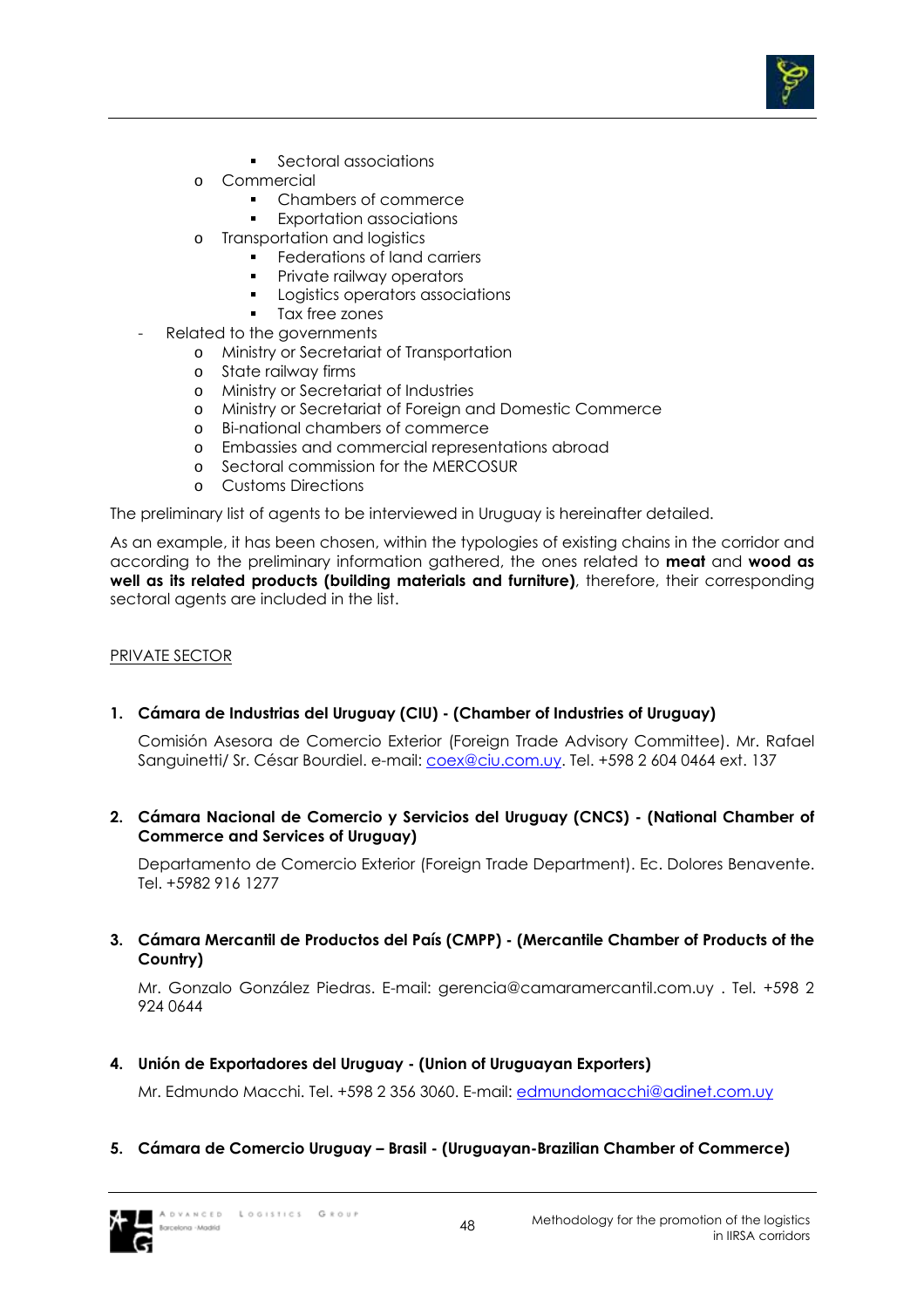

Tacuarembó, 1401 esc. 101, Montevideo. Tel. +598 2 402 2742. E-mail camurbra@adinet.com.uy

**6. Cámara Uruguaya de logística (CALOG) – (Uruguayan Chamber of Logistics)** 

Mr. Ronald Ware, TIEMPOST S.A. Rambla 25 de Agosto 334, Montevideo. Tel. +598 2 915 8080. e-mail: rware@tiempost.com.uy

**7. Cámara de Transporte Multimodal - (Multimodal Chamber of Transportation)** 

Mr. Ernesto Berro. Rincón 454 Esc. 306. Tel. +598 2 916 7248. E-mail: eberro@adinet.com.uy / multimod@adinet.com.uy

**8. Asociación Uruguaya de Agentes de Carga – AUDACA - (Uruguayan Association of Load Agents)** 

Mr. Renzo Menotti. Zabala 1379, Montevideo.

**9. Cámara Autotransporte Terrestre Internacional del Uruguay (CATIDU) - (Chamber of International Land Auto Transportation of Uruguay)** 

Eng. Conrado Serrentino (ex–advisor MTOP). Tel. +598 2 711 80 33. Magallanes 1986, Montevideo. e-mail: catidu@adinet.com.uy Tel. +598 2 924 2618 / 929 0937

**10. Intergremial de Transporte Profesional de Carga Terrestre del Uruguay (ITPC) – (Interunions of Professional Load Land Transportation of Uruguay)** 

Lima 1423, Montevideo. Tel. +598 2 924 6569. itpc@intergremial.com.uy / itpc@adinet.com.uy

## **11. Colombian Tax-Free Zone**

Mr. Manuel Miyar Camblor, Honorary President of Grupo Continental Zona Franca SA. Office in Montevideo: Rincón 487 2nd floor. Tel. +598 2 917 0164. E-mail: zfc@zonafrancacolonia.com

## PUBLIC SECTOR

**12. Ministerio de Relaciones Exteriores (MRREE), Dirección de Programación Comercial - (Ministry of Foreign Affairs, Bureau of Comercial Programming)** 

Colonia 1206 1st floor – Montevideo. Tel. +598 2 903 2872 / 75. E-mail: dipc41@mrree.gub.uy.

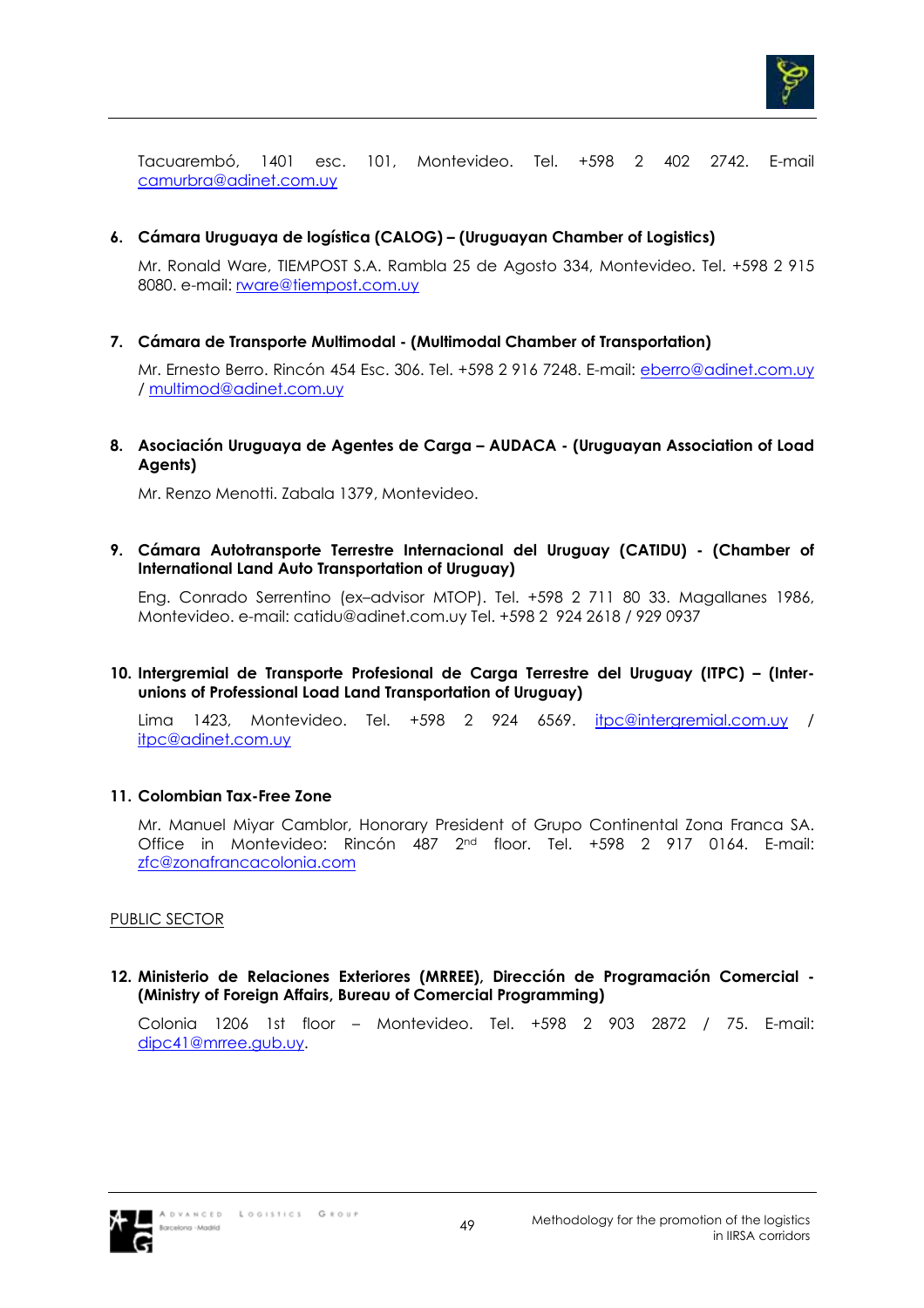

#### **13. Ministerio de Transporte y Obras Públicas (MTOP) – (Ministry of Transportation and Public Works)**

Eng. Pablo Genta, National Director of Transportation. E-mail: pablo.genta@dnt.gub.uy Tel. +5982 916 2940 o 916 3197. Eng. Eliana Embid, Director of Road Transportation. E-mail: eliana.embid@dnt.gub.uy Tel. +598 2 916 1671

## **14. Administración Nacional de Puertos (ANP) – (National Port Administration)**

President Dr. Eng. Fernando Puntigliano. Tel. +598 2 915 1441 / 917 0982. E-mail: presidencia@anp.com.uy. General Manager Eng. Alberto Díaz. Tel. +598 2 1901819. Email: adiaz@anp.com.uy

### **15. Administración de Ferrocarriles del Estado (AFE) – (State Railway Administration)**

General Manager Mr. Alejandro Orellano. Tel. +598 2 900 3324. secretariagciagral@adinet.com.uy

### **16. Instituto Nacional de Carnes (INAC) – (National Institute of Meat)**

Mr. Luis Alfredo Fatti. Rincón 545 – Montevideo. Tel. +598 2 916 0430.

#### **17. Ministerio de Ganadería, Agricultura y Pesca (MGAP) – (Ministry of Livestock, Agriculture and Fisheries)**

Dirección General Forestal. Departamento de Planeamiento (General Bureau of Forestry – Planning Department). Agr. Eng. Daniel San Román. 18 de julio 1455 6th floor, Montevideo. Tel. +598 2 401 9707. E-mail: dsanroman@mgap.gub.uy

The following is a list of agents in Río Grande do Sul (in some cases, the agents may be located in other Federal States):

#### PRIVATE SECTOR

## **18. Associação Brasileira de Comércio Exterior (ABRACEX)**

Dr. Primo Roberto Segatto. Alameda Joaquim Eugênio de Lima, 1467 - Jardim Paulista, São Paulo. Tel. +55 11 3051 5108. E-mail: abracex@abracex.org.br

## **19. Associação de Comércio Exterior do Brasil (AEB)**

Mr. José Augusto de Castro, Executive Director. Av. General Justo, 335 4º andar, Rio de Janeiro. Tel. +55 21 2544 0048. E-mail: aebbras@aeb.org.br

## **20. Aliança Pró Modernização Logística do Comércio Exterior (PROCOMEX)**

Mr. John Edwin Mein. Tel: +55 11 38 14 13 92. E-mail: procomex@procomex.com.br

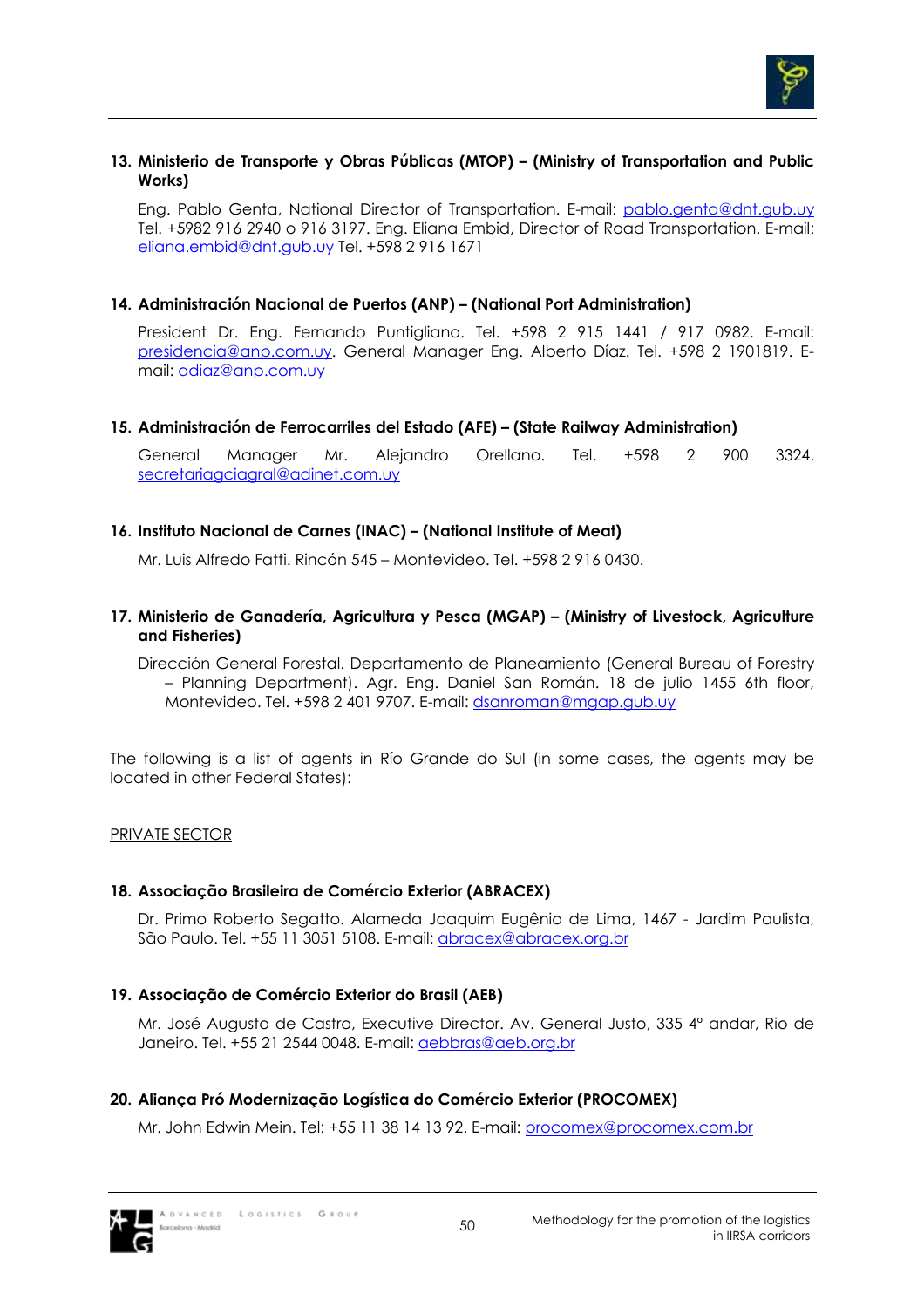

## **21. Federação das Associações Comerciais e de Serviços do Rio Grande do Sul (Federasul)**

President, Paulo Afonso Girardi Feijó. Largo Visconde do Cairú, 17 – 6º andar. Porto Alegre. Tel. +55 51 211 2011 E-mail: comexterior@federasul.com.br

### **22. Federação das Indústrias do Estado do Rio Grande do Sul (FIERGS)**

President, Paulo Tigre. Av. Assis Brasil, 8787 91.140-001 - Porto Alegre. Tel. +55 51 3347 8787. E-mail: fiergs@poa.fiergs.org.br

## **23. Câmara Brasil-Uruguai de Comércio Exterior**

Av. Cristóvão Colombo, 2999 - Porto Alegre. Tel. +55 51 3337 7234. E-mail: c.uruguaibrasil@terra.com.br

### **24. Associação Brasileira de Transportadores Internacionais (ABTI)**

Ter. Rod. Perimetral Leste - Esq. Rua C e D- Km 718 BR.290 - Centro Administrativo Posto Auto Serviços- Sala 108/109. Uruguaiana. E-mail: abti@abti.com.br Tel. +55 3413 2828.

### **25. Confederação Nacional do Transporte (CNT)**

Diretoria Seção do Transporte de Cargas, Sr. Flávio Benatti. e-mail: cnt@cnt.org.br Tel. +55 (0)800 728 2891.

#### **26. Associação brasileira de Movimentação e Logística (ABML)**

President Márcio Frugiuele, FIEL S.A. Av. Conselheiro Rodrigues Alves, 848 Vila Mariana-São Paulo SP. Tel. +55 11 5082 3972.

## **27. Associação Brasileira de Logística (ASLOG)**

President Adalberto Panzan Jr., Technical Director Miguel Petribu. Rua Armando Penteado, 352 - Pacaembú - São Paulo – SP Tel. +55 11 3668 5541 e-mail: aslog.comunicacao@aslog.org.br.

#### **28. Sindicato das Empresas de Transportes de Carga no Estado do Rio Grande do Sul (SETCERGS)**

Sérgio Gonçalves Neto, President. Av. São Pedro 1420, Porto Alegre. Tel. +55 51 3342 9299.

### **29. Rede Ferroviária Federal S.A. (RFFSA) Ander concesión to ALL - América Latina Logística S.A. (ex- railway: Sul-Atlântico)**

President Director - Bernardo Vieira Hess. Rua Emílio Bertolini, 100 - Vila Oficinas, Curitiba. Tel. +55 41 2141 7555 / 2141-7504 / 2141-7388.

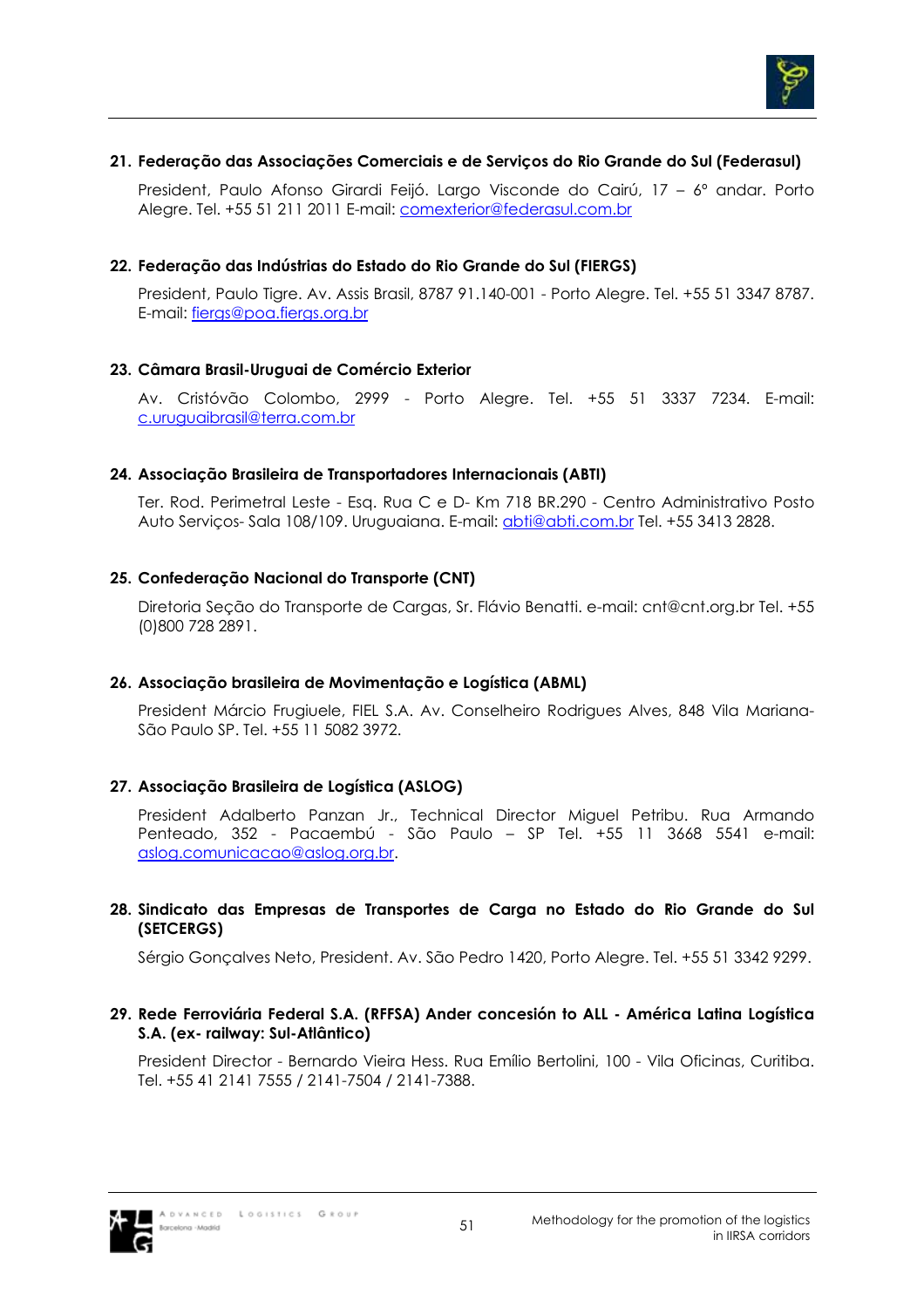

## **30. Associação Brasilera das Indústrias do Mobiliário (ABIMÓVEL), delegación RS, and Sindicato das Indústrias da Construção e do Mobiliário (SINDMÓVEIS)**

Mr. Volnei Benini. E-mail volnei@brvmoveis.com.br Tel. +55 54 34 52 30 67.

## **31. Associação das Indústrias de Móveis do Estado do Rio Grande do Sul (MOVERGS)**

Mr. Luiz Attilio Troes (Móveis Tremarin Ltda) Tel. +55 54 2102 2450 - Bento Gonçalves.

## **32. Associação das Indústrias de Curtume do Rio Grande do Sul (AICSUL)**

Mr. Cezar Müller, President. Rua Lucas de Oliveira, 49 sala 801 - Novo Hamburgo. Tel. +55 51 593 3833 / 594 8986.

### **33. Associação Brasileira das Indústrias de Calçados**

Executive Director, Rogério Dreyer. E-mail: rogerio@abicalcados.com.br . Rua Aluízio de Azevedo, 60, Novo Hamburgo. Tel. +55 51 3594 7011.

## **34. Associação Brasileira do Vestuário (ABRAVEST)**

Roberto Chadad, President. Rua Chico Pontes 1500, São Paulo. Tel. +55 11 6901 4333. Email abravest@uol.com.br

## **35. Associação dos Fumicultores do Brasil (AFUBRA) and Cámara Setorial da Cadeia Produtiva do Fumo**

Hainsi Gralow, President. Rua Júlio de Castilhos – 1021, Santa Cruz do Sul. Tel. +55 51 3713 7700

## PUBLIC SECTOR

## **36. Agencia de Promoção de Exportações e Investimentos (APEX)**

Cláudio Borges, Technical Director. SBN Quadra 1, Bloco B, 10º andar - Ed. CNC Brasília. Tel. +55 61 3426 0202

## **37. Ministério dos Transportes - Agência Nacional de Transportes Terrestres (ANTT)**

Mr. Noboru Ofugi, Diretor. Setor Bancário Norte (SBN), Quadra 2, Bloco C, Brasília. Tel. +55 61 3410 1971. E-mail: Noboru.Ofugi@antt.gov.br . Geréncia de Transporte Rodoviário de Cargas (GEROC) Mr. Wilbert Junquillo Tel. +55 61 3410 1224. E-mail Wilbert.Junquillo@antt.gov.br

## **38. Secretaria dos Transportes do Governo do Rio Grande do Sul**

Secretary Mr. Alexandre Postal. Tel. +55 51 3210 5500. E-mail: postal@st.rs.gov.br

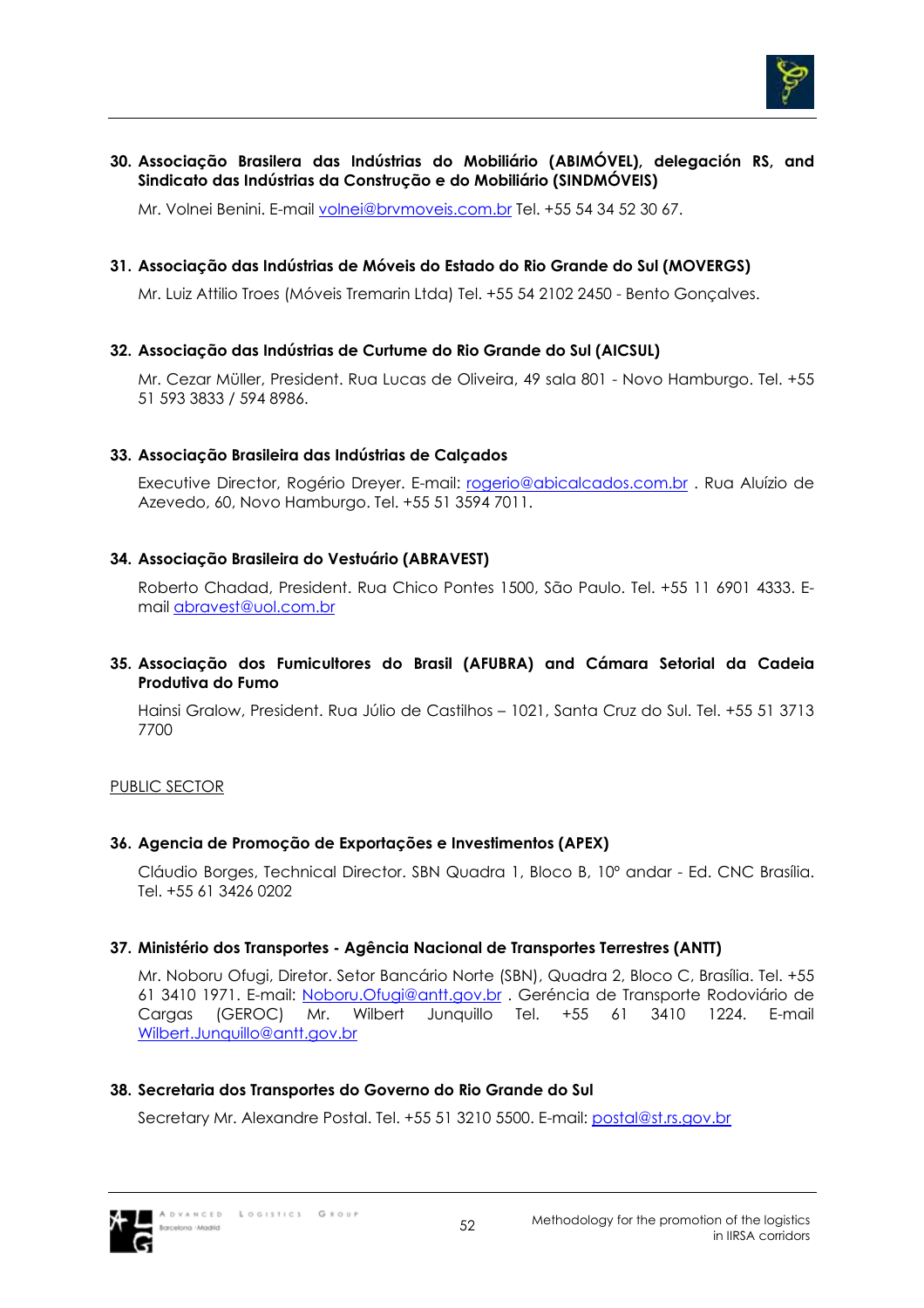

#### **39. Secretaria do Desenvolvimento e dos Assuntos Internacionais do Rio Grande do Sul**

Secretary of State Mr. Luis Roberto Ponte. Tel. +55 51 32881003 / 1006 / 1009. E-mail: gabinete@sedai.rs.gov.br

#### **40. Superintendência do Porto de Rio Grande – SUPRG**

Director Eng. Vidal Áureo Mendoça. E-mail: vidal@portoriogrande.gov.br Avenida Honório Bicalho s/n, Rio Grande. Tel. +55 53 3231 1366 / 3231 1996.

With the results of this round of interviews, it will be possible to carry out a first segmentation of logistics chains.

In a posterior instance of interviews and from the information collected through the general agents, the list of specific agents can be completed with those related to the segmented logistics chains, such as the industry of dairy products, textile, cars, chemicals, electronic, furniture, shoes, etc.

### **III.1.3. MODULE 3. Structure of the logistics chains**

As an example, in the following figures it is described the cars logistics chain in the State of Río Grande do Sul, a segment that represents, in the bilateral commerce, 13% of the value of the flow towards Uruguay and 4% of the value received by Río Grande do Sul.

#### **Figure III.6 Description of the RGS car sector and location**

**Descripción d** 

 **DESCRIPTION OF THE SECTOR LOCATION** 

• In Rio Grande do Sul, the car sector invoices around 5 U\$S billions and includes around 600 firms (providers, systems team, and assemblers), from which 70% are small firms.

- inc cas sector in RS has an important The cars sector in RS has an important variety of production and is located
	- Agriculture machines (Northeast-Erechim region): 35,000 U
	- Agriculture supplies (Northeast-Erechim region): 15-20,000 U
	- Railway supplies (Serra): 25-30,000 U
	- − Omnibus (Serra): Bus (Serra): 15,000 U Automóviles (RM): - Cars (RM): 120,000 U
	- Car parts /Caixa/RM): Millions of units
	- The sector growth has been very important during the last years (10–15%) in
- all products, except in agriculture machines and supplies, which have undergone a slowdown.

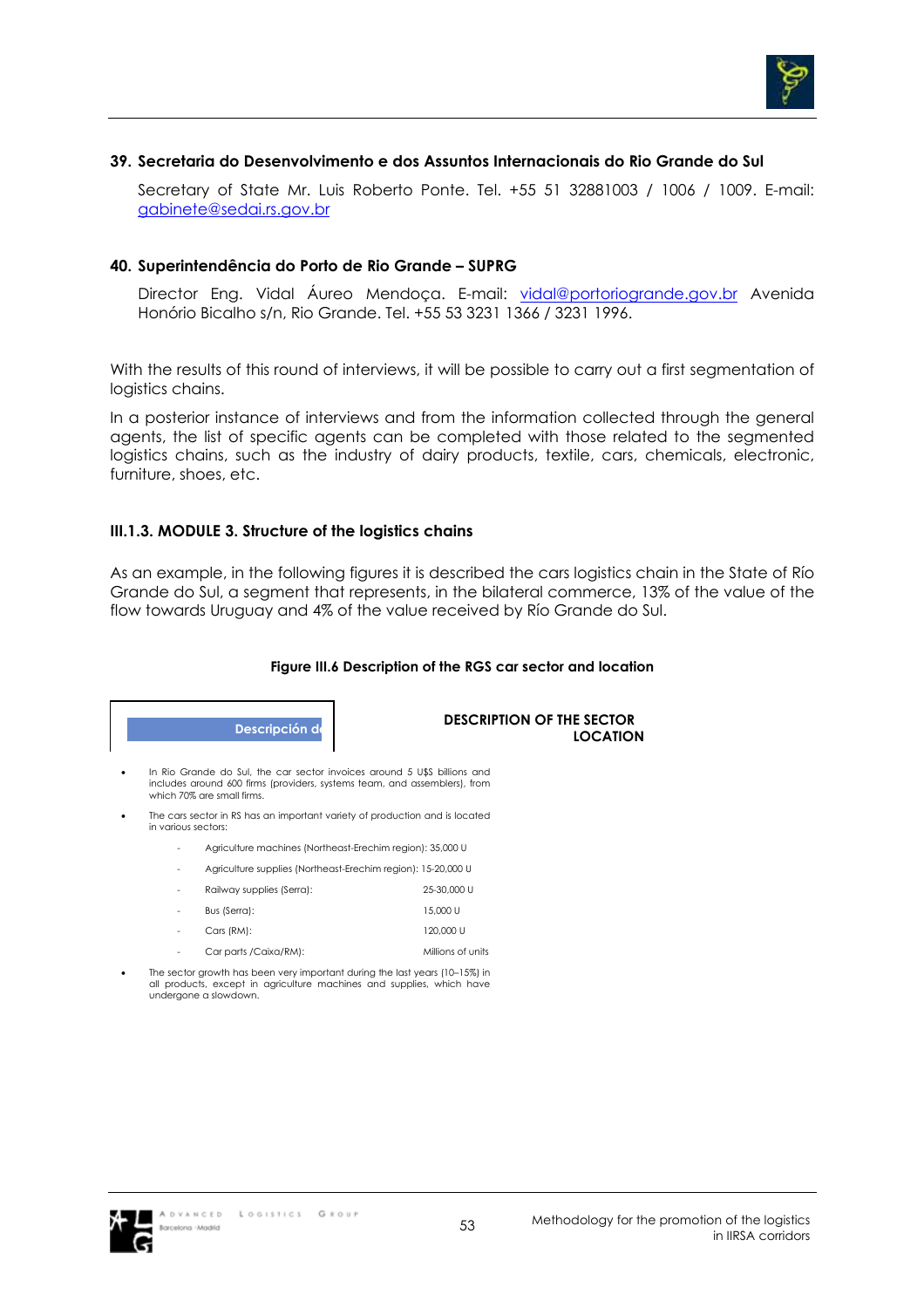



#### **Figure III.7 Sequence of the value chain: stages of the supply process**

#### **Figure III.8 Sequence of the value chain transformation stages**

| <b>Value chain</b>                        |              | Type of product                     | <b>Description</b>                                                                                                                                |                                                                                                                                          |
|-------------------------------------------|--------------|-------------------------------------|---------------------------------------------------------------------------------------------------------------------------------------------------|------------------------------------------------------------------------------------------------------------------------------------------|
| Raw material<br>Car parts<br>Set counters |              | · Breaks, shafts, plastic<br>pieces | • Each company<br>within<br>the<br>transformation<br>chain<br>has<br>different models for supplying<br>and distributing intermediate<br>products. | • Extensive use of roads for the supplying<br>of this material<br>• Production upon request, which das<br>stress to transportation times |
|                                           | O<br>R       | • Engines, seats, subsets           | • There high flows of pieces and                                                                                                                  | The big assemblers have subsidiaries                                                                                                     |
| <b>Technicians</b>                        | M            |                                     | sets among firms that belong to<br>the same sector in RS                                                                                          | devoted to car parts and sets in the same<br>zone to solve supplying and internal<br>logistics problems.                                 |
| <b>Assemblers</b>                         |              | $\bullet$ Chassis                   | . High imports of chasis from the USA                                                                                                             |                                                                                                                                          |
| Distribution of final product             | $\circ$<br>N |                                     |                                                                                                                                                   |                                                                                                                                          |

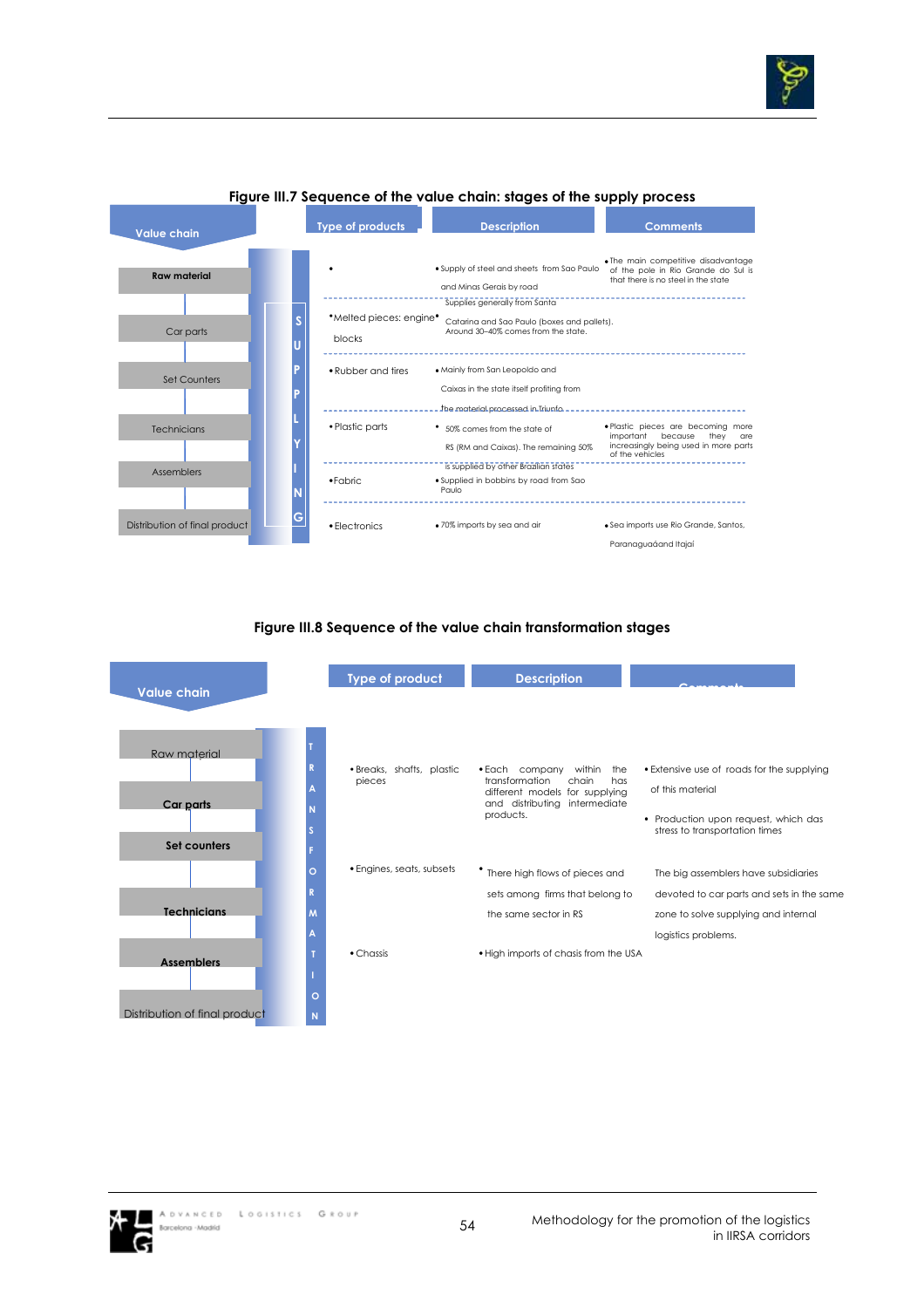

|                                                           |   | <b>Types of products</b>                               | <b>Description</b>                                                                                                                                                                | <b>Comments</b>                                                                                                                                                                            |
|-----------------------------------------------------------|---|--------------------------------------------------------|-----------------------------------------------------------------------------------------------------------------------------------------------------------------------------------|--------------------------------------------------------------------------------------------------------------------------------------------------------------------------------------------|
| <b>Value chain</b>                                        | D | • Agriculture supplies<br>(units/year)                 | .Main markets: 10% RS, 60% Brazil, and 30%<br>exports to Latin America. Transportation by truck.                                                                                  |                                                                                                                                                                                            |
| Raw material<br>Car parts                                 |   | • Agriculture machines<br>$(30,00 \text{ units/year})$ | Main markets: 10% Rio Grande do Sul.<br>40% Brazil, 15% MERCOSUR, 35% exports<br>to the USA and EU.                                                                               | · In exports, transportation is carried out<br>by RoRo or containers (disassembled<br>pieces). Use of the ports of Rio Grande                                                              |
| Set counters                                              | R | • Road supplies<br>(30,00 u/year)                      | . Main markets: MERCOSUR and Brazil.<br>Road and rolling transportation. Only a<br>5% is exported to Africa and Middle East                                                       | Imbituba, depending on the routes of the<br>Shipping carriersr<br>. In the future, pieces will be<br>assembled in the destination place.                                                   |
| Technicians                                               | B | Buses (15,000 u/year)                                  | by RoRo (Itajaí and Paranaguá).<br>* Main markets: 50% internal Brazilian market.<br>and 50% exports to Africa, Middle East and<br>Latina America, For internal Brazilian market, | In exports, transportation is carried<br>out by RoRo or containers (with or<br>without chassis). Rio Grande is<br>normally used, but it depends on the<br>routes of the shipping carriers. |
| <b>Assemblers</b><br><b>Distribution of final product</b> | O | Vehicles<br>(120,000 units)                            | Buses are carried through rolling.<br>10% RS, 80% Brazil, 10% MERCOSUR.<br>Transportation is carried out by floor trucks                                                          |                                                                                                                                                                                            |
| Source: IGEA, ALG Analysis                                |   | $\bullet$ Car parts                                    | • Transportation in pallets and boxes for<br>Brazil, although there is also a high level<br>of exports by sea (FOB).                                                              | · For exports, containers are consolidated<br>and stoved in logistics operators                                                                                                            |

### **Figure III.9 Sequence of the value chain: distribution stages**

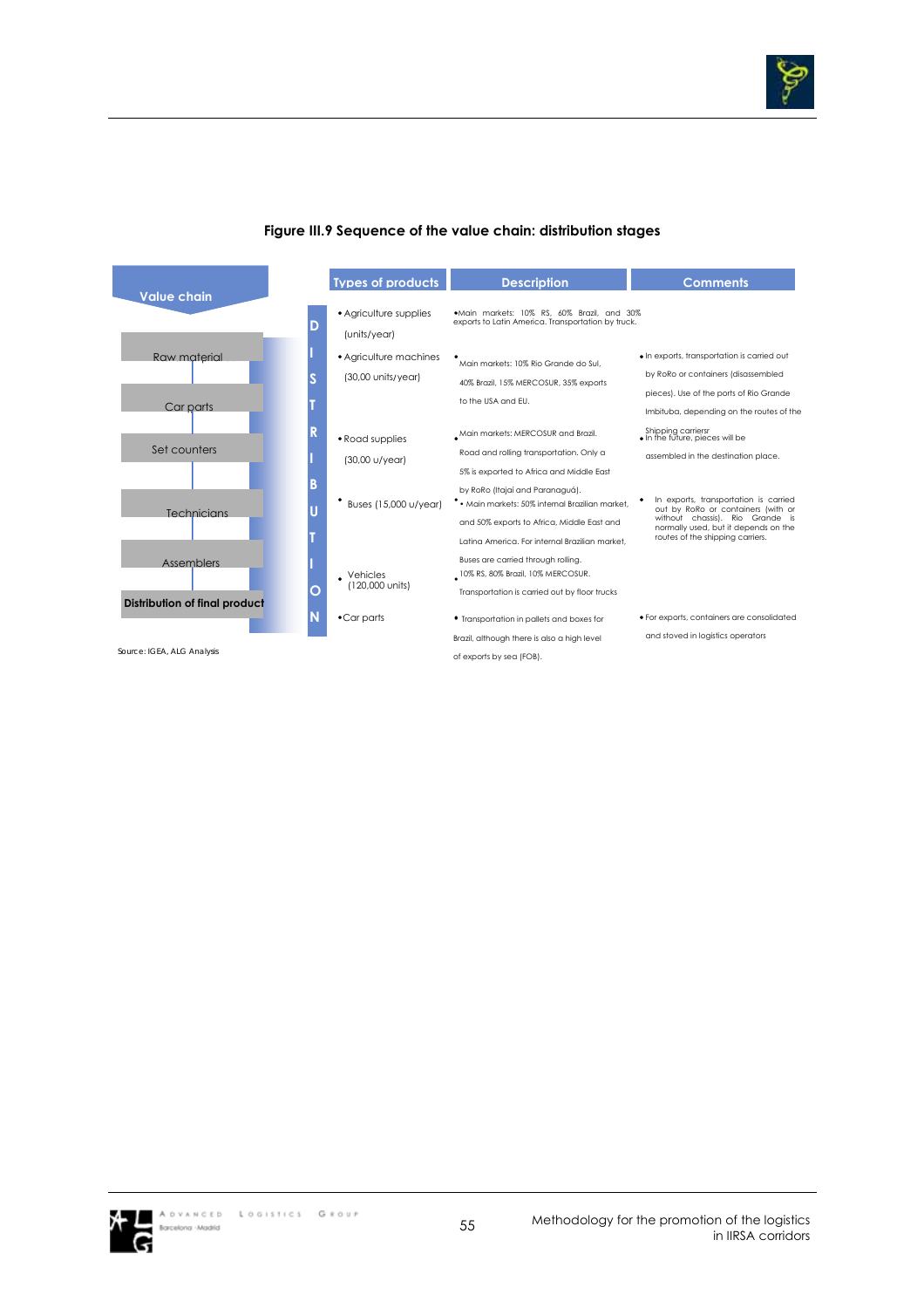

With the primary information available, it has been possible to partially apply the methodology to the sub-corridor selected, within the Group of Projects of the hub Porto Alegre – Colonia – Buenos Aires. When studying in depth the gathering of specific information obtained through the successive rounds of interviews, it will be possible to carry out Module 4, Logistics Audit, to define the Execution Program within Module 5, and to focus the Follow-up and Evaluation task planned in Module 6.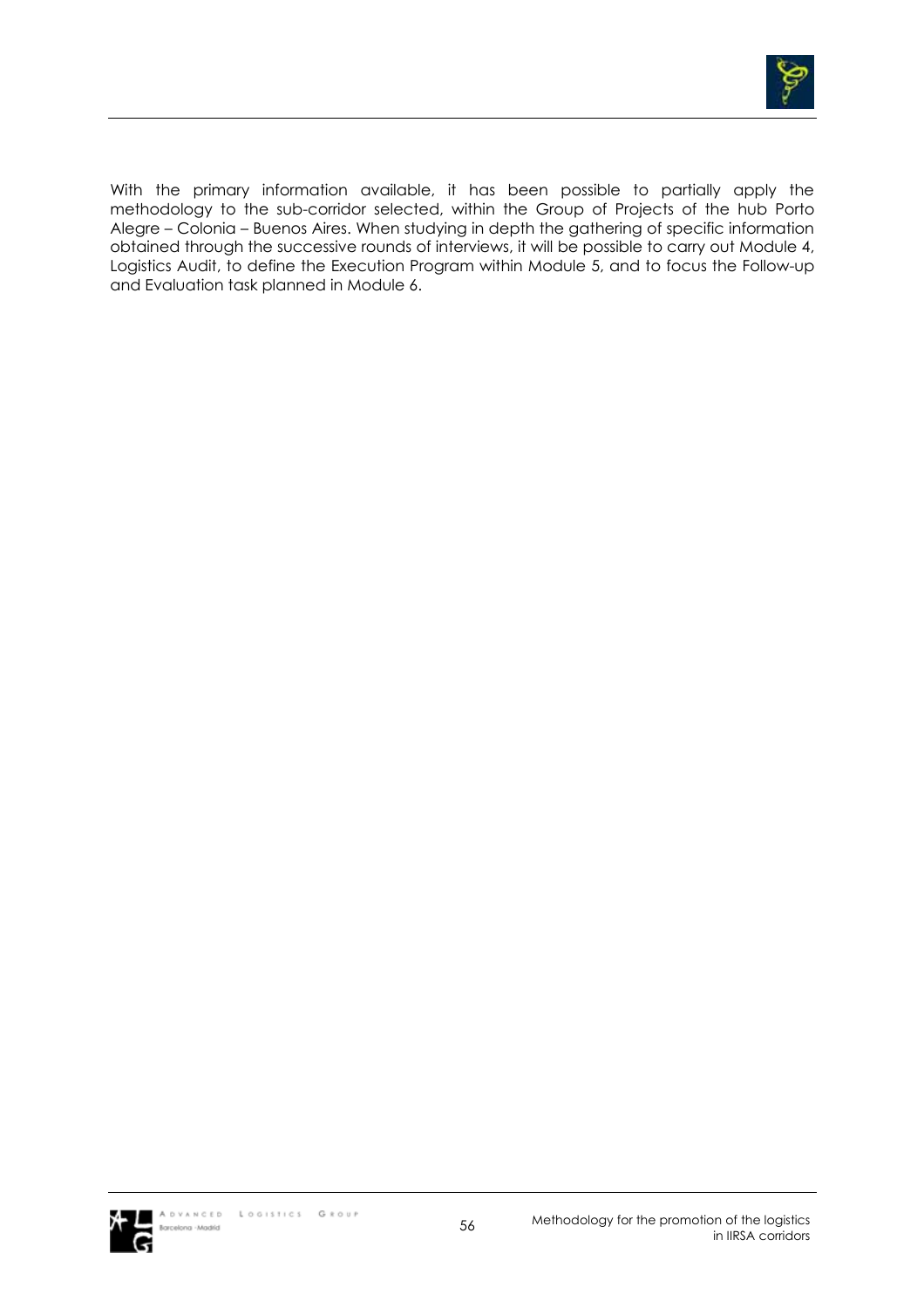

# **III. 2 IIRSA Integration Hub: Andean. Group N° 9: Lima – La Paz.**

# **III.2.1. MODULE 1. Functional definition**

## 1.1 Appropriateness of the logistics analysis

The strategic function of the group of projects N° 9 of the Andean Hub: Connection: Lima – Arequipa - Tacna, Arequipa – Juliaca e Ilo – Desaguadero – La Paz is to consolidate the commercial exchange among the southern coast of Peru, the southern mountain range of Peru and the Andean area of Bolivia.

The group of projects defines a logistics corridor that links two important capital cities: Lima (Peru) and La Paz (Bolivia). Among these cities and the cities in the area there is a territorial space with consolidated transportation routes, which have significant consumption capacity and production and potential to generate a greater commercial exchange with the least infrastructure. As a consequence, the study of this logistics corridor is appropriate.



Between La Paz and Lima there is a distance of about 1,500 km; they have 6 and 1.1 millions of inhabitants, respectively, and their main cities are:

• In Peru



 $G \times O U$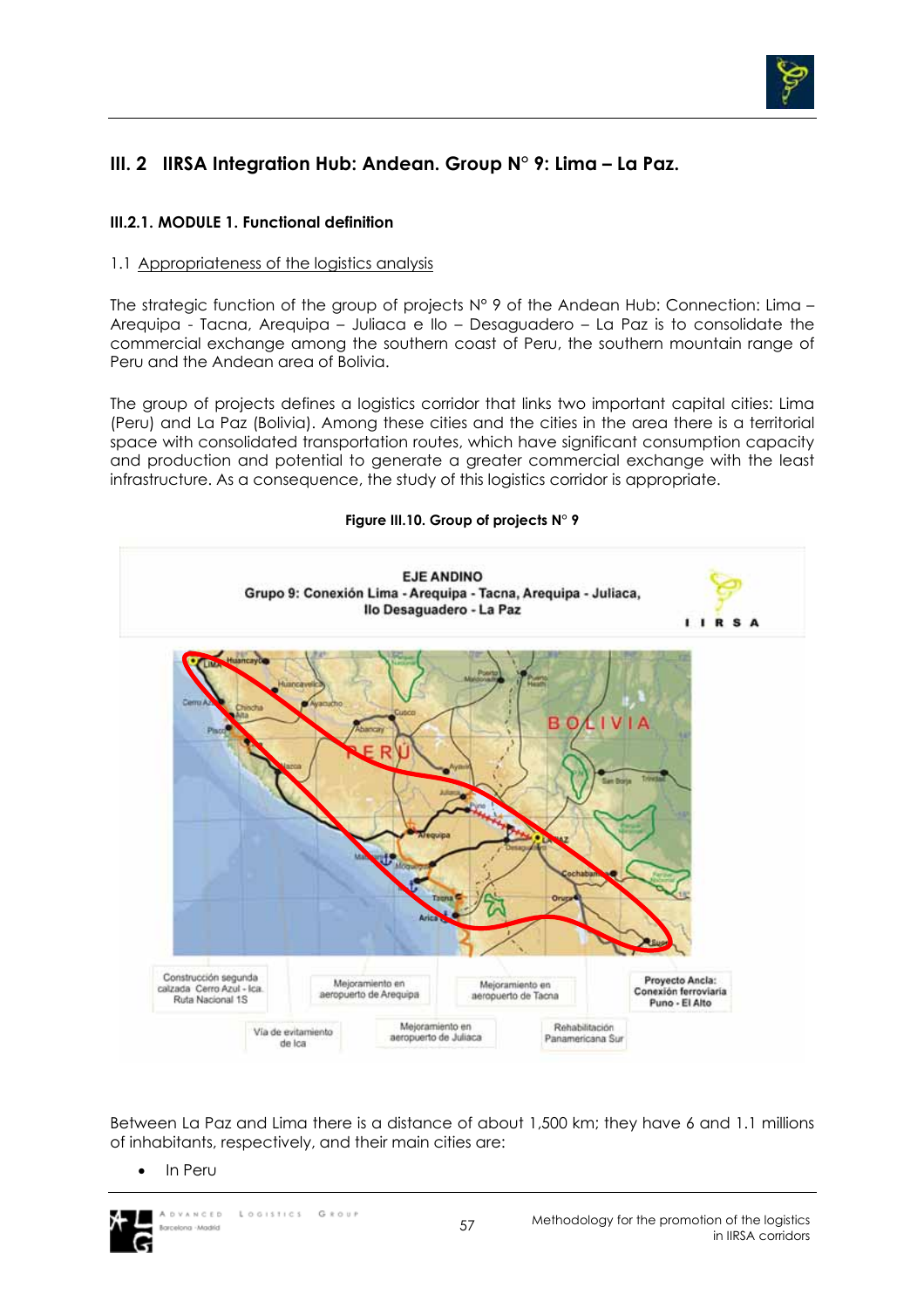

- o Arequipa (680,000 inhabitants)
- o Matarani (port)
- o Moquegua (40,000 inhabitants)
- o Ilo (port)
- o Tacna (120,000 inhabitants)
- o Arica (port)
- o Juliaca (140,000 inhabitants)
- o Puno (100,000 inhabitants)
- In Bolivia
	- o Cochabamba (590,000 inhabitants)
	- o Oruro (210,000 inhabitants)
	- o Sucre (230,000 inhabitants)
	- o Santa Cruz de la Sierra (1,370.000 inhabitants)

The main ports of the corridor are: Callao (887,000 TEU in 2005), Matarani (1,628.000 tons in 2005), Ilo (140,000 tons in 2005) and Arica (43,000 TEU in 2005).

As a general example within this applicative part, we will only analyze in this document the international commercial flows between the two countries that have the logistics corridor (Bolivia and Peru). In a more detailed application, the international flows with the world and the national flows that use this logistics corridor can be analyzed.

After applying a first level of analysis based on the characteristics of the bilateral commercial flows between Bolivia and Peru, there will be a short list of lines of products that are exchanged through the logistics corridor; in this way, it will be possible to carry out a second level of analysis to identify the firms related to the commercial exchange of the most important products.

Commerce between Bolivia and Peru shows a growing trend both in the bilateral exchange as well as in their exchanges with the rest of the world. During the last five years, Bolivian and Peruvian exports to the rest of the world have grown at an annual average of 30.9% and 40,4% respectively. Also, bilateral commerce between both countries has increased at an annual average of 14% in the period 2001-2005.

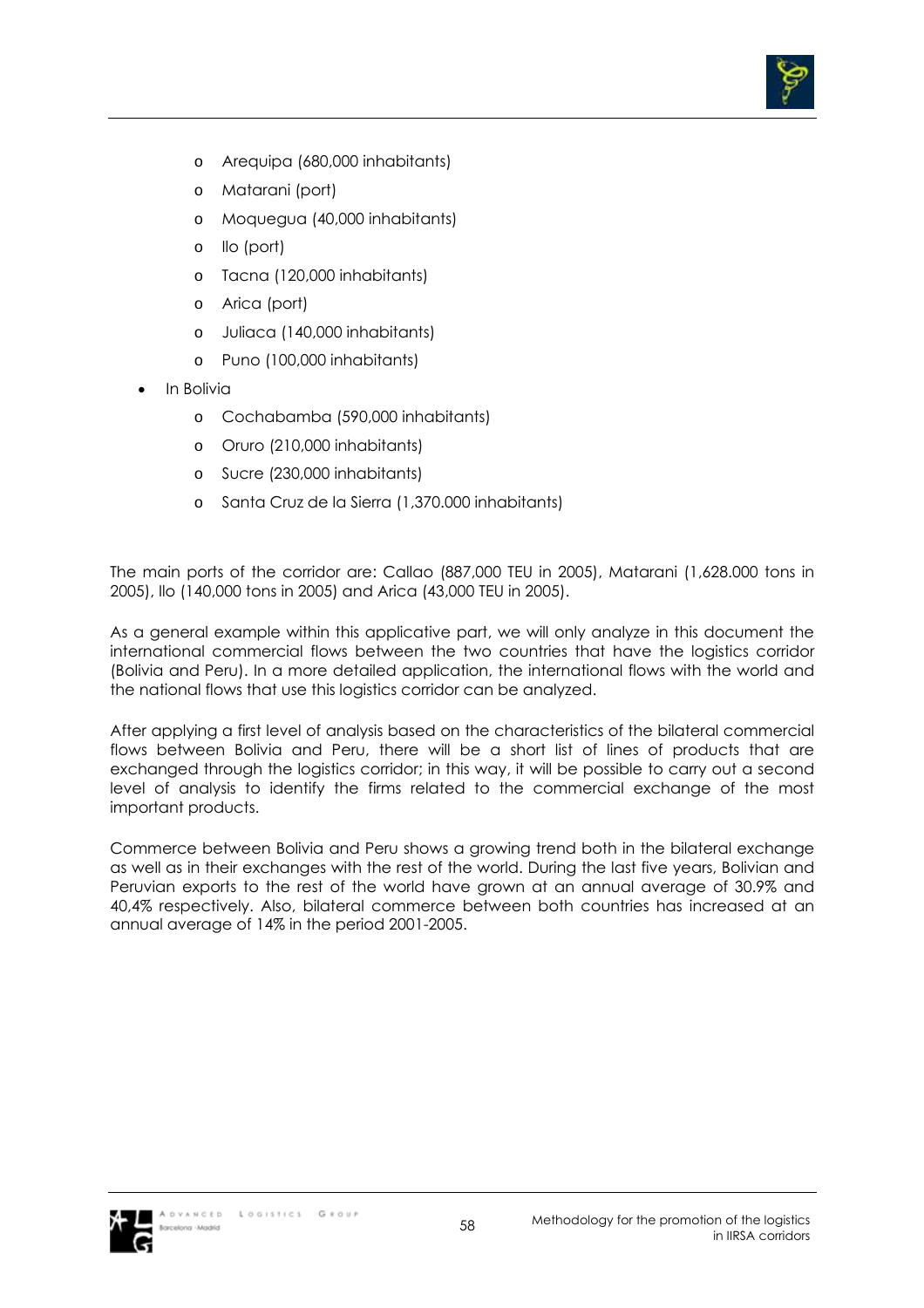

## **Table III.5. Foreign trade (Bolivia and Peru)**

| <b>Country</b>                                | 2003   | 2004   | 2005   | Aver. var. % |
|-----------------------------------------------|--------|--------|--------|--------------|
| <b>BOLIVIA</b>                                |        |        |        |              |
| Total of Exports to the world (U\$S Millions) | 1,633  | 2,254  | 2.791  | 30.9%        |
| Total of Exports to the world (Thousand Tons) | 9,854  | 14,503 | 17,158 | 32.7%        |
| Average: Value / Weight (USD/Ton)             | 166    | 155    | 163    | $-0.8\%$     |
| Total trade to Peru (U\$S Millions)           | 88     | 138    | 126    | 23.7%        |
| Total trade to Peru (Thousand Tons)           | 228    | 395    | 338    | 29.6%        |
| Average: Value / Weight (USD/Ton)             | 388    | 349    | 373    | $-1.6\%$     |
| <b>PERU</b>                                   |        |        |        |              |
| Total of Exports to the world (U\$S Millions) | 8.549  | 12,365 | 16,830 | 40.4%        |
| Total of Exports to the world (Thousand Tons) | 17,491 | 19,564 | 22,603 | 13.7%        |
| Average: Value / Weight (USD/Ton)             | 489    | 632    | 745    | 23.6%        |
| Total trade to Bolivia (U\$S Millions)        | 103    | 134    | 155    | 23.0%        |
| Total trade to Bolivia (Thousand Tons)        | 116    | 134    | 145    | 12.0%        |
| Average: Value / Weight (USD/Ton)             | 889    | 995    | 1.071  | 9.8%         |

The commercial flow from Bolivia to Peru is composed of about 1,800 lines of products; however, the 80% of the commercial flow tonnage in 2005 from Bolivia to Peru was composed of only 10 lines of products and the 80% of the value of the commercial flow is represented by about 20 lines of products.

Also, the 30 main lines of products, ordered from greatest to least, according to the traded tonnage from Bolivia to Peru, represent 96% of the total tonnage traded in 2005 and 73% of the total value of the commercial exchange in 2005.

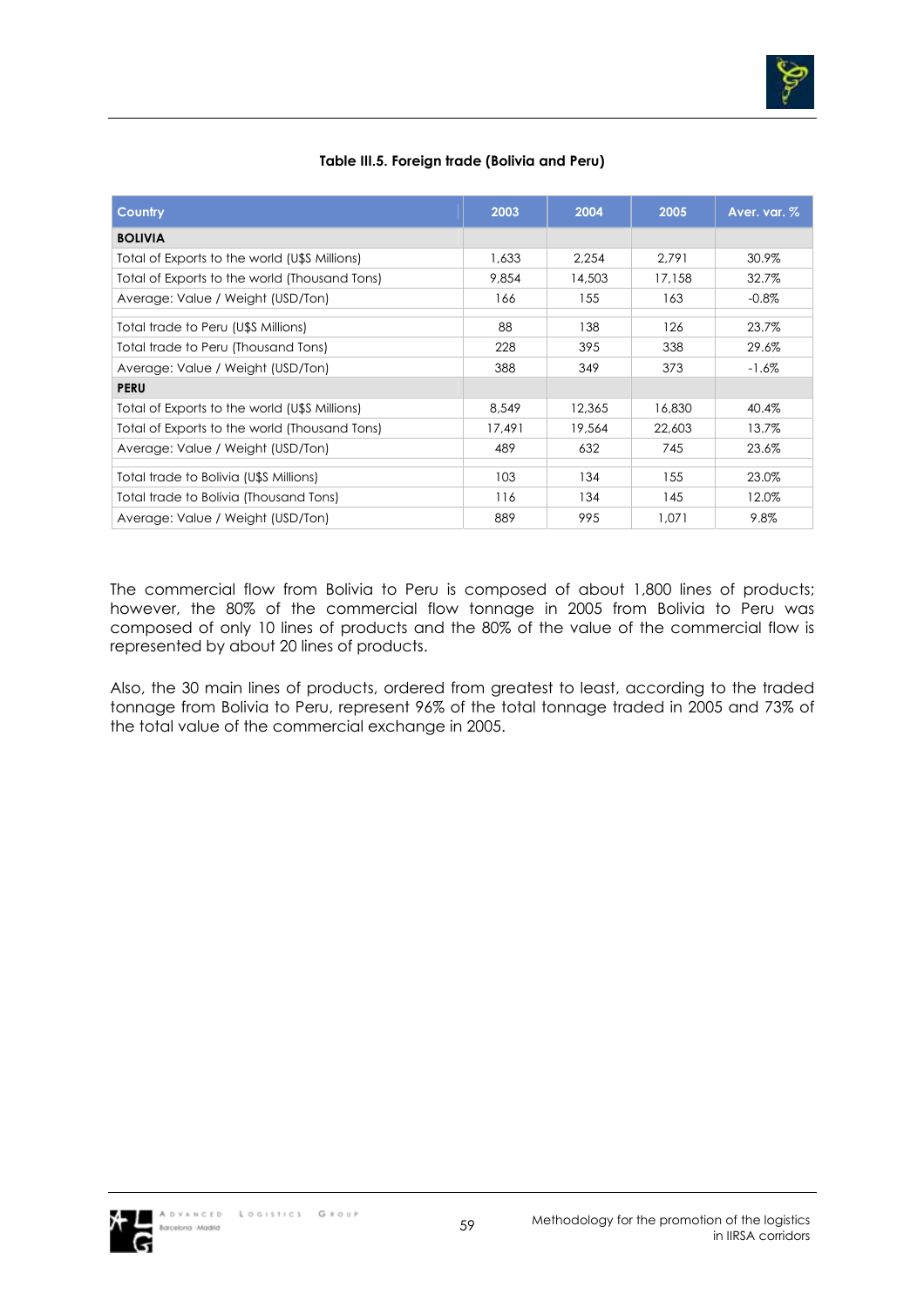

| <b>Ranking</b> | <b>Ranking</b> | <b>Lines of Products</b>                   | <b>Value</b>               | Weight  |
|----------------|----------------|--------------------------------------------|----------------------------|---------|
| weight         | value          | (Exports Bolivia to Peru - year 2005)      | (thousands)<br><b>USS)</b> | (Tons)  |
| $\mathbf{1}$   | 2              | Soya beans flour (Soya)                    | 15.649                     | 70.985  |
| $\overline{2}$ | $\overline{4}$ | Soya cakes (Soya), ground or in pellets    | 12.221                     | 68.744  |
| $\mathfrak 3$  | 3              | Refined cane sugar or sugar beet           | 12.518                     | 42.309  |
| 4              | 17             | Iron or steel waste                        | 1.441                      | 19.115  |
| 5              | 7              | Soya beans (Soya)                          | 4.362                      | 18.482  |
| 6              | 5              | Refined Soya oil                           | 10.267                     | 14.941  |
| 7              | 12             | Lead minerals and their concentrates       | 2.225                      | 11.996  |
| 8              | 14             | Ceramic floor tiles and flagstones         | 1.814                      | 10.851  |
| 9              | 6              | Zinc minerals and their concentrates       | 5.100                      | 8.673   |
| 10             | 19             | Other syrups                               | 1.266                      | 7.507   |
| 11             | 20             | Ethyl alcohol > 80% Vol.                   | 1.208                      | 5.848   |
| 12             | 25             | Natural and concentrated sodium borates    | 784                        | 4.991   |
| 13             | 16             | Unrefined cane sugar with no aromatization | 1.455                      | 4.838   |
| 14             | 32             | Other hard yellow corn                     | 473                        | 4.095   |
| 15             | 28             | Raw wood fiber boards                      | 702                        | 4.057   |
| 16             | 15             | Engine gasoline, except for aviation       | 1.565                      | 3.475   |
| 17             | 9              | Cotton with no carding or combing          | 3.752                      | 3.046   |
| 18             | 13             | Peanuts with no toasting or cooking        | 2.156                      | 2.887   |
| 19             | 26             | Uncooked food pasta                        | 780                        | 2.104   |
| 20             | 22             | Base oils for lubricants                   | 1.125                      | 2.011   |
| 21             | 8              | Powdered milk or other solid forms         | 4.134                      | 1.864   |
| 22             | 99             | Other bananas or fresh banana-like fruits  | 42                         | 1.753   |
| 23             | 29             | Glass bottles/containers > 0.33 Lt         | 665                        | 1.517   |
| 24             | 36             | Plywood                                    | 403                        | 1.278   |
| 25             | 60             | Sunflower cakes, ground or in pellets      | 138                        | 1.189   |
| 26             | 10             | Uncombed cotton threads > 85% in weight    | 2.736                      | 1.125   |
| 27             | 11             | Uncombed cotton threads > 232.56 dtex      | 2.402                      | 1.120   |
| 28             | 65             | Prefabricated elements for building        | 125                        | 1.077   |
| 29             | 37             | Propane, liquefied                         | 400                        | 1.058   |
| 30             | 33             | Soya oil (Soya), raw                       | 441                        | 892     |
|                |                | ACCUMULATED: VALUE 73%; WEIGHT 96%         | 92.349                     | 323.828 |

## **Table III.6. Commerce from Bolivia to Peru, year 2005, main products by tonnage**

Also, according to the value traded in 2005 from Bolivia to Peru, it can be observed that the 30 main lines of products represent an 89% of the total value and a 93% of the total tonnage exported towards Peru.

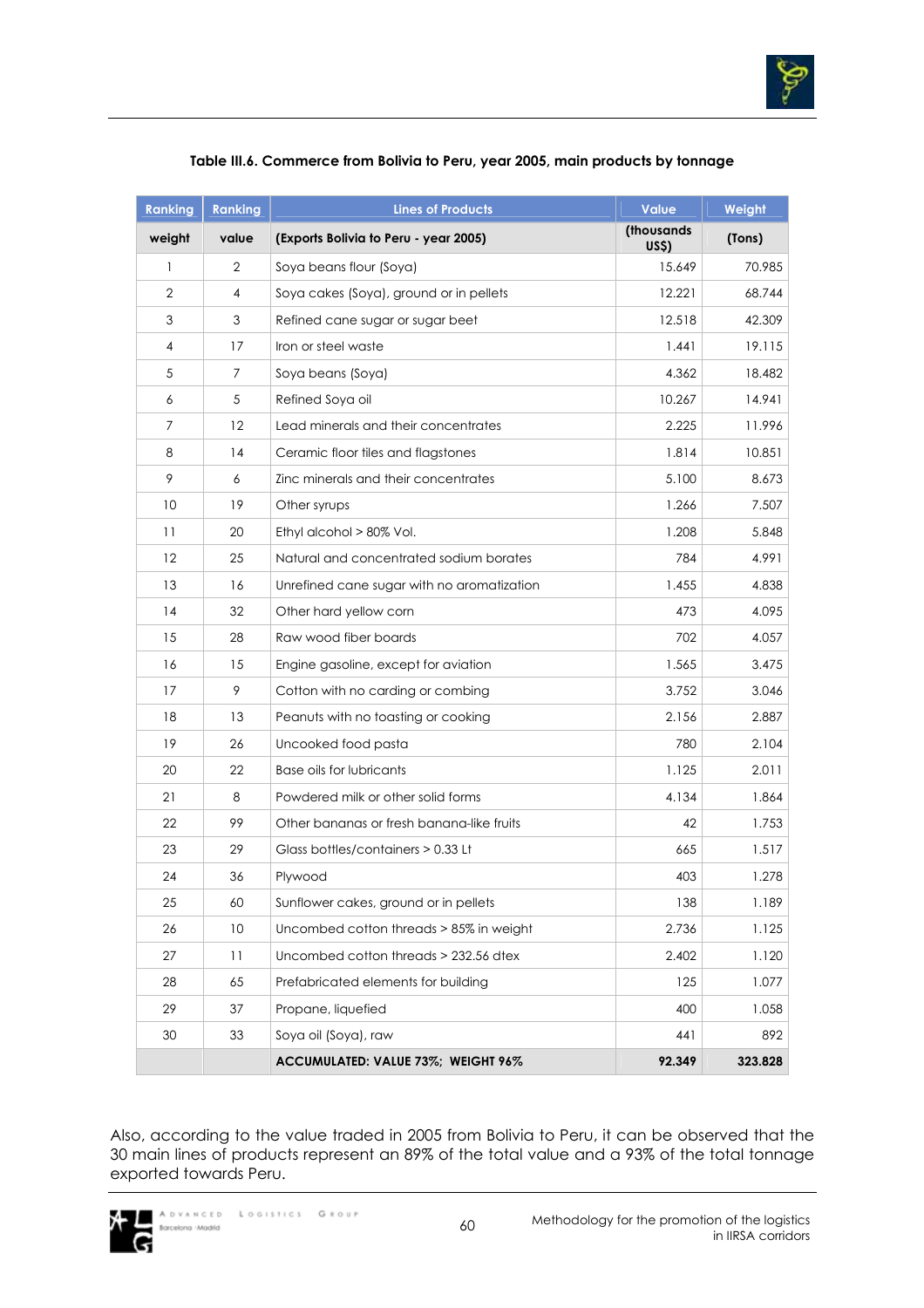

| <b>Ranking</b> | <b>Ranking</b> | <b>Lines of Products</b>                      | <b>Value</b>               | Weight  |
|----------------|----------------|-----------------------------------------------|----------------------------|---------|
| weight         | value          | (Exports Bolivia to Peru - year 2005)         | (thousands<br><b>US\$)</b> | (Tons)  |
| 32             | 1              | Silver minerals and their concentrates        | 16.027                     | 843     |
| $\mathbf{1}$   | $\overline{2}$ | Soya beans flour (Soya)                       | 15.649                     | 70.985  |
| 3              | 3              | Refined cane sugar or sugar beet              | 12.518                     | 42.309  |
| 2              | 4              | Soya cakes (Soya), ground or in pellets       | 12.221                     | 68.744  |
| 6              | 5              | Refined Soya oil                              | 10.267                     | 14.941  |
| 9              | 6              | Zinc minerals and their concentrates          | 5.100                      | 8.673   |
| 5              | 7              | Soya beans (Soya)                             | 4.362                      | 18.482  |
| 21             | 8              | Powdered milk or other solid forms            | 4.134                      | 1.864   |
| 17             | 9              | Cotton with no carding or combing             | 3.752                      | 3.046   |
| 26             | 10             | Uncombed cotton threads > 85% in weight       | 2.736                      | 1.125   |
| 27             | 11             | Uncombed cotton threads > 232.56 dtex         | 2.402                      | 1.120   |
| 7              | 12             | Lead minerals and their concentrates          | 2.225                      | 11.996  |
| 18             | 13             | Peanuts with no toasting or cooking           | 2.156                      | 2.887   |
| 8              | 14             | Ceramic floor tiles and flagstones            | 1.814                      | 10.851  |
| 16             | 15             | Engine gasoline, except for aviation          | 1.565                      | 3.475   |
| 13             | 16             | Unrefined cane sugar with no aromatization    | 1.455                      | 4.838   |
| $\overline{4}$ | 17             | Iron or steel waste                           | 1.441                      | 19.115  |
| 33             | 18             | Boned cattle meat, frozen                     | 1.433                      | 767     |
| 10             | 19             | Other syrups                                  | 1.266                      | 7.507   |
| 11             | 20             | Ethyl alcohol > 80% Vol.                      | 1.208                      | 5.848   |
| 37             | 21             | Other zip fasteners                           | 1.147                      | 491     |
| 20             | 22             | Base oils for lubricants                      | 1.125                      | 2.011   |
| 40             | 23             | <b>Butter</b>                                 | 1.049                      | 441     |
| 74             | 24             | Thin hair, carded or combed                   | 845                        | 60      |
| 12             | 25             | Natural and concentrated sodium borates       | 784                        | 4.991   |
| 19             | 26             | Uncooked food pasta                           | 780                        | 2.104   |
| 68             | 27             | Shoe with rubber, plastic, leather sole       | 749                        | 90      |
| 15             | 28             | Raw wood fiber boards                         | 702                        | 4.057   |
| 23             | 29             | Glass bottles/containers > 0.33 Lt            | 665                        | 1.517   |
| 90             | 30             | Medicines for therapeutic or prophylactic use | 647                        | 32      |
|                |                | ACCUMULATED: VALUE 89%; WEIGHT 93%            | 112.224                    | 315.210 |

## **Table III.7. Commerce from Bolivia to Peru, year 2005, main products by value**

The commerce from Peru to Bolivia is composed of 3,500 lines of products; however, 80% of the tonnage of the commercial flow of 2005 is constituted by just 45 lines of products and 80% of the value of the commercial flow is represented by approximately 100 lines of products.

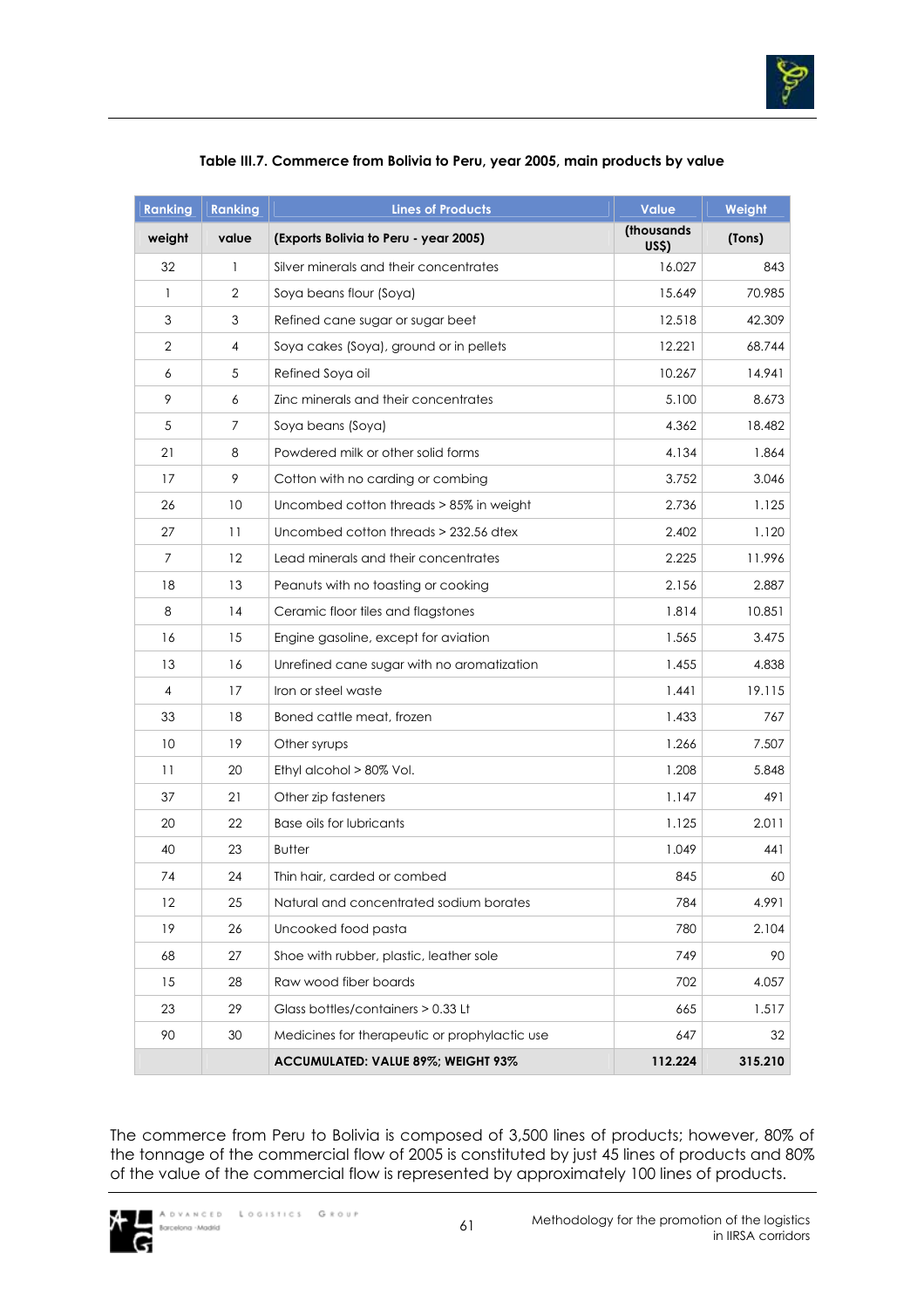

| <b>Ranking</b> | <b>Ranking</b> | <b>Lines of Products</b>                                                      | <b>Value</b>        | Weight  |
|----------------|----------------|-------------------------------------------------------------------------------|---------------------|---------|
| weight         | value          | (Exports Peru to Bolivia - year 2005)                                         | (thousands)<br>US\$ | (Tons)  |
| 1              | 1              | Iron or steel bars with no alloy                                              | 16.653              | 29.798  |
| $\overline{2}$ | 3              | Surface-active cleaning preparations                                          | 7.232               | 9.629   |
| 3              | 17             | Urea, even in aqueous dissolution                                             | 1.687               | 5.595   |
| 4              | 18             | Mineral or chemical manure                                                    | 1.485               | 5.277   |
| 5              | 29             | Wheat flour and that of morcajo or tranquillón [mixture]<br>of wheat and ryel | 1.041               | 4.473   |
| 6              | 11             | Iron shapes or structural steel with no alloy, in "L"                         | 2.386               | 4.339   |
| $\overline{7}$ | 24             | Hydrogen diammonium orthophosphate                                            | 1.245               | 3.965   |
| 8              | $\overline{2}$ | Diapers, towels, similar hygienic items                                       | 7.697               | 3.442   |
| 9              | 5              | Bottles and similar containers < 18.9 liters                                  | 5.805               | 3.381   |
| 10             | 9              | Evaporated milk, with no sugar                                                | 2.666               | 3.337   |
| 11             | 14             | Kerosene                                                                      | 1.950               | 2.785   |
| 12             | 12             | Toilet paper, in rolls of a width < 36 cm.                                    | 2.205               | 2.383   |
| 13             | 56             | Hydrogen calcium orthophosphate                                               | 546                 | 2.144   |
| 14             | 26             | Steel wire rod of easy mechanization                                          | 1.143               | 2.078   |
| 15             | $\overline{7}$ | Sweet cookies, wafers, even fillings                                          | 3.094               | 2.070   |
| 16             | 4              | Other plastic plates, sheets, and foils                                       | 6.019               | 2.039   |
| 17             | 80             | Ammonium sulfate                                                              | 421                 | 2.015   |
| 18             | 6              | Acrylic or modacrylic wire ropes                                              | 3.951               | 1.793   |
| 19             | 153            | Calcium carbonate                                                             | 145                 | 1.624   |
| 20             | 8              | Cotton with no carding or combing                                             | 2.670               | 1.475   |
| 21             | 30             | Iron or steel balls and similar items                                         | 1.030               | 1.423   |
| 22             | 31             | Soap, surface-active organic products                                         | 1.013               | 1.312   |
| 23             | 161            | Paper or cardboard waste                                                      | 135                 | 1.257   |
| 24             | 33             | Iron or steel wire with no alloy, with zincing                                | 998                 | 1.163   |
| 25             | 188            | Carbon dioxide                                                                | 98                  | 1.151   |
| 26             | 10             | Acrylic or modacrylic discontinuous fibers                                    | 2.479               | 1.100   |
| 27             | 44             | Yoghurt, even concentrated, with sugar                                        | 719                 | 1.088   |
| 28             | 163            | Other papers or cardboards waste                                              | 132                 | 1.070   |
| 29             | 47             | Sheets, bars, shapes, tubes; iron or steel                                    | 658                 | 1.027   |
| 30             | 13             | Polishing pastes, creams and similar preparations                             | 2.193               | 922     |
|                |                | ACCUMULATED: VALUE 51%; WEIGHT 73%                                            | 79.496              | 105.155 |

## **Table III.8. Commerce from Peru to Bolivia, year 2005, main products by tonnage**

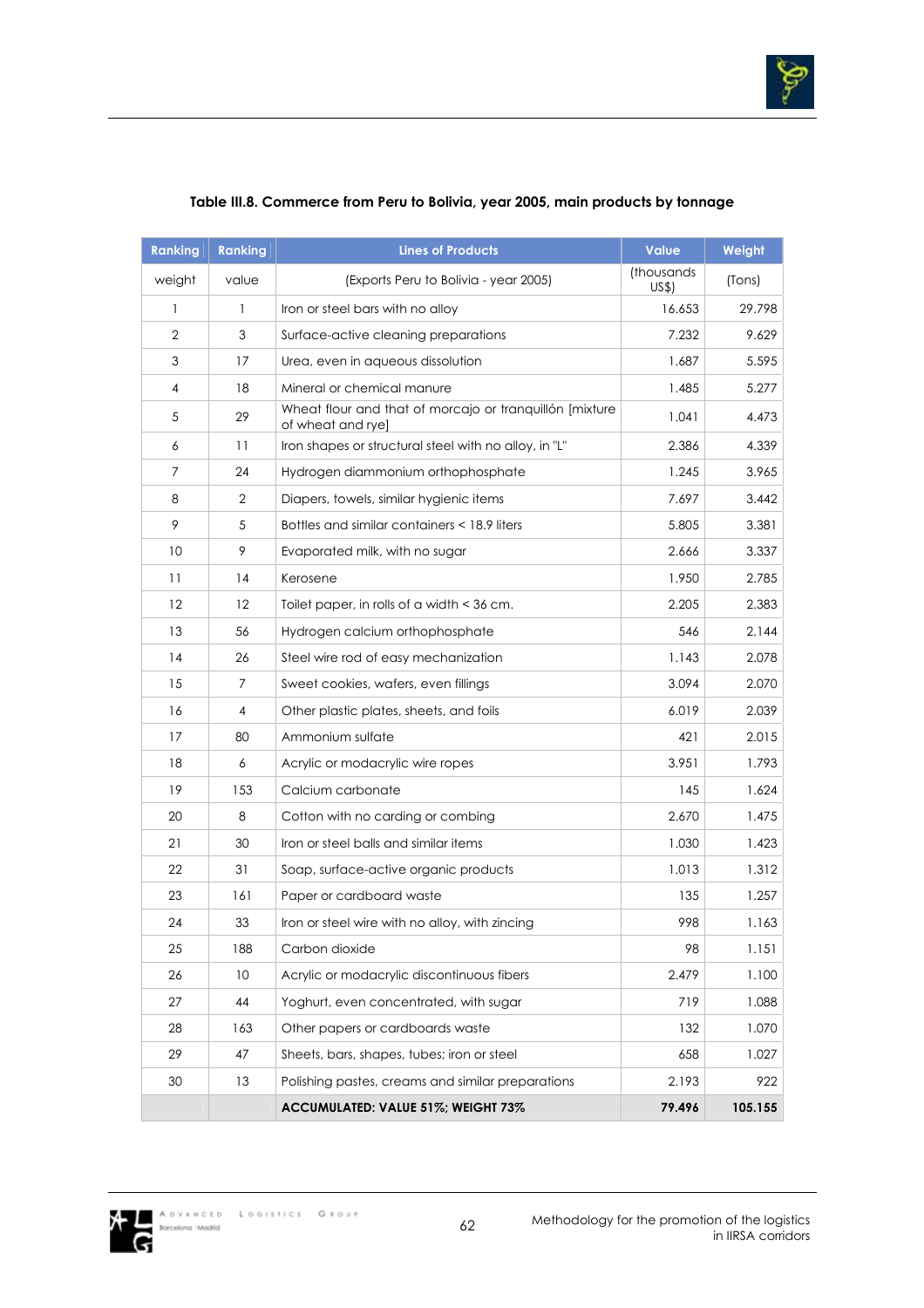

| <b>Ranking</b> | <b>Ranking</b> | <b>Lines of Products</b>                                                     | <b>Value</b>        | Weight |
|----------------|----------------|------------------------------------------------------------------------------|---------------------|--------|
| weight         | value          | (Exports Peru to Bolivia - year 2005)                                        | (thousands)<br>US\$ | (Tons) |
| $\mathbf{1}$   | 1              | Iron or steel bars with no alloy                                             | 16.653              | 29.798 |
| 8              | 2              | Diapers, towels, similar hygienic items                                      | 7.697               | 3.442  |
| $\overline{2}$ | 3              | Surface-active cleaning preparations                                         | 7.232               | 9.629  |
| 16             | 4              | Other plastic plates, sheets, and foils                                      | 6.019               | 2.039  |
| 9              | 5              | Bottles and similar containers < 18.9 liters                                 | 5.805               | 3.381  |
| 18             | 6              | Acrylic or modacrylic wire ropes                                             | 3.951               | 1.793  |
| 15             | 7              | Sweet cookies, wafers, even fillings                                         | 3.094               | 2.070  |
| 20             | 8              | Cotton with no carding or combing                                            | 2.670               | 1,475  |
| 10             | 9              | Evaporated milk, with no sugar                                               | 2.666               | 3.337  |
| 26             | 10             | Acrylic or modacrylic discontinuous fibers                                   | 2.479               | 1.100  |
| 6              | 11             | Iron shapes or structural steel with no alloy, in "L"                        | 2.386               | 4.339  |
| 12             | 12             | Toilet paper, in rolls of a width < 36 cm.                                   | 2.205               | 2.383  |
| 30             | 13             | Polishing pastes, creams and similar preparations                            | 2.193               | 922    |
| 11             | 14             | Kerosene                                                                     | 1.950               | 2.785  |
| 36             | 15             | Lids, closing devices, plastic ones                                          | 1.881               | 796    |
| 79             | 16             | Perfumes and toilet water                                                    | 1.829               | 227    |
| 3              | 17             | Urea, even in aqueous dissolution                                            | 1.687               | 5.595  |
| 4              | 18             | Mineral or chemical manure                                                   | 1.485               | 5.277  |
| 99             | 19             | Advertising prints, catalogues and similar items                             | 1.461               | 151    |
| 63             | 20             | Refined copper wire, section $> 6$ mm                                        | 1.432               | 368    |
| 145            | 21             | Fulminating caps                                                             | 1.367               | 80     |
| 133            | 22             | Combed thin hair threads, retail                                             | 1.322               | 93     |
| 51             | 23             | New rubber tires, for trucks                                                 | 1.282               | 467    |
| $\overline{7}$ | 24             | Hydrogen diammonium orthophosphate                                           | 1.245               | 3.965  |
| 69             | 25             | Front-end loaders and mechanical loaders                                     | 1.144               | 318    |
| 14             | 26             | Steel wire rod of easy mechanization                                         | 1.143               | 2.078  |
| 182            | 27             | Imitation jewelry, except from the cufflinks and similar<br>items            | 1.102               | 49     |
| 74             | 28             | Other threads of discontinuous synthetic fiber                               | 1.070               | 274    |
| 5              | 29             | Wheat flour and that of morcajo or tranquillón [mixture<br>of wheat and rye] | 1.041               | 4.473  |
| 21             | 30             | Balls and similar items, of iron or steel                                    | 1.030               | 1.423  |
|                |                | ACCUMULATED: VALUE 57%; WEIGHT 65%                                           | 88.521              | 94.127 |

The evolution of commerce in the last years has been remarkable in some specific products that are hereinafter detailed:

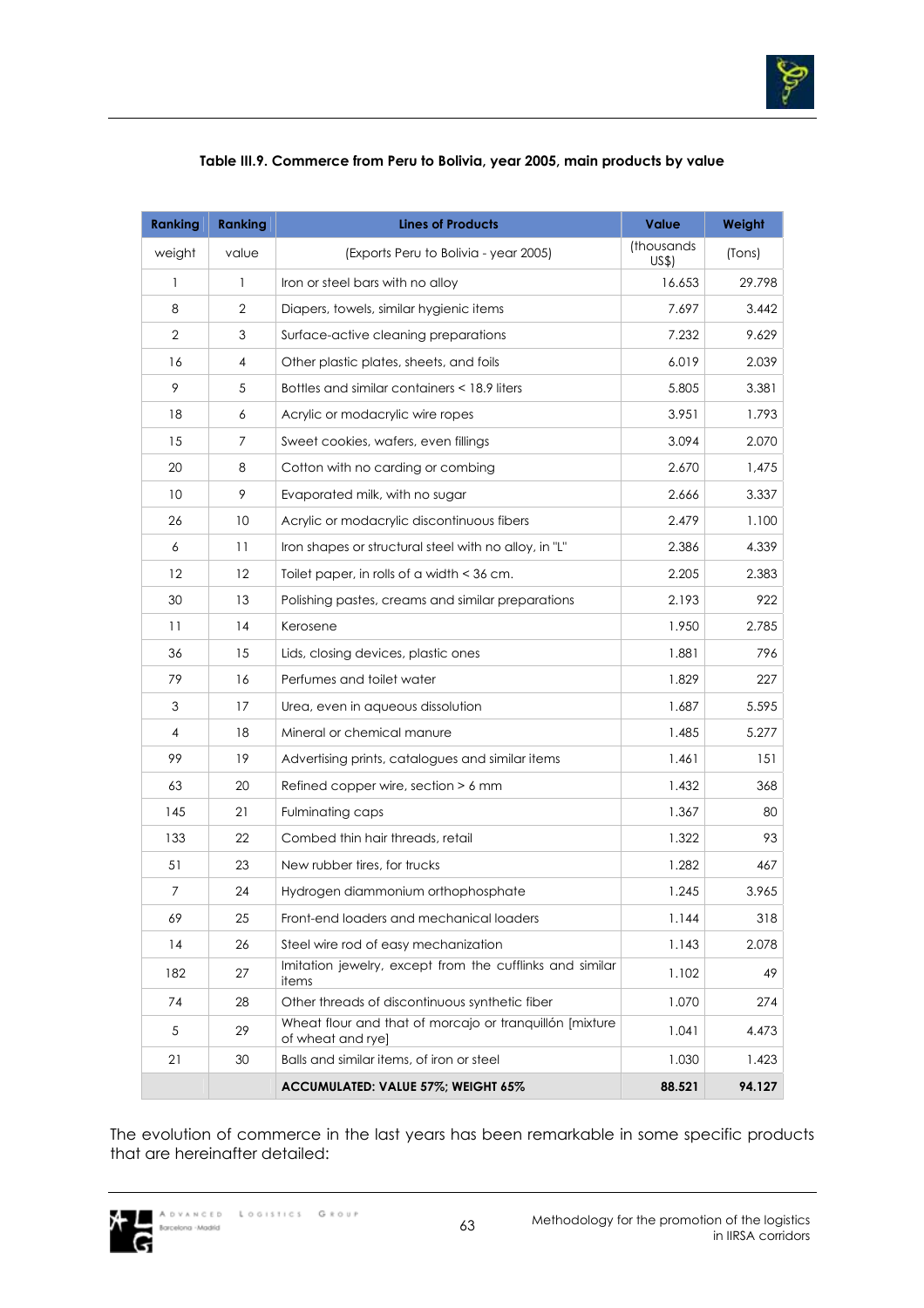

| <b>Group of products</b>      | <b>Traded</b><br><b>value 2005</b><br>(thousand<br>US\$ FOB) | <b>Traded</b><br>volume 2005<br>(tons) | % of the<br>exported<br>value | <b>Growth</b><br>2001-2005 in<br><b>USS FOB</b><br>$(%$ inter-<br>annual) | <b>Growth</b><br>2001-2005 in<br><b>tons</b><br>(% inter-<br>annual) |
|-------------------------------|--------------------------------------------------------------|----------------------------------------|-------------------------------|---------------------------------------------------------------------------|----------------------------------------------------------------------|
| <b>Textiles</b>               | 15.552                                                       | 4.699                                  | 10.0%                         | $4\%$                                                                     | 7%                                                                   |
| Metal mechanics               | 10.092                                                       | 4.319                                  | 6.5%                          | 7%                                                                        | 17%                                                                  |
| Chemicals                     | 50.967                                                       | 48.931                                 | 32.8%                         | 12%                                                                       | 7%                                                                   |
| Wood and paper                | 9.185                                                        | 13.243                                 | 8.5%                          | 27%                                                                       | 30%                                                                  |
| Total of selected<br>products | 85.796                                                       | 71.192                                 | 58%                           |                                                                           |                                                                      |
| <b>Traded TOTAL</b>           | 143.296                                                      | 132.823                                | 100%                          | 11%                                                                       | 10%                                                                  |

## **Table III.10. High-growth products in commerce from Peru to Bolivia**

According to the methodological development proposed, the threshold values for the acceptance of the logistics corridor are favorable in the case of the corridor: Lima-La Paz:

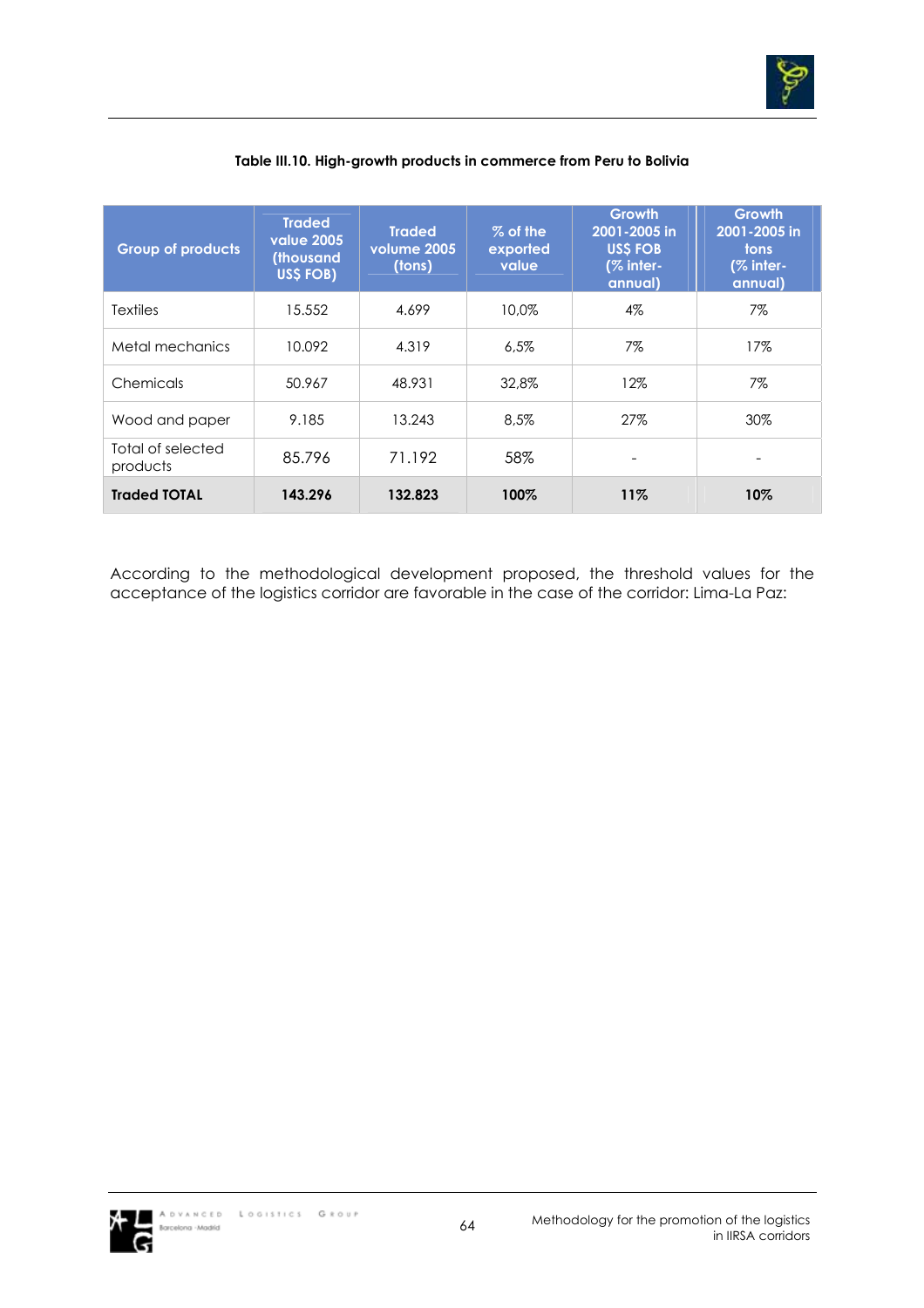

#### **Table III.11 Evaluation of the classification criteria**

| <b>Criterion</b>                           | <b>Indicator</b>                                                                                                                                                                                                                                             | <b>Operational value</b>                                                                                                                                                                                                                                                                                               | <b>Evaluation</b>                                                                                                          |
|--------------------------------------------|--------------------------------------------------------------------------------------------------------------------------------------------------------------------------------------------------------------------------------------------------------------|------------------------------------------------------------------------------------------------------------------------------------------------------------------------------------------------------------------------------------------------------------------------------------------------------------------------|----------------------------------------------------------------------------------------------------------------------------|
| a. Existing<br>infrastructure              | a.1. Presence of at least one<br>top-level port and one top-level<br>airport (10 pts.)<br>a2. Presence of one top-level<br>port or one top-level airport (5<br>pts.)<br>a3. Presence of one port or<br>airport of provincial level (2 pts.)                  | a1 and a2. Top-level<br>nodal infrastructure: ports<br>with flows $> 100,000$ TEU<br>[Twenty-Foot Equivalent<br>Units] or 1 MTMA, or<br>airports with flows of ><br>10,000 tons or 1<br>Mpax/year<br>a3. Provincial nodal<br>infrastructure: must fulfill at<br>least 20% of the expected<br>flows for the first level | al Fulfilled: ports of<br>Callao and Matarani,<br>Lima airport<br>RESULT: 10 points                                        |
| b. Production /<br>consumption<br>capacity | b1. Presence of at least 2<br>superior-rank cities or 5 medium-<br>rank cities (10 pts.)<br>b2. Presence of at least 5 lower-<br>rank cities in the GP (5 pts.)                                                                                              | b1 and b2. Cities of<br>superior rank: 500,000<br>inhab., medium-rank<br>cities: 200,000 inhab.,<br>lower-rank cities: 100,000<br>inhab.                                                                                                                                                                               | b1 Fulfilled: Lima,<br>Arequipa, La Paz<br>RESULT: 10 points                                                               |
| c. Intra-<br>communitarian<br>potential    | Medium annual growth of<br>imp/exp among countries of<br>the corridor. c1: For high growth<br>rates in at least 3 diversified<br>logistics segments, 10 pts. will be<br>assigned c2: If growth is limited<br>to only one segment, 5 pts. will<br>be assigned | It will be considered as<br>high growth a 3% inter-<br>annual sustained average<br>during the last 5 years                                                                                                                                                                                                             | b1. Fulfilling segments are<br>as follows: textile, metal-<br>mechanics, chemical,<br>wood, and paper<br>RESULT: 10 points |
| d. Financing<br>opportunities              | Valuation of the technical<br>responsible ones in each<br>country (assignment of 10 or 5<br>pts depending on the<br>importance and expected<br>impact of the project)                                                                                        | The impact of the projects<br>in the improvement of the<br>logistics function must be<br>defined in specific<br>documents                                                                                                                                                                                              | Not applicable                                                                                                             |
| e. Logistics<br>complexity                 | e1. Presence of at least 3<br>productive segments of<br>diversified logistics (10 pts.)<br>e2. Existence of at least one<br>diversified logistics family (6 pts.)                                                                                            | In e1 and e2, there must<br>be present at least some<br>family of the segments of<br>mass consumption, textile,<br>and shoes, cars, food and<br>other perishable products,<br>chemicals, and/or paper.<br>For each family added to<br>the required minimum,<br>two points will be added<br>in e1 or e2                 | e1 Fulfilled: segment of<br>textile, dairy products,<br>meat, ceramics, paper,<br>chemicals<br>RESULT: 10 points           |
|                                            |                                                                                                                                                                                                                                                              |                                                                                                                                                                                                                                                                                                                        | <b>GLOBAL EVALUATION:</b><br>40 points out of 40<br>possible ones                                                          |

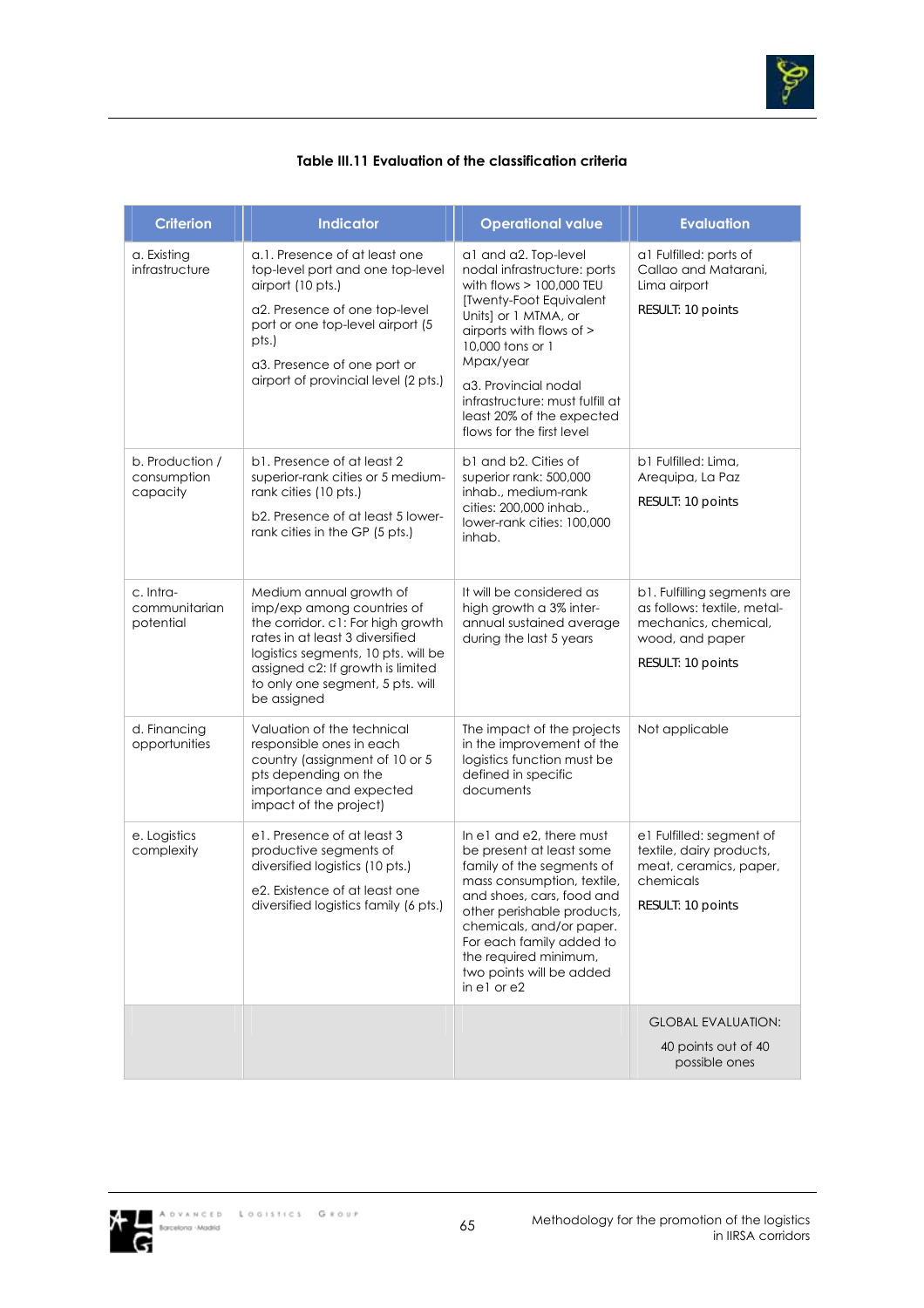

### 1.2 Evaluation of the functional scheme

The necessary information for the evaluation of the functional scheme, essentially load flows among cities, turns out to be a deeper site work that does not include this application example.

As an approximation, it is estimated that the load flows in the logistics corridor will be produced among the main production and consumption centers. The road connectivity is effectively carried out through the main road corridors that connect La Paz and Santa Cruz with the cities in the south of Peru up to Lima.

#### **Figure III.11. Road connectivity of the corridor**



In this case, it is a relative lineal corridor, centered in the Bolivian transverse corridor: Santa Cruz – Cochabamba – Oruro – La Paz. In the Peruvian side, it is located among the southern cities and the metropolitan area of Lima. A pre-definition of the logistics corridor: Lima-La Paz could be the following:

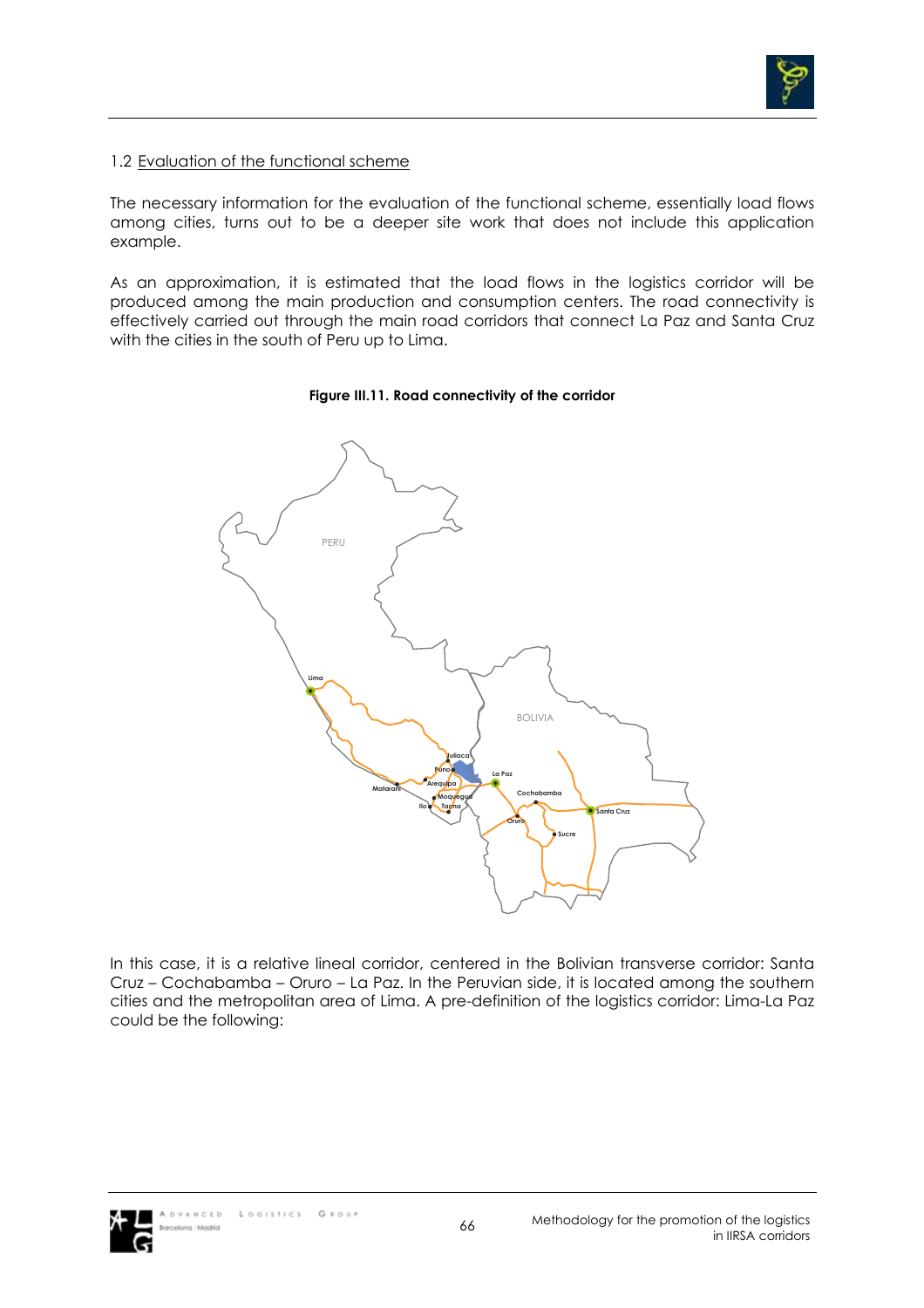

## 1.3 Scope of the evaluation

It is planned that, given the logistics maturity of the corridor: Lima – La Paz, the scope of the works shall comprise the complete development of the methodology, including modules 3, 4 and 5. This document, with the available preliminary information, reaches the application of the phases corresponding to Modules 1 and 2.

## **III.2.2. MODULE 2. Segmentation**

The evaluation of the logistically homogeneous groups, capable of a differentiated analysis, can be carried out with primary information and interviews to the agents related to each activity sector, as well as to those agents that are more general (public and private), which can guide a first group of the chains.

The following constitutes a preliminary list of the agents by typology:

- Related to the productive sector, private
	- o Industrial
		- **Industrial chambers** 
			- Sectoral associations
	- o Commercial
		- Chambers of commerce
		- Exports associations
	- o Transportation and logistics
		- Federations of land transporters
		- Private railway operators
		- Logistics operators associations
		- Tax-free zones
- Related to the governments
	- o Ministry or Secretariat of Transportation
		- o State railway firms

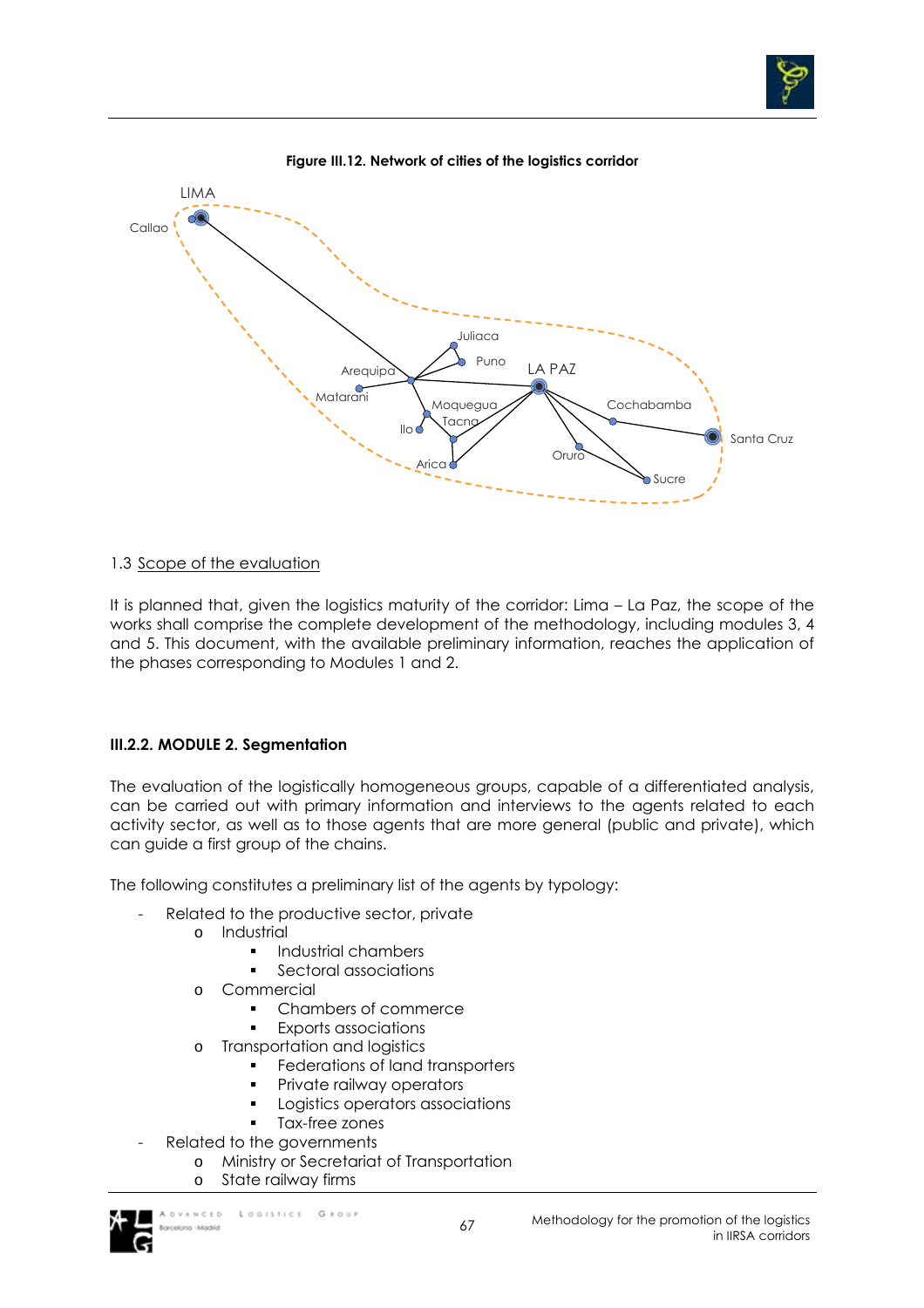

- o Ministry or Secretariat of Industries
- o Ministry or Secretariat of Foreign and Domestic Commerce
- o Bi-national chambers of commerce
- o Embassies and commercial representations abroad
- o Customs Directions

The preliminary list of agents to be interviewed in Peru and Bolivia is hereinafter detailed.

• **Peru**

### PRIVATE SECTOR

**1. Cámara Nacional de Comercio, Producción y Servicios – (National Chamber of Commerce, Production and Services)** 

Gregorio Escobedo 396 3rd floor, Jesús Maria, Lima. Tel. 511 219 1580.

**2. Cámara de Comercio de Lima (CCL) – (Chamber of Commerce of Lima)** 

Centro de Comercio Exterior (Foreign Trade Center). Tel. +511 463 3434, ext. 775 - 776

**3. Asociación de Exportadores (ADEX) – (Exporters Association)** 

Mr. Eduardo Scerpella Robinson. Av. Javier Prado Este, 2875, San Borja, Lima. Tel. +51 1 346 24 50

**4. Sociedad de Comercio Exterior (COMEX) – (Foreign Trade Society)** 

Bartolomé Herrera, 254, Miraflores, Lima. Tel: +51 1 446 4394 / 422 57 84 / 422 57 81. E-Mail: rguadal@amauta.rcp.net.pe.

**5. Sociedad Nacional de Industrias (SNI) – (National Society of Industries)** 

Los Laureles, 365, Lima. Tel. 51 1 421 88 30 / 421 89 83. E-mail: sni@sni.org.pe . Mr. Javier Dávila / Anexos 233 y 235 E-mail: jdavila@sni.org.pe.

**6. Confederación Nacional de Instituciones Empresariales Privadas (CONFIEP) – (National Confederation of Private Business Institutions)** 

Jr. Vanderghen 595 - San Isidro, Lima. Tel: +511 440 6050. E-Mail: milos@confiep.org.pe

**7. Cámara de Comercio e Industria de Arequipa – (Chamber of Commerce and Industry of Arequipa)** 

Juan Carlos Chirinos Pepper. Calle Quezada No. 104, Yanahuara, Arequipa. Tel: +51 54 253920 E-mail: comext@camara-arequipa.org.pe

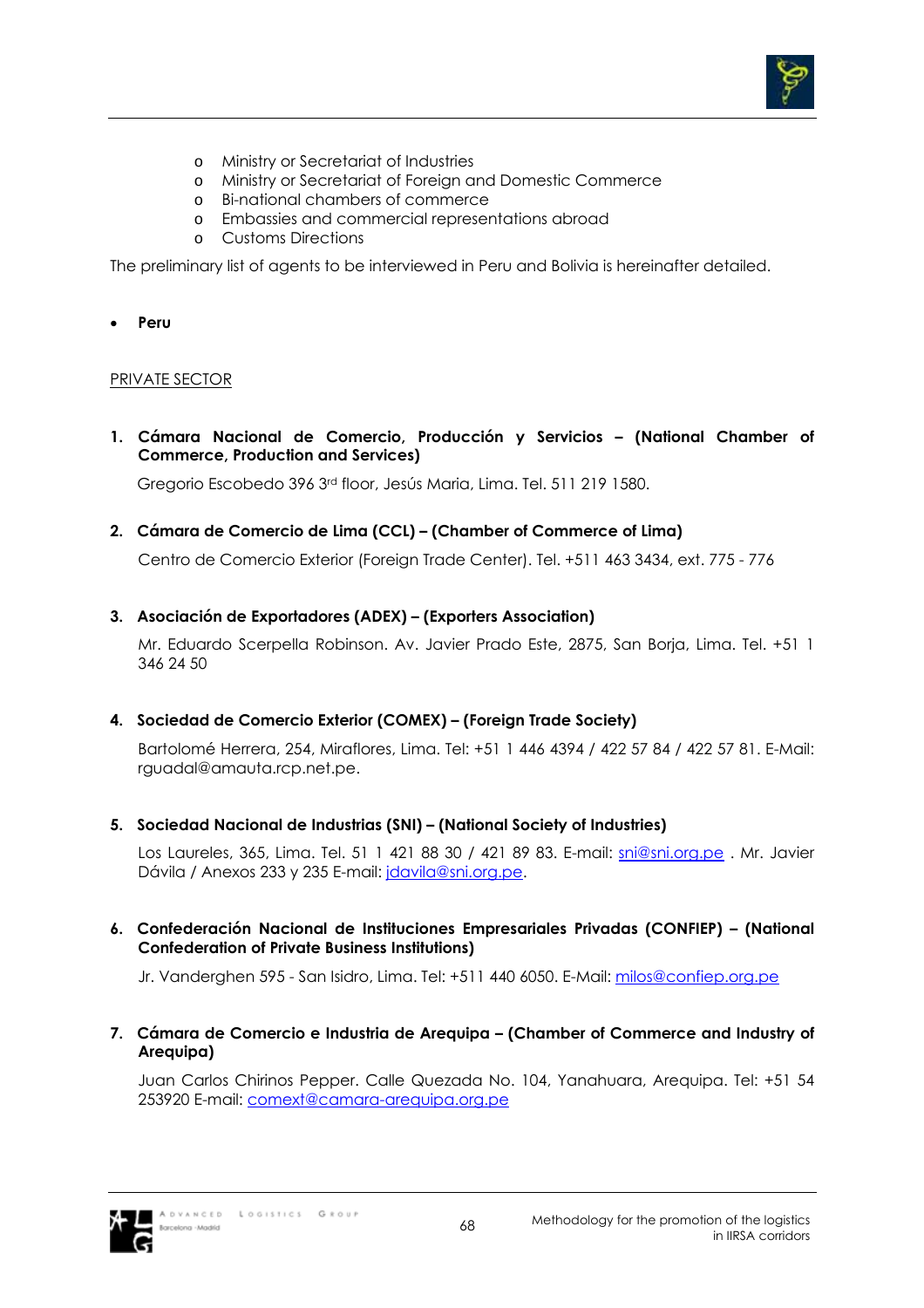

**8. Asociación Peruana de Profesionales de la Logística (APPROLOG) – (Peruvian Association of Logistics Professionals)** 

Mr. Emilio Fantozzi. Tel. +511 420 1800, ext. 6200. E-mail: efantozzit@ransa.net.

**9. Asociación Nacional del Transporte de Carga (ANATEC) – (National Association of Load Transportation)** 

Av. Arequipa 330, Office: 901-902, Lima. Tel: +511 433 1321. E-mail: anatec@ddm.com.pe

## **10. Zona Franca de Tacna (ZOFRATACNA) – (Tacna Tax-Free Zone)**

Mr. Juan de Dios Ramírez Calderón, General Manager. Tel. +51 52 31 7077. E-mail: jramirez@zofratacna.com.pe

#### PUBLIC SECTOR

#### **11. Comisión para la Promoción de Exportaciones (PROMPEX) – (Commission for Exports Promotion)**

Mr. Juan Carlos Mathews Salazar. Av. República de Panamá 3647 - San Isidro - Lima 27 Perú. Tel. +51 1 222 1222 / 221 0880. E-mail: sae@prompex.gob.pe.

## **12. Ministerio de Transporte y Comunicaciones (MTC) – (Ministry of Transportation and Communications)**

Dirección general de circulación terrestre, Dirección general de caminos y ferrocarriles, Dirección general de transporte acuático (General Bureau of Land Traffic, General Bureau of Roads and Railways, General Bureau of Water Transportation). Jirón Zorritos 1203 / Lima 1. Tel. +51 1 3157800.

### **13. Superintendencia Nacional de Administración Tributaria (SUNAT) – (National Superintendency of Tax Administration)**

Superintendencia Nacional Adjunta de Aduanas (National Superintendency for Customs Affairs). Mr. José Armando Arteaga Quiñé.

• **Bolivia**

#### PRIVATE SECTOR

**14. Confederación de Empresarios Privados de Bolivia (CEPB) – (Confederation of Private Entrepreneurs of Bolivia)** 

Méndez Arcos 117 Street – Plaza España – Sopocachi, La Paz. Tel +59 1 2 242 0999

Av. Pando No. 1185, Cochabamba. Tel. 59 1 4 428 00 12 / 428 00 15

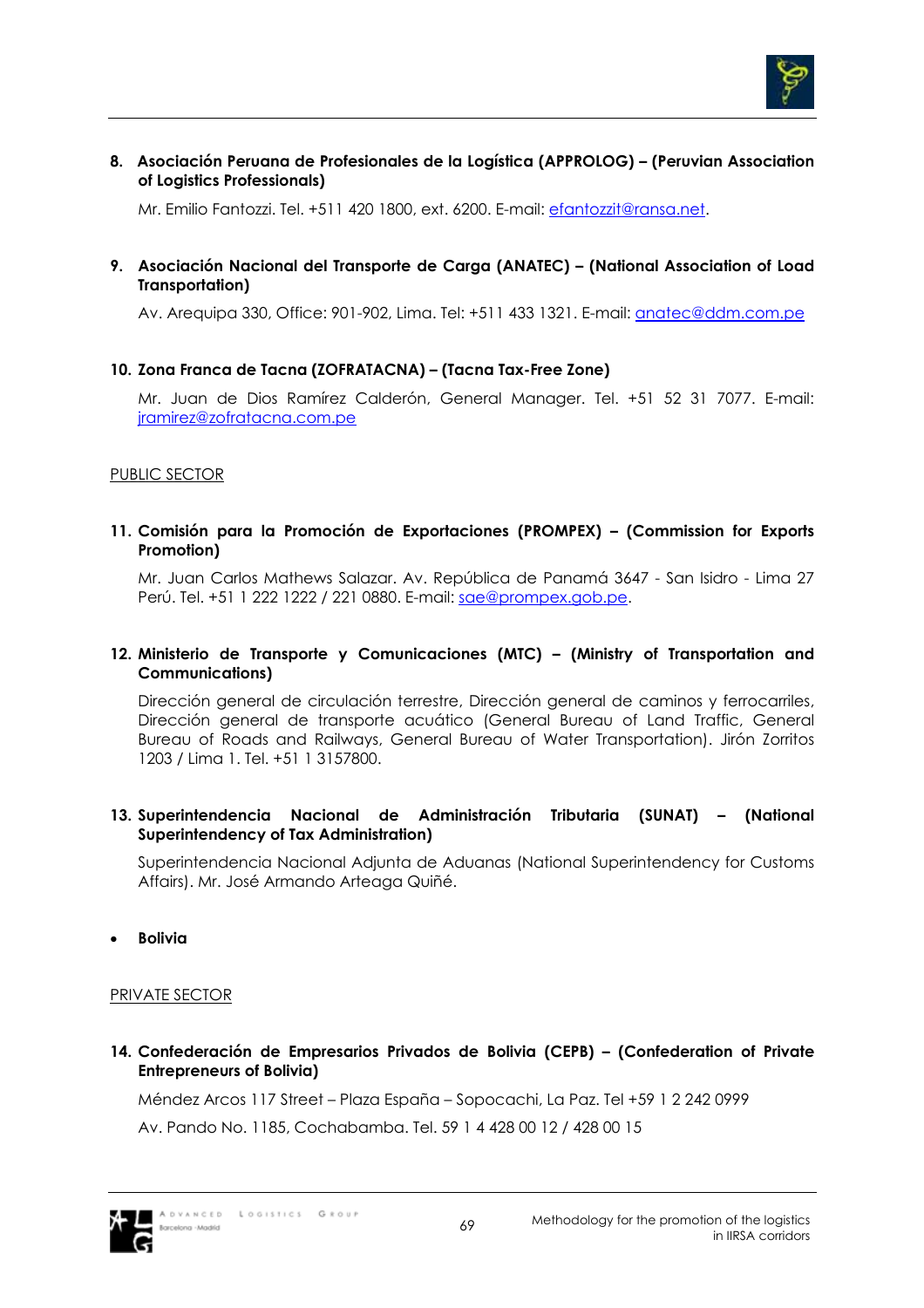

## **15. Cámara Nacional de Comercio – (National Chamber of Commerce)**

Mr. José Luis Valencia Aquino, General Manager. Av. Mariscal Santa Cruz, 1392, Edf. Cámara Nacional de Comercio – Floors 1 y 2, La Paz. Tel: +59 1 2 237 86 06. E-mail: cnc@BoliviaComercio.org.bo

### **16. Cámara Nacional de Industrias – (National Chamber of Industries)**

Eng. Gerardo Velasco T, General Manager. Av. Mariscal Santa Cruz, 1392. Edf. Cámara Nacional de Comercio –14th floor, La Paz. Tel. +591 2 237 44 77

### **17. Cámara Nacional de Exportadores (CANEB) – (National Chamber of Exporters)**

Lic. Alfonso Kreidler, President. Av. Arce esq. Calle Goitia No. 2017, La Paz. Tel. 59 1 2 244 09 43 / 211 73 94. E-mail: caneb@mail.megalink.com.

#### **18. Instituto Boliviano de Comercio Exterior (IBCE) – (Bolivian Institute of Foreign Trade)**

Av. Velarde No.131. Tel. +59 1 3 3 362230. E-mail: ibce@scbbs-bo.com.

### **19. Cámara de Comercio e Industria Boliviano – Peruana – (Bolivian-Peruvian Chamber of Commerce and Industry)**

Av. 6 de Agosto and Fernando Guachalla, Ground Floor, No. 300, La Paz. Tel. +591 2 2330226. E-mail: cabope@mail.zuper.net

#### **20. Cámara Boliviana de Transporte Nacional e Internacional – (Bolivian Chamber of National and International Transportation)**

Cañada Strongest 1782 Street, 2nd floor, Dep.. 2A. Edf Napolis, La Paz. Tel. +59 12 2495335

### **21. Cámara Departamental de Transporte La Paz – (Departmental Chamber of Transportation, La Paz)**

Mercado 1328 Street, Edificio Mcal. Ballivián 9th floor, Of. 902, La Paz

#### PUBLIC SECTOR

### **22. Ministerio de Obras Públicas, Servicios y Vivienda – (Ministry of Public Works, Services and Housing)**

Dirección General de Transporte Terrestre (General Bureau of Land Transportation). Av. Mariscal Santa Cruz – Edif. Palacio de Comunicaciones 5th floor, La Paz. Tel. +59 12 2119999

## **23. Ministerio de Desarrollo Económico – (Ministry of Economic Development)**

Viceministerio de Industria, Comercio y Exportaciones (Vice-ministry of Industry, Commerce and Exports). Centro de Comunicaciones La Paz, 17 floor, La Paz. Tel. +59 12 2119999